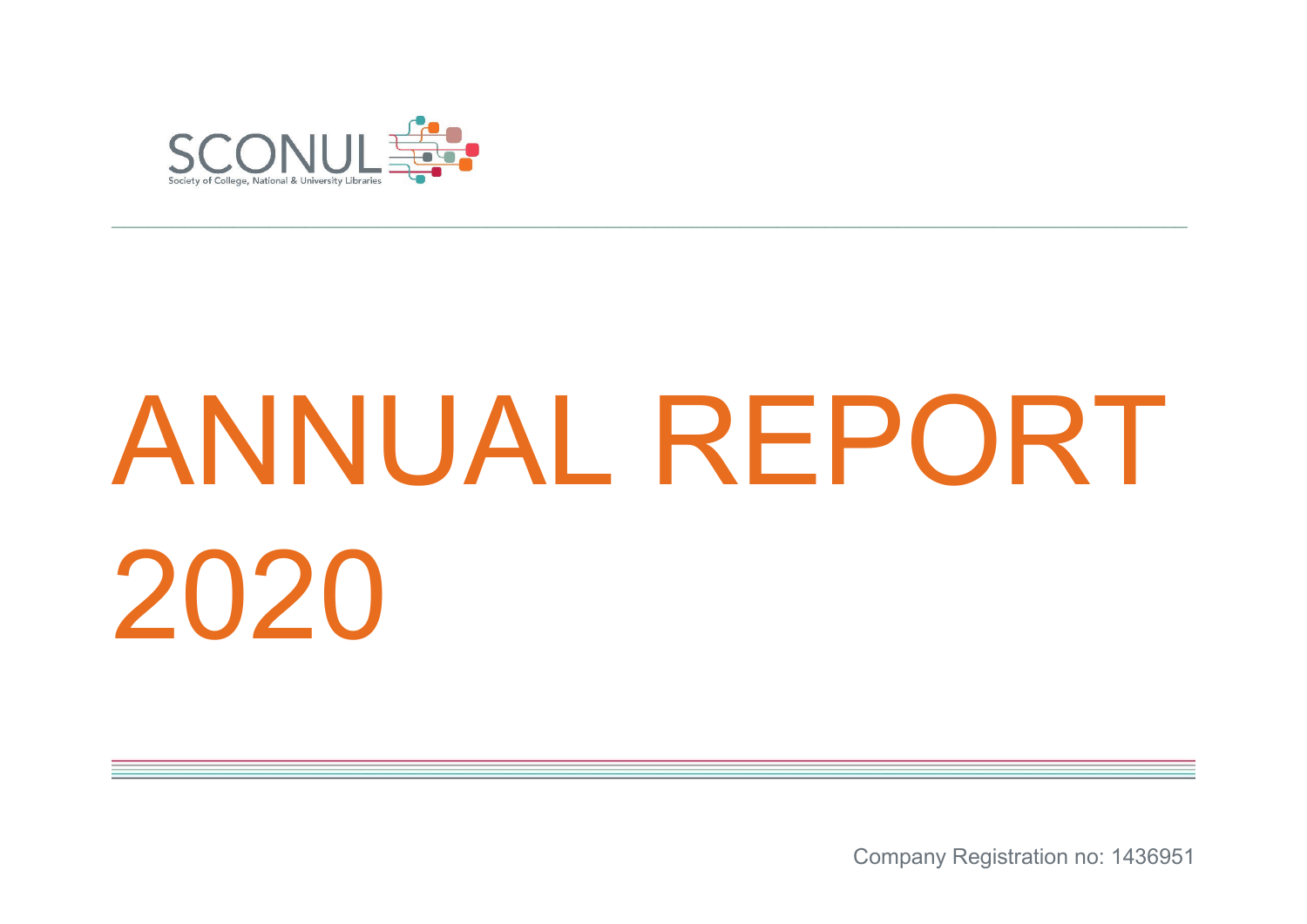# **CONTENTS**

| <b>Section</b>  |                                           | Page no.       |
|-----------------|-------------------------------------------|----------------|
| $\overline{2}$  | Chair's introduction                      | $\overline{2}$ |
| 3               | Reference and administrative details      | 3              |
| 4               | SCONUL membership                         | $\overline{4}$ |
| $6\phantom{1}6$ | Report of the trustees                    | $6\,$          |
| $\mathbf{7}$    | Leadership and advocacy                   | $\overline{7}$ |
| 10              | Promoting good practice and collaboration | 12             |
| 12              | SCONUL's partner organisations            | 14             |
| 13              | Member services                           | 15             |
| 15              | Structure, governance and management      | 19             |
| 17              | Financial review                          | 21             |
| 18              | Responsibilities of the trustees          | 23             |
| 19              | Independent auditors' report              | 25             |
| 22              | Statement of financial activities         | 30             |
| 24              | <b>Balance sheet</b>                      | 32             |
| 26              | Statement of cash flows                   | 34             |
| 28              | Notes to the financial statements         | 36             |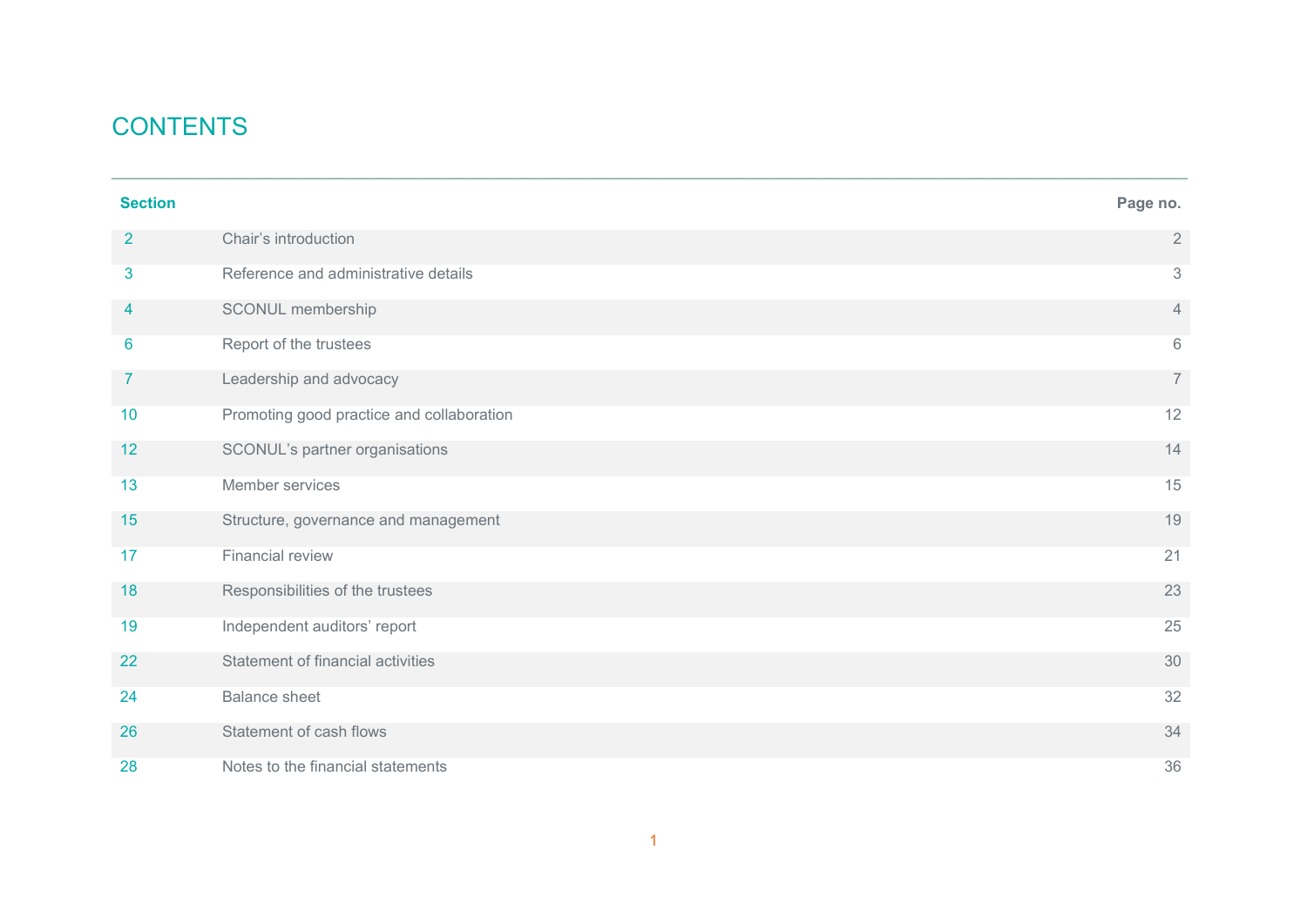# CHAIR'S INTRODUCTION



## Opportunities for the post-Covid world

The long-term impacts of the Covid-19 pandemic are being explored by all of us with an interest in the future of teaching, learning and research. SCONUL's contribution is our Libraries after Lockdown programme which is exploring libraries' role in delivering blended teaching and learning; the

impact on organisational development and staff of the pandemic; and the changing technological and market environment for library services.

While the last eighteen months have tested all of our resourcefulness and resilience, no crisis comes without opportunities. The pandemic has undoubtedly raised awareness of the centrality of libraries to the core missions of their institutions. During lockdown, governments across the nations of the UK sought to keep library buildings open wherever possible to support their users – a clear demonstration that libraries lie at the heart of their institutions. There is now a greater understanding of the challenges that we face in providing access to the content our users need,

including the strictures of copyright law; restrictive licensing terms; the very high costs of content and the questions of value that this throws up.

The value of the library community's collaborative ethos has also been thrown into sharp relief. It has brought huge benefits to all of us in responding to the crisis and I am proud of the role that SCONUL has taken in delivering that support.

During 2020, we refocused our activities on the areas our members said they most needed. We delivered a series of webinars exploring our responses to the pandemic and shared information in spreadsheets and reports. We lobbied for the interests of member libraries with the CLA, UUK and with the Department of

Education at Westminster, as well as providing a valuable conduit for information between members and governments. We pursued new partnerships and worked across university professional services to support our members. This meant pausing key activities including suspending the Access Scheme. We hope to reopen this in the autumn. Our work in other areas continued including partnerships with Jisc and RLUK, particularly on the cost and provision of content.

The agility and flexibility of SCONUL's response to the crisis has been appreciated by members and I would like to thank all staff and colleagues across the community for their contribution.

Susan Ashworth, Chair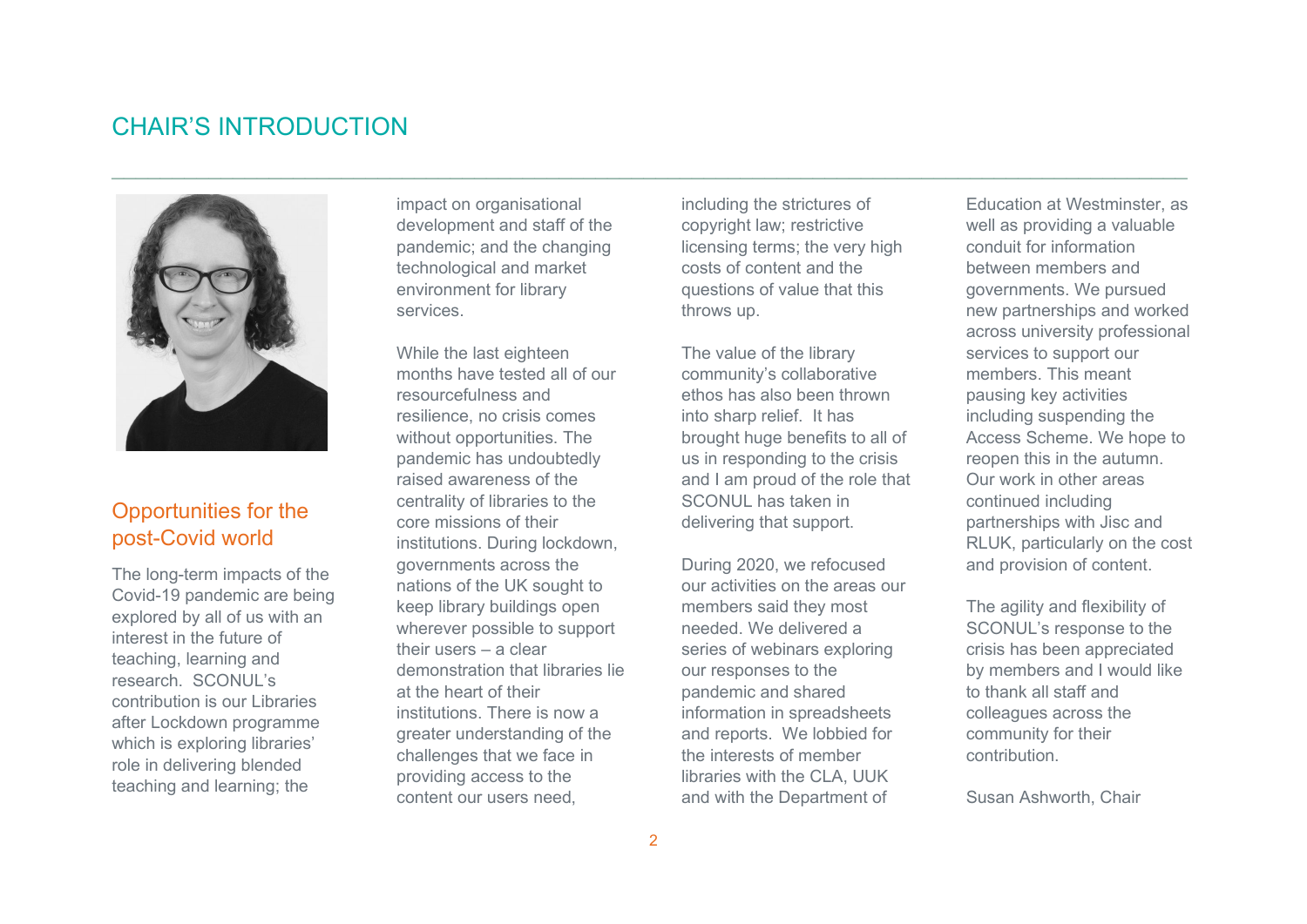# REFERENCE AND ADMINISTRATIVE INFORMATION

#### **Status**

The organisation is a charitable company limited by guarantee.

**Company number**: 01436951 **Charity number**: 278550

#### Registered Office

94 Euston Street, London NW1 9HA

#### **Trustees**

Trustees, who are also directors under company law, who served during the year and up to the date of this report were as follows:

- **Chair:** Susan Ashworth (from September 2020)
- **Former Chair:** Pete Ryan (resigned 9 September 2020)
- **Vice-Chair:** Lesley **Castens**
- **Honorary Treasurer:**  James Anthony-Edwards
- Andrew Barker (appointed September 2020)
- Nick Barratt (resigned March 2020)
- Stella Butler (resigned December 2020)
- Pat Christie (resigned September 2020)
- Marilyn Clarke (appointed September 2020)
- John Cox
- Gary Elliot-Cirigottis (appointed September 2020)
- Regina Everitt (appointed September 2020)
- Alison Harding
- Libby Homer
- Liz Jolly
- Rosie Jones
- Anna O'Neill
- Christopher Pressler (resigned March 2020)
- Caroline Taylor (resigned March 2020)
- Robin Armstrong Viner (appointed December 2020)
- Liz Waller (resigned September 2020)
- Emma Walton (appointed March 2020)

#### Bankers and Investment **Managers**

The Co-operative Bank plc PO Box 250, Delf House Southway Skelmersdale WN8 6WT

CCLA Investment Managers Limited COIF Charity Funds Senator House 85 Queen Victoria Street London EC4V 4ET

#### **Auditors**

Godfrey Wilson Limited Chartered accountants and statutory auditors 5th Floor Mariner House 62 Prince Street

#### Bristol, BS1 4QD

#### **Solicitors**

Walker Morris LLP Kings Court 12 King Street Leeds LS1 2HL

#### HR advisor

W B Ranken 16 Forest Edge Buckhurst Hill Essex IG9 5AA

#### **Staff**

- **Executive Director and Company Secretary** Ann Rossiter
- **Deputy Director** Vacant in 2020
- **SCONUL Co-ordinator** SitMui Ng
- **Finance Assistant** Kim Hardingham
- **Team Administrator** Jenelle Negraeff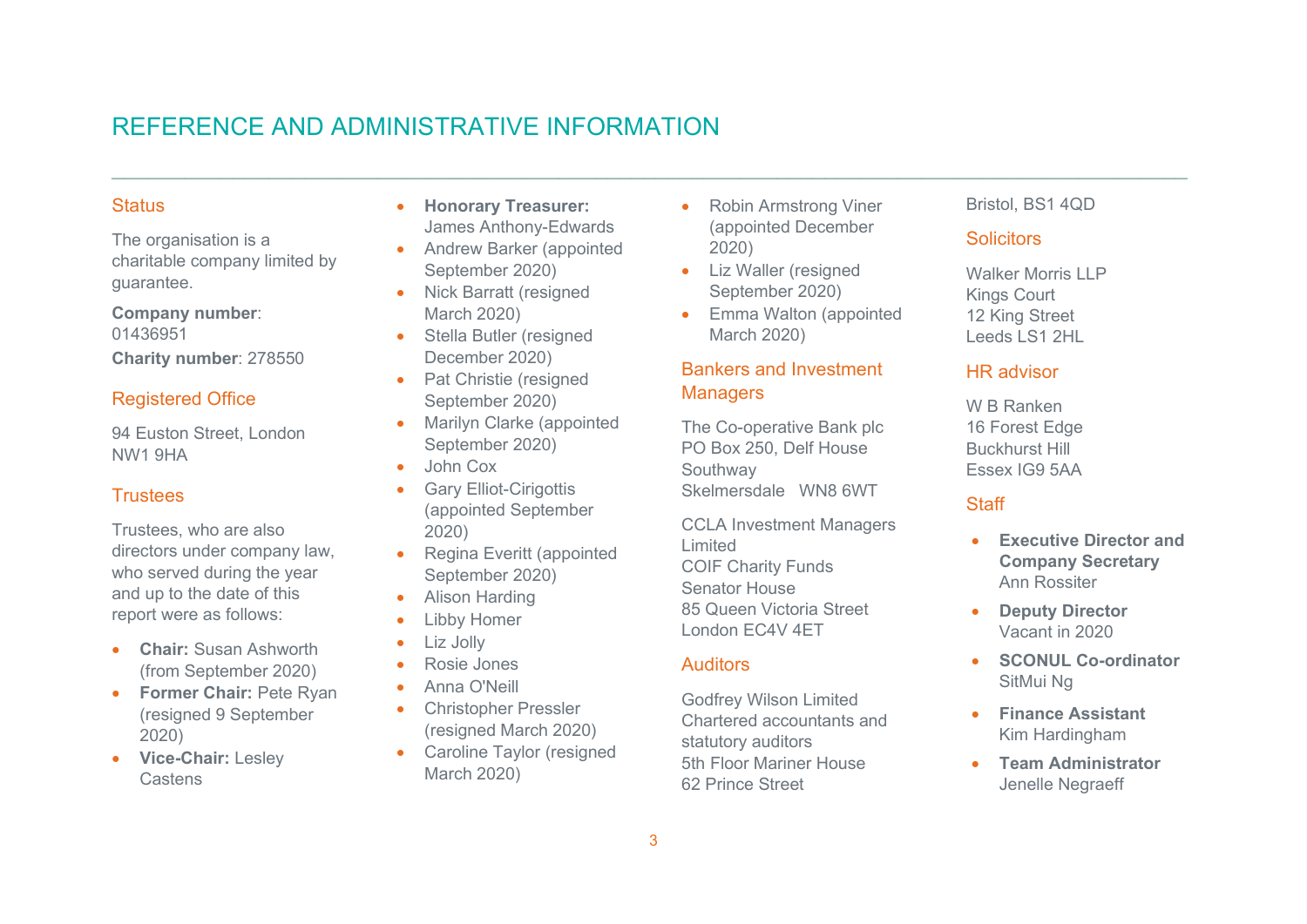# SCONUL MEMBERSHIP

University of Aberdeen Abertay University Aberystwyth University The Arts University, Bournemouth University of the Arts London Anglia Ruskin University Aston University Bangor University University of Bath Bath Spa University University of Bedfordshire Birkbeck, University of London University of Birmingham Birmingham City University University College Birmingham Bishop Grosseteste University The University of Bolton Bournemouth University University of Bradford University of Brighton University of Bristol The British Library Brunel University University of Buckingham Buckinghamshire New University University Campus Suffolk University of Cambridge Canterbury Christ Church **University** Cardiff University Cardiff Metropolitan University

University of Central Lancashire University of Chester University of Chichester City, University of London The Conservatoire for Dance and Drama University College Cork Courtauld Institute of Art Coventry University Cranfield University University for the Creative Arts University of Cumbria University of Derby De Montfort University Dublin City University University College Dublin Technological University Dublin University of Dundee Durham University University of East Anglia University of East London Edge Hill University University of Edinburgh Edinburgh Napier University University of Essex University of Exeter Falmouth University National University of Ireland, Galway University of Glasgow Glasgow Caledonian University The Glasgow School of Art

University of Gloucestershire Goldsmiths, University of London University of Greenwich Guildhall School of Music & Drama Harper Adams University **College** University of Hertfordshire University of Highlands and Islands University of Huddersfield University of Hull Heriot-Watt University Imperial College London Institute of Cancer Research Institute of Mechanical Engineers Keele University University of Kent King's College London Kingston University Lancaster University University of Leeds Leeds Beckett University Leeds Arts University Leeds College of Music Leeds Trinity University University of Leicester Leo Baeck College University of Limerick University of Lincoln University of Liverpool Liverpool Hope University

Liverpool John Moores University Liverpool School of Tropical Medicine University of London, Senate House Library London Business School The London Library – new member joined January 2020 London Metropolitan University London School of Economics London School of Hygiene & Tropical Medicine London South Bank University Loughborough University The University of Manchester Manchester Metropolitan **University** Maynooth University Middlesex University National Library of Ireland National Library of Scotland National Library of Wales Newcastle University Newman University The University of Northampton Northumbria University Norwich University of the Arts University of Nottingham Nottingham Trent University The Open University Oxford Brookes University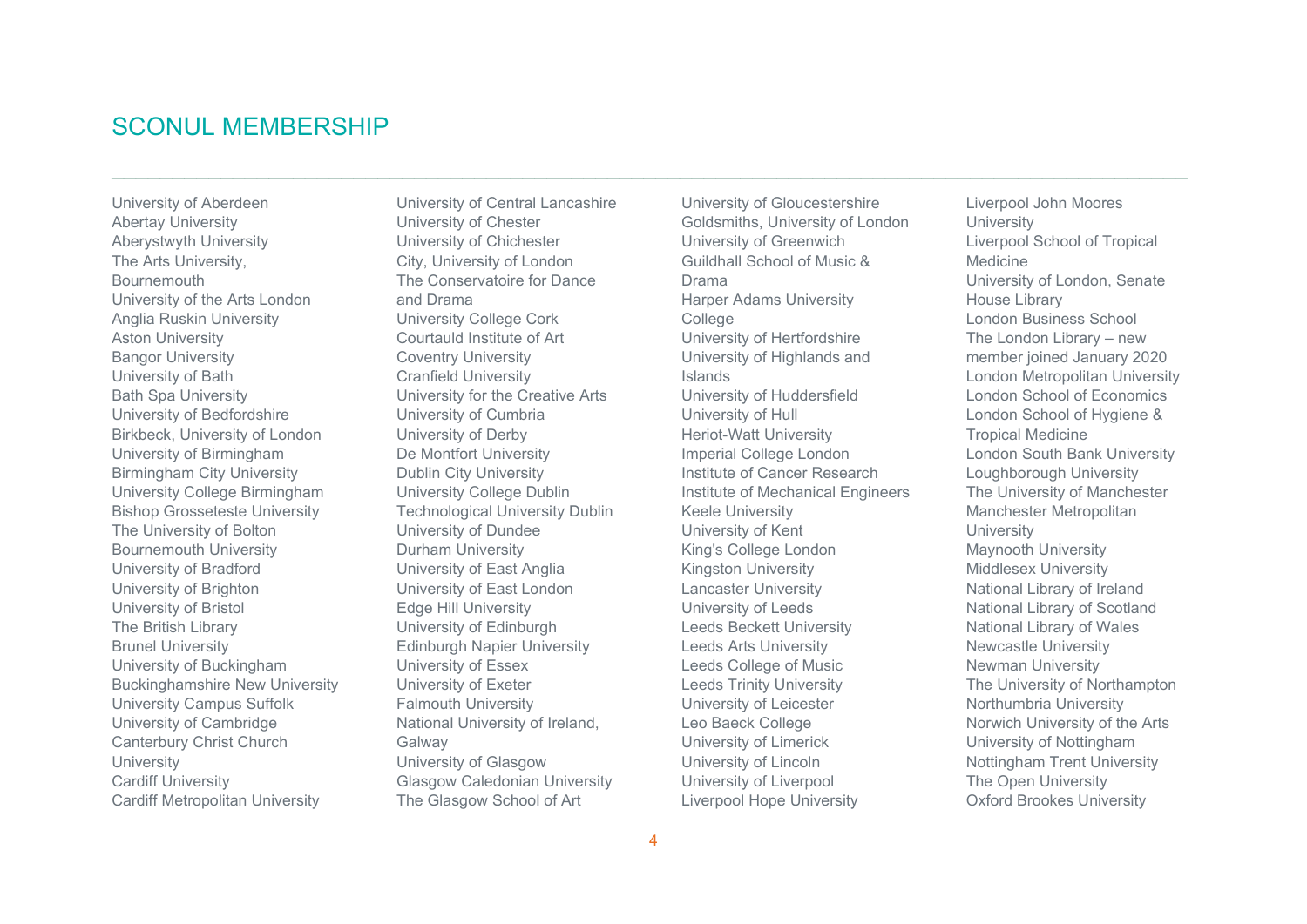Oxford University University of Plymouth Plymouth Marjon University University of Portsmouth Queen Margaret University Queen Mary, University of London Queen's University of Belfast Royal Agricultural University Royal Central School of Speech and Drama Ravensbourne University University of Reading Regent's University London Robert Gordon University Roehampton University Rose Bruford College Royal College of Art Royal College of Music Royal College of Physicians and Surgeons of Glasgow

Royal College of Surgeons in **Edinburgh** The Royal College of Surgeons of England Royal College of Surgeons in Ireland Royal Conservatoire of Scotland Royal Horticultural Society Royal Holloway, University of London Royal Institute of British **Architects** Royal Northern College of Music The Royal Veterinary College Royal Welsh College of Music and Drama University of St Andrews St George's University of London St Mary's University St Mary's University College **Belfast** 

Salford University School of Oriental and African **Studies** The University of Sheffield Sheffield Hallam University Southampton Solent University University of Southampton University of South Wales SRUC Staffordshire University University of Stirling University of Strathclyde University of Sunderland University of Surrey University of Sussex Swansea University Tate Trinity College Dublin Trinity Laban Conservatoire of Music and Dance University of Teesside

University of West London UCL University of Ulster University of Wales Trinity Saint David University of Warwick Wellcome Collection University of the West of England, Bristol University of the West of **Scotland** University of Westminster University of Winchester University of Wolverhampton University of Worcester Wrexham Glyndŵr University Writtle College University of York York St John University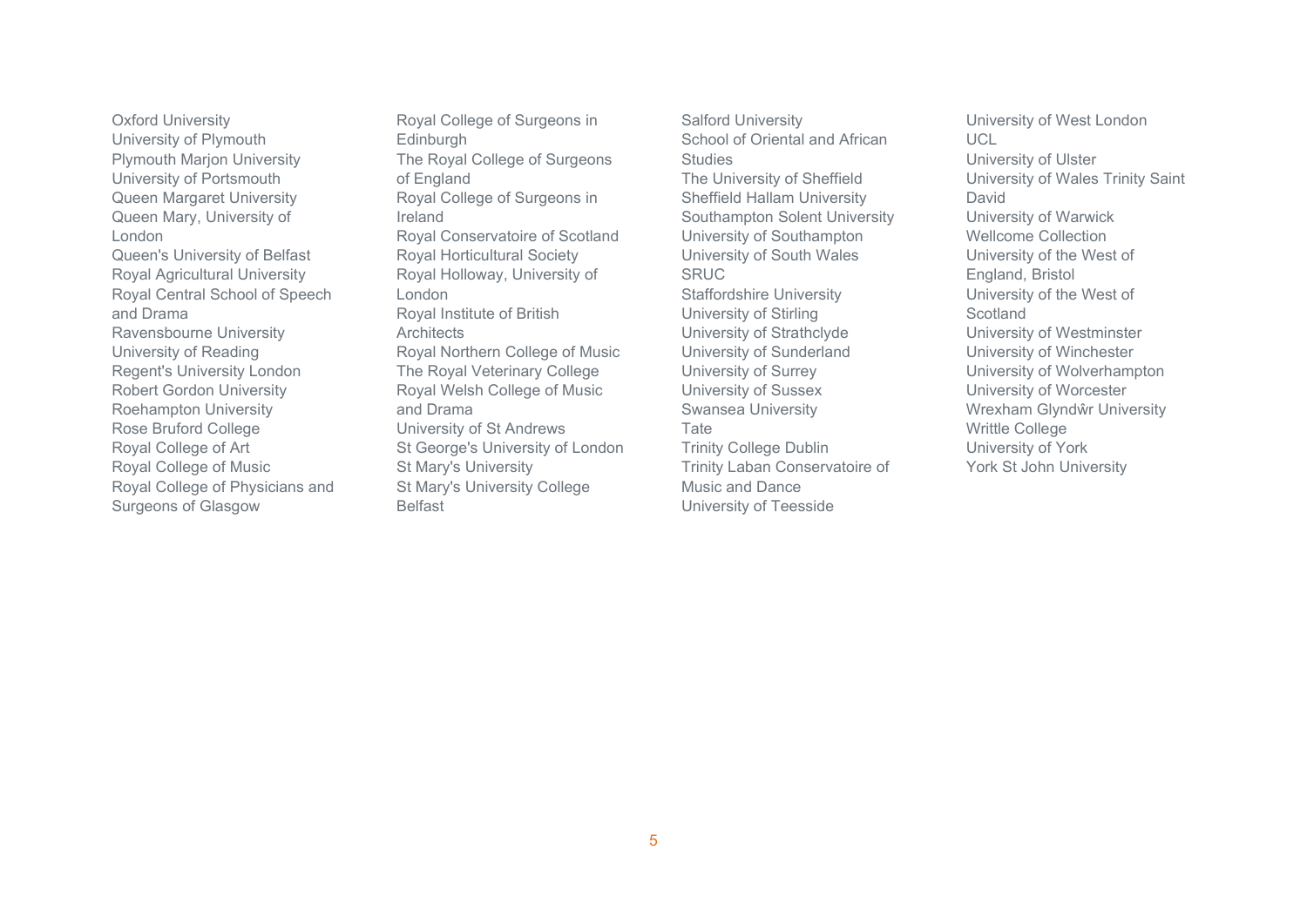# REPORT OF THE TRUSTEES

The trustees present their report and the audited financial statements for the year ended 31 December 2020. Reference and administrative information set out on page 3 forms part of this report. The financial statements comply with current statutory requirements, the memorandum and articles of association and the Statement of Recommended Practice - Accounting and Reporting by Charities (effective January 2019).

 $\mathcal{L}_\mathcal{L} = \{ \mathcal{L}_\mathcal{L} = \{ \mathcal{L}_\mathcal{L} = \{ \mathcal{L}_\mathcal{L} = \{ \mathcal{L}_\mathcal{L} = \{ \mathcal{L}_\mathcal{L} = \{ \mathcal{L}_\mathcal{L} = \{ \mathcal{L}_\mathcal{L} = \{ \mathcal{L}_\mathcal{L} = \{ \mathcal{L}_\mathcal{L} = \{ \mathcal{L}_\mathcal{L} = \{ \mathcal{L}_\mathcal{L} = \{ \mathcal{L}_\mathcal{L} = \{ \mathcal{L}_\mathcal{L} = \{ \mathcal{L}_\mathcal{$ 

As a charity, SCONUL has a set of core aims (our "charitable objects"). The Executive Board has referred to the Charity Commission's guidance on public benefit when reviewing SCONUL's aims and objectives and in planning future activities. Identifiable public benefits arose during 2020 from the work described below, highlights of which were:

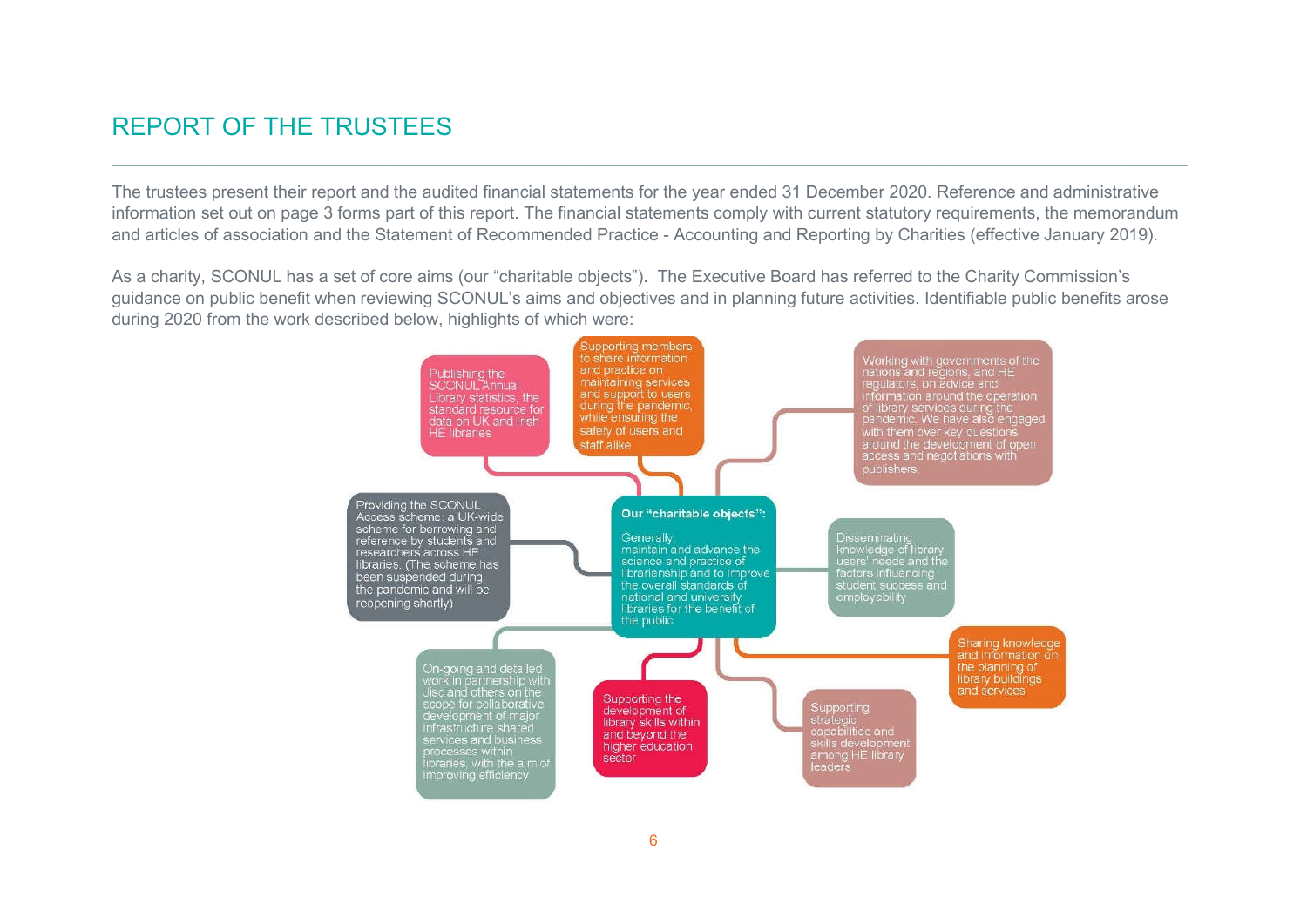## Covid-19

The impact of the pandemic on our members, their staff, services and users dominated our work in 2020. As Covid-19 hit, the Board reviewed all our planned activities, placed some on hold and we focused our resources on meeting the immediate needs of our members through this immensely challenging time.

Over the last year library leaders have pivoted their services from the standard blended digital and physical model to one where the focus has been almost entirely on digital and remote delivery. Library buildings have sometimes been closed and at others open just for some services or some students. But member libraries have continued to deliver their core services in an agile and userfocused way.

Changes were introduced quickly and effectively to physical services while digital library services continued to operate seamlessly. New services were developed at speed, including click and collect options, and scanning and sending materials where this was feasible. Support and teaching by the library moved entirely online and members experimented with creative new approaches towards fulfilling their remits, for example using virtual reality technology to provide access to special collections.

There has been much to be proud of although this has placed huge demands on systems and staff, testing everyone's resilience.

SCONUL supported our members in three main ways. First, we put much of our

resource into providing structured ways for members to share information across institutions about responses to the pandemic, fostering the spread of information, innovation and good practice across the community. This included organising regular webinars and meetings within the community and those in allied professional services. Data was also captured and shared via spreadsheets and reports to members.

Second, SCONUL used that information to advise partners, including civil servants, regulators and UUK about the immediate challenges our members were facing. We influenced the development of guidance and regulation and in turn briefed members on developments in these areas.

Third, SCONUL advocated for change with partners such as academic publishers, subscription agents, the CLA and others about the shortterm needs and long-term challenges facing our members, calling for changes which will allow libraries to deliver what their users need. For example, we lobbied successfully for changes to the CLA licence to allow for digital sharing of resources which would not otherwise have been permitted.

As we move out of the crisis, SCONUL is using the same agile approach to support our members to take the best of the innovative practices developed during the pandemic and to capitalise on the opportunities arising from this period of intense change.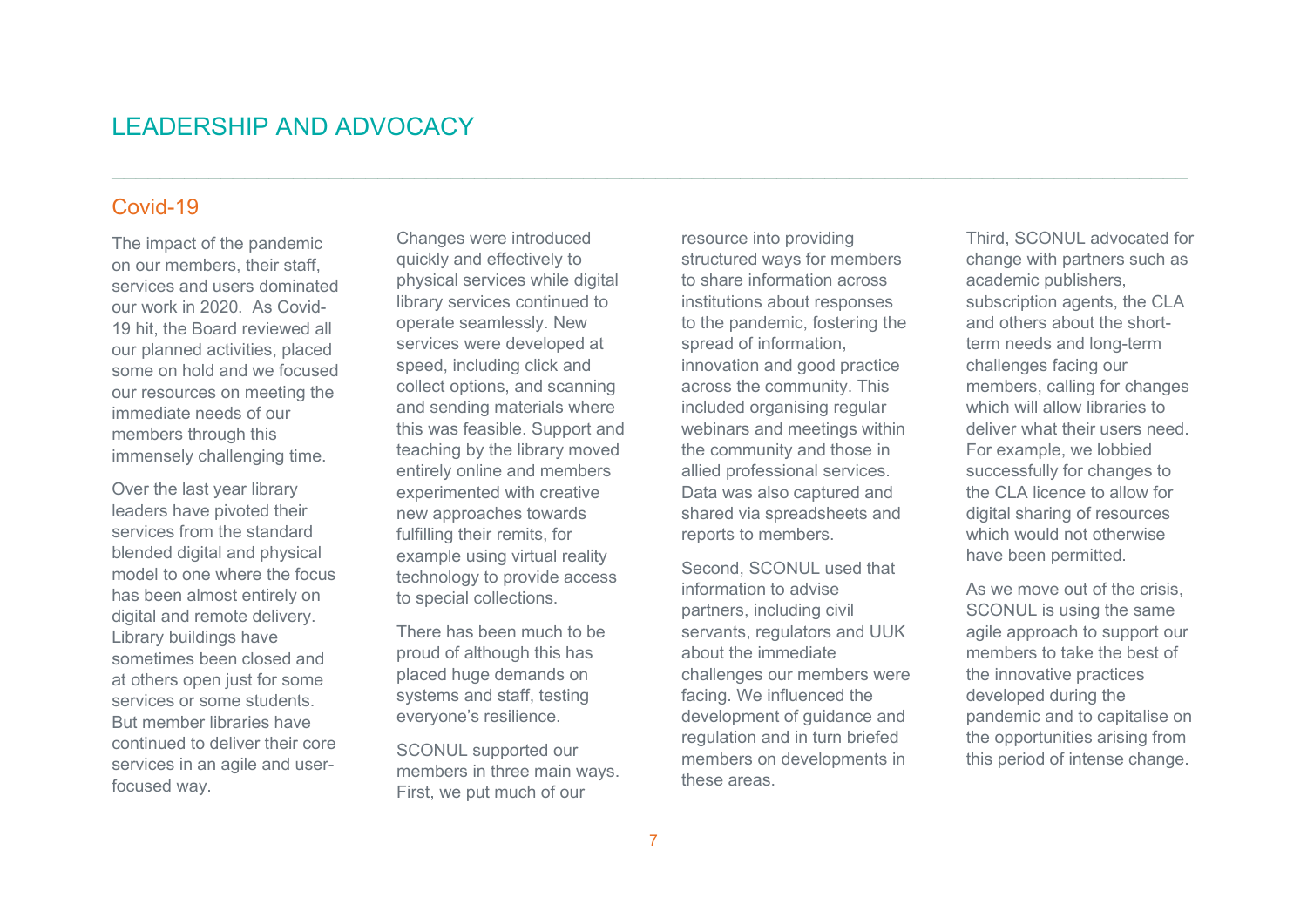# Leadership development

Supporting the development of leadership skills and leaders' knowledge base across our membership is an important part of our remit and has been a major focus of SCONUL's work over recent years. We work with current leaders identifying and meeting their needs but also support the development of the next generation of library leaders, providing opportunities to engage with critical debates about the shape and nature of library services as well as services focused specifically on professional development.

In 2020 we maintained all our services in this area and worked with Advance HE to develop training on Leading Racial Equality for those heading library

services. The initial course took place in spring 2021 with members of the SCONUL Board. However, our usual. work with Advance HE on its Future Professional Directors Programme has been suspended due to the pandemic and we hope that this will resume once the current crisis has abated.

We established an Open Forum for Black, Asian and minority ethnic (BAME )staff at SCONUL member institutions to enable them to network and share information. Further information is included on page 11 below.

Our mentoring scheme is now in its third year and continues to provide opportunities for new and emerging leaders to

develop their skills. Details of the scheme are available at page 18.

We provide a range of resources on "Leading Libraries" on the SCONUL website at: www.sconul.ac.uk/page/leadi ng-libraries.

We also provide access to Action Learning Sets in partnership with colleagues from other professional services, including estates, finance, HR and IT, providing a powerful development experience; and our own deputies and directors informal groups which provide an opportunity for sharing best practice and problemsolving with peers.

In 2021 we have continued to develop the range of support on offer, including recruiting new mentors and mentees for our mentoring scheme. We will be rolling out the Advance HE training on Leading Racial Equality and holding the second Open Forum for BAME staff.

We are also setting up Community of Interest groups, initially in three core areas of interest to members that arose post-pandemic, which will provide emerging leaders across the sector to explore these issues in depth and to help shape the sector's response.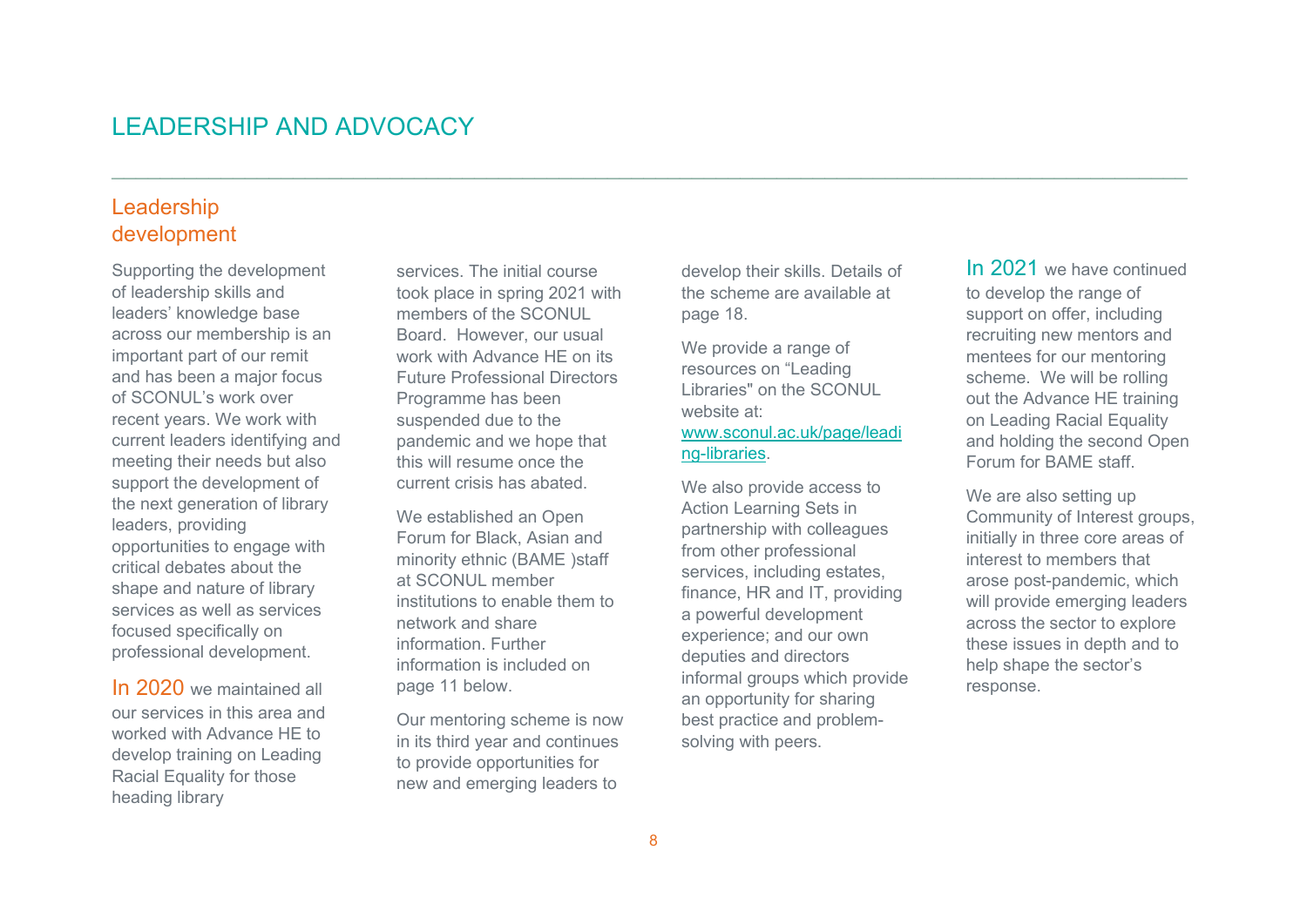## Journals, e-books and the cost of content

The pandemic has thrown a spotlight on many of the longstanding challenges that our members have faced over the cost of content, raising awareness among academics and institutional leaders of concerns over value and the availability of research and teaching and learning materials digitally.

During 2020, as the pandemic took hold, we worked in concert with partners RLUK and Jisc to make the case for the shortand long-term changes needed for the development of a sustainable content market.

This included lobbying for the changes to the CLA licence discussed above, and arguing for immediate price cuts from publishers in response to the challenging financial climate.

We also worked with Jisc on the development of their new e-textbooks agreement. This delivered short-term benefits, meeting the immediate needs of members to provide access to teaching materials during the pandemic. However, all parties recognise its limitations and we are currently working with partners on the long-term direction for the market.

Lack of market competition is a long-standing concern and early in the year SCONUL made a submission on our members' behalf to the Competition and Markets Authority calling for a formal

investigation into a proposed merger in the sector.

In the UK, we work closely with Jisc Collections on journal negotiations including facilitating consideration of immediate negotiation objectives and the long-term shape of the journal market. This was the subject of the Content Forum we held in 2020. SCONUL is a member of the UUK content negotiation strategy group, alongside RLUK and others, which coordinates the sector's negotiations with publishers, providing a representative voice for our member institutions in negotiations with publishers. SCONUL remains a member of the International Coalition of Library Consortia (ICOLC),

through which we share intelligence and strategy on negotiations which helps to inform our work and to keep UK members briefed on developments internationally.

In 2021 our Content Strategy Group will continue this work, liaising closely with Jisc Collections on individual negotiations, including with Elsevier, and bringing pressure to bear on the high cost of content, particularly given current and expected pressures on budgets.

We are also coordinating discussions with stakeholders on the current problems in the e-textbook markets and on the long-term changes needed in this area.

*\_\_\_\_\_\_\_\_\_\_\_\_\_\_\_\_\_\_\_\_\_\_\_\_\_\_\_\_\_\_\_\_\_\_\_\_\_\_\_\_\_\_\_\_\_\_\_\_\_\_\_\_\_\_\_\_\_\_\_\_\_\_\_\_\_\_\_\_\_\_\_\_\_\_\_\_\_\_\_\_\_\_\_\_\_\_\_\_\_*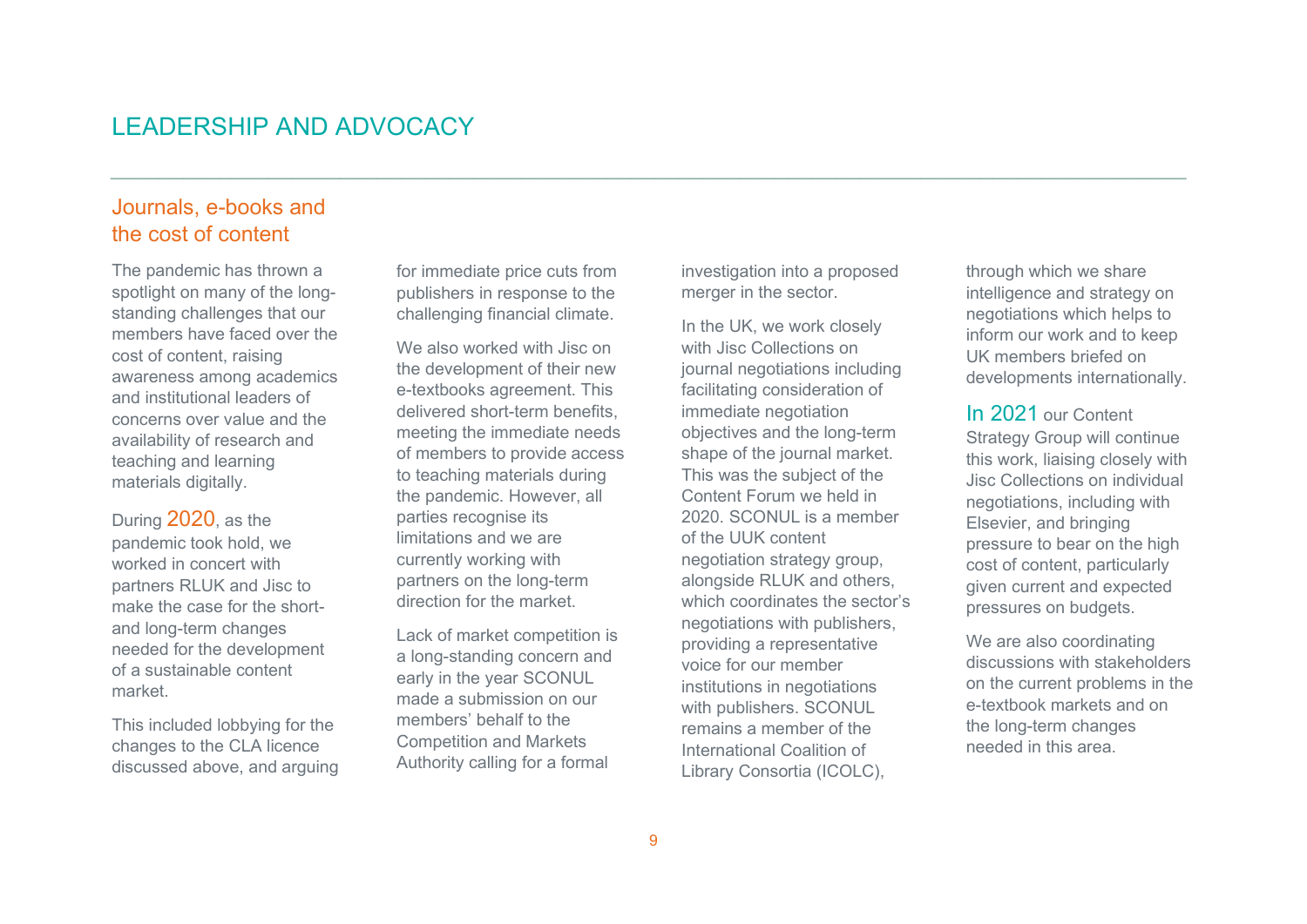#### Open access

SCONUL has consistently argued that the traditional subscription model for journal publication was unaffordable, unsustainable and poorly equipped to meet the needs of authors and to work with members on new OA models of journal provisions.

The pandemic has highlighted the impact on students and researchers of content being held behind a paywall and 2020 saw increased awareness of the benefits of open access.

SCONUL has continued to argue for its benefits and to engage with UKRI on the development of its open

access policy which was published in August 2021.

We continue to work closely with Jisc on the development of services to support institutions in handling the complexities of OA related processes and remain a strong supporter of the UK-Scholarly Communications Licence.

In 2021 we have been working closely with Jisc and with our members on the ongoing Elsevier negotiations and on the development of open models for other forms of content.

# **Organisational** development

*\_\_\_\_\_\_\_\_\_\_\_\_\_\_\_\_\_\_\_\_\_\_\_\_\_\_\_\_\_\_\_\_\_\_\_\_\_\_\_\_\_\_\_\_\_\_\_\_\_\_\_\_\_\_\_\_\_\_\_\_\_\_\_\_\_\_\_\_\_\_\_\_\_\_\_\_\_\_\_\_\_\_\_\_\_\_\_\_\_*

SCONUL members are engaged in a broad range of areas of work, often in partnership with other parts of the institution. For example, libraries may lead on research data management; setting up university presses; or working on data analytics or curriculum development. This demands an ever-increasing range of skills within the library workforce. Meeting this skills challenge is an important issue for SCONUL members who are also keen to ensure that they are providing opportunities for the development of current staff.

During 2020 the pandemic placed huge stress on the

library workforce, demanding agility, flexibility and resilience. SCONUL helped members share information and best practice on supporting staff and their managers to meet these challenges. SCONUL has also worked closely with CILIP on issues around workforce development and professional qualifications.

We have commissioned work on the pipeline for new talent into the profession and this will be published in 2021. Organisational development is one of the three strands of SCONUL's Libraries after Lockdown programme which is discussed on page 12.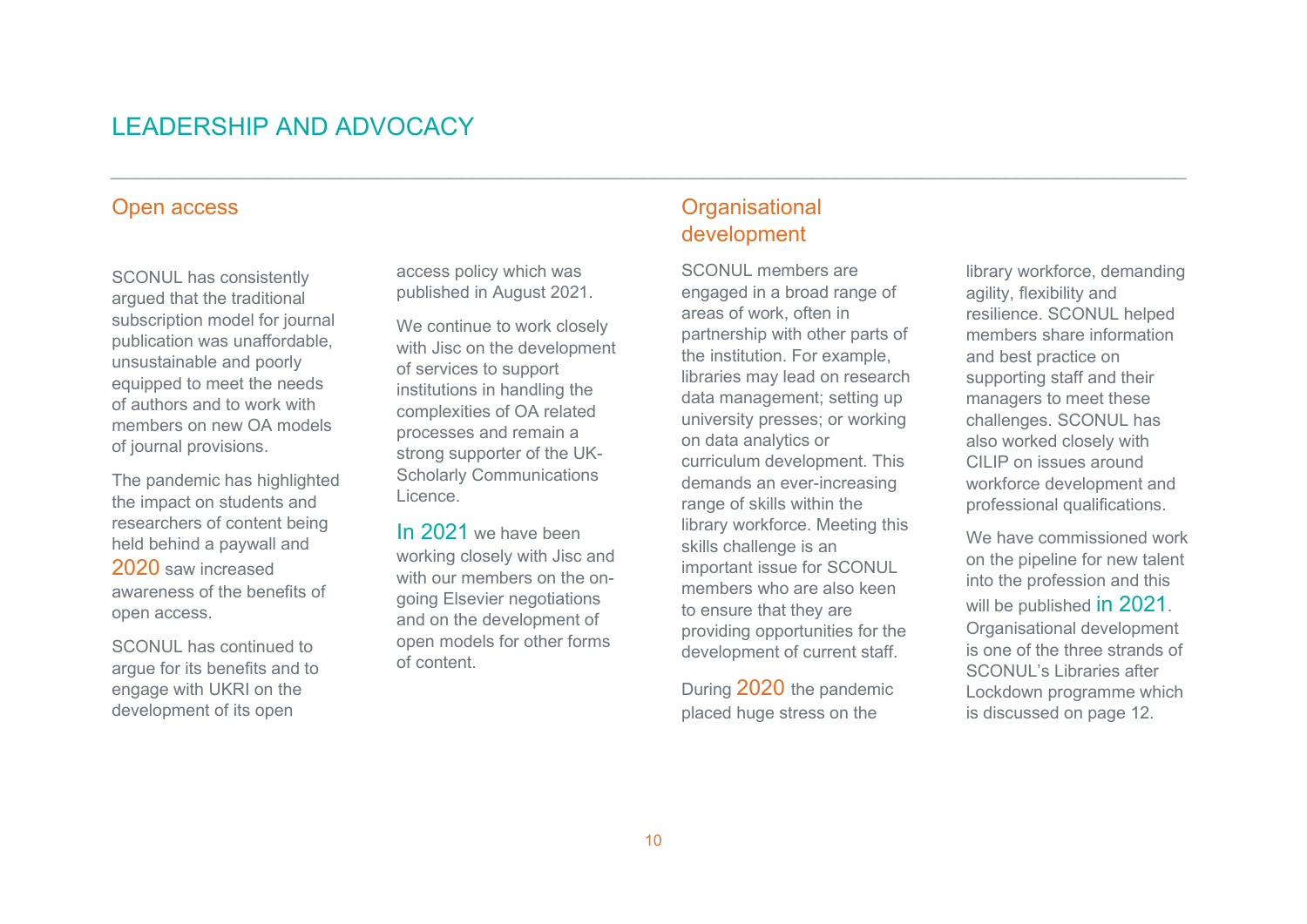## Staff Ethnic Diversity

SCONUL recognises it must be an active participant in driving the change we all recognise is needed to address the lack of ethnic diversity both in the HE sector and in the library profession.

In 2020 we established a group to support our Black, Asian and minority ethnic (BAME) staff, led by Regina Everitt, Director of Library, Archives, and Learning Services at University of East London. This group is taking forward the findings of the report, commissioned by SCONUL, on BAME staff's experience of working at SCONUL member libraries which made a series of recommendations for change.

One was that SCONUL capture data on the ethnic background of the library workforce, and in 2021 we have commissioned research into how this might be achieved. The results will be published in Autumn 2021.

SCONUL has also established an Open Forum for BAME staff. Meetings will be held twice a year, one for BAME staff only and one for BAME staff and their allies. The first meeting was held in February 2021 and provided a valuable opportunity for staff to share and compare their lived experiences of work.

SCONUL wants to support those leading libraries to deliver the change we need to see. As discussed above, we have worked with Advance HE to develop a course on Leading Change on Racial Equality and will be rolling this out to members in 2021.

## Policy landscape

*\_\_\_\_\_\_\_\_\_\_\_\_\_\_\_\_\_\_\_\_\_\_\_\_\_\_\_\_\_\_\_\_\_\_\_\_\_\_\_\_\_\_\_\_\_\_\_\_\_\_\_\_\_\_\_\_\_\_\_\_\_\_\_\_\_\_\_\_\_\_\_\_\_\_\_\_\_\_\_\_\_\_\_\_\_\_\_\_\_*

Brexit, the expected implementation of the Auger report and the financial and policy impact of the pandemic have all contributed to even greater uncertainty than usual in the policy and financial environment in which members are working.

In 2020 SCONUL was represented on the Universities UK group examining the impact of Brexit on universities. In this and a range of areas, including on Covid-19 regulations, we shared briefings with members on policy changes and their impact, including news flashes.

In 2021 we will be working closely with members on the policy and regulatory environment as government

and regulators adapt to the long-term impact of Covid-19 on HE, research and the arts. We will be providing briefings and responding to forthcoming consultations, giving the sector a voice in the important debate about the future of provision.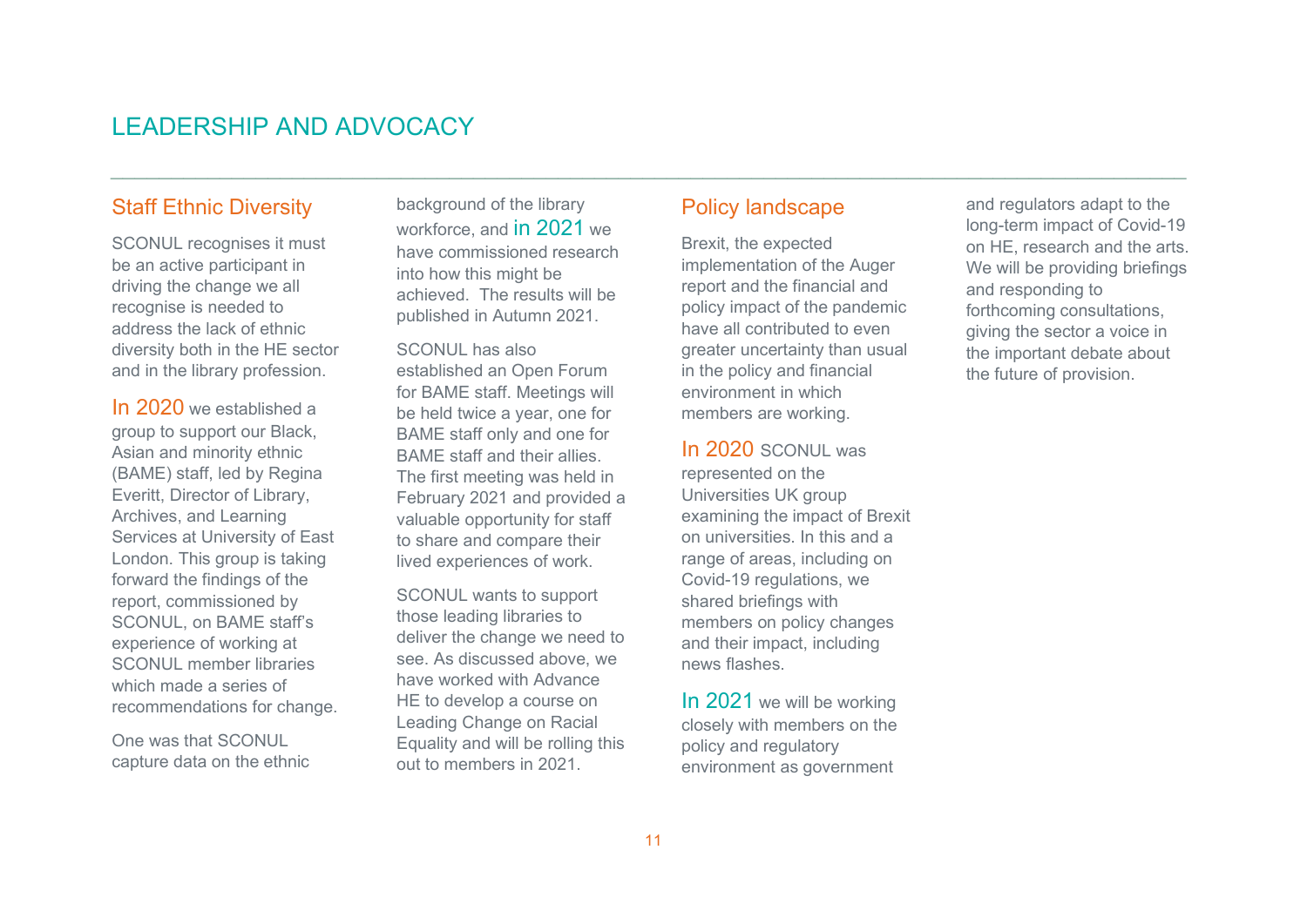# PROMOTING GOOD PRACTICE AND COLLABORATION

## Future of library services

The response of member institutions and their libraries to the pandemic is expected to drive long-lasting and substantial change. A radical shift to remote teaching and learning took place, providing an opportunity for libraries to accelerate their own drive towards digital delivery. Libraries themselves have responded to the crisis by innovating in the way that services and support are delivered.

It has been a long-standing aim for SCONUL to support our members to capitalise on technological, social and policy changes in the development of their services. The potential impact of these changes are embedded in all aspects of SCONUL's work,

including advocacy, events and intelligence sharing.

In 2020, SCONUL held a series of twelve webinars plus associated other meetings which gave members a chance to explore these longer-term opportunities as well as the sector's collective response to the more immediate challenges.

In 2021 our Libraries after Lockdown programme will take forward debate and research about these trends. The three strands will look in detail at (a) the impact of the pandemic on organisational development and new ways of working, (b) technology and systems changes and (c) blended learning and teaching and the library's role in delivering this.

We have already published research on the drivers for increased use by students and others from member libraries, recognising that use of the physical library space continues to increase even alongside an increase in the availability of digital resources.

We will also be setting up a forum for those leading small and specialist institutions to allow them to share experiences, opportunities and challenges specific to those members.

## Benchmarking and trend analysis

Our annual statistics are an important benchmarking tool for libraries in their quest to understand and demonstrate their value and impact and improve their services.

In 2020 we produced an analysis of the broader range of services being offered by academic libraries such as 24-hour opening and laptop loans, the degree to which additional services/facilities are located within library spaces and the potential impact, if any, these additional services have on traditional usage measures such as footfall and loans. We also undertook an analysis of library National Student Survey (NSS) data to help members benchmark their performance.

In 2021 we will be producing a report on the impact of the pandemic on library activities, as well as reviewing the statistics we gather to ensure they meet the changed environment and our strategic purposes.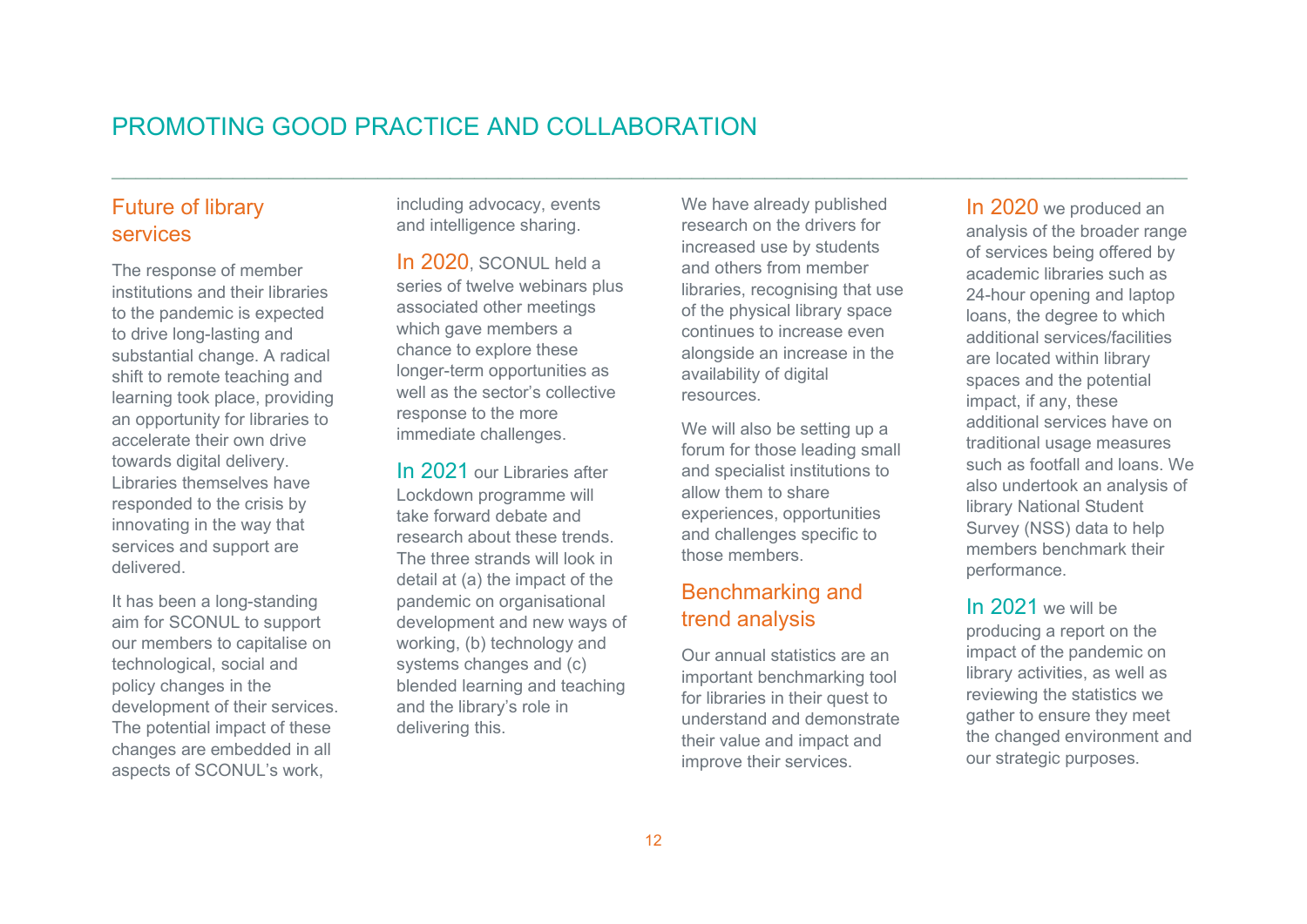# PROMOTING GOOD PRACTICE AND COLLABORATION

# Space planning and design

#### **FThOS**

In 2020 we continued to share good practice on space planning through contributions to the Designing Libraries website, which provides detailed information on planning new buildings or refurbishments. We are members of the Advisory Board of the Community Interest Company overseeing the website.

In 2021, we published a report on drivers for the increase in library usage, and the Libraries after Lockdown programme will explore the impact of the pandemic on the use and design of library spaces.

SCONUL supports the development of EThOS (Electronic Theses Online Service) which delivers a 'single point of access' where researchers from across the world over can access theses produced by UK doctoral students.

The Executive Director is a member of the EThOS Advisory Board and helps shape the development of the service to meet the needs of the UK higher education library community.

## Shared services

 $\mathcal{L}_\mathcal{L} = \{ \mathcal{L}_\mathcal{L} = \{ \mathcal{L}_\mathcal{L} = \{ \mathcal{L}_\mathcal{L} = \{ \mathcal{L}_\mathcal{L} = \{ \mathcal{L}_\mathcal{L} = \{ \mathcal{L}_\mathcal{L} = \{ \mathcal{L}_\mathcal{L} = \{ \mathcal{L}_\mathcal{L} = \{ \mathcal{L}_\mathcal{L} = \{ \mathcal{L}_\mathcal{L} = \{ \mathcal{L}_\mathcal{L} = \{ \mathcal{L}_\mathcal{L} = \{ \mathcal{L}_\mathcal{L} = \{ \mathcal{L}_\mathcal{$ 

SCONUL continues to be heavily involved in the shared services arena and works in partnership with Jisc to identify and scope new services through our Technology and Markets Strategy Group and other working groups.

We provide governance and advice on the development of existing areas of work as well as making recommendations for future initiatives.

In 2020, SCONUL worked closely with Jisc on further development of the National Bibliographic Knowledgebase, and associated services.

In response to the closure of library buildings and the suspension of face-to-face training across the sector, we produced a resource for members on virtual CPD opportunities for staff on furlough or working at home

In 2021 we will continue to work in each of these areas helping to support those leading member libraries to plan and develop their service through the Libraries after Lockdown programme. For example, we have held discussions on the scope for collaboration on inter-library loans and on e-textbooks.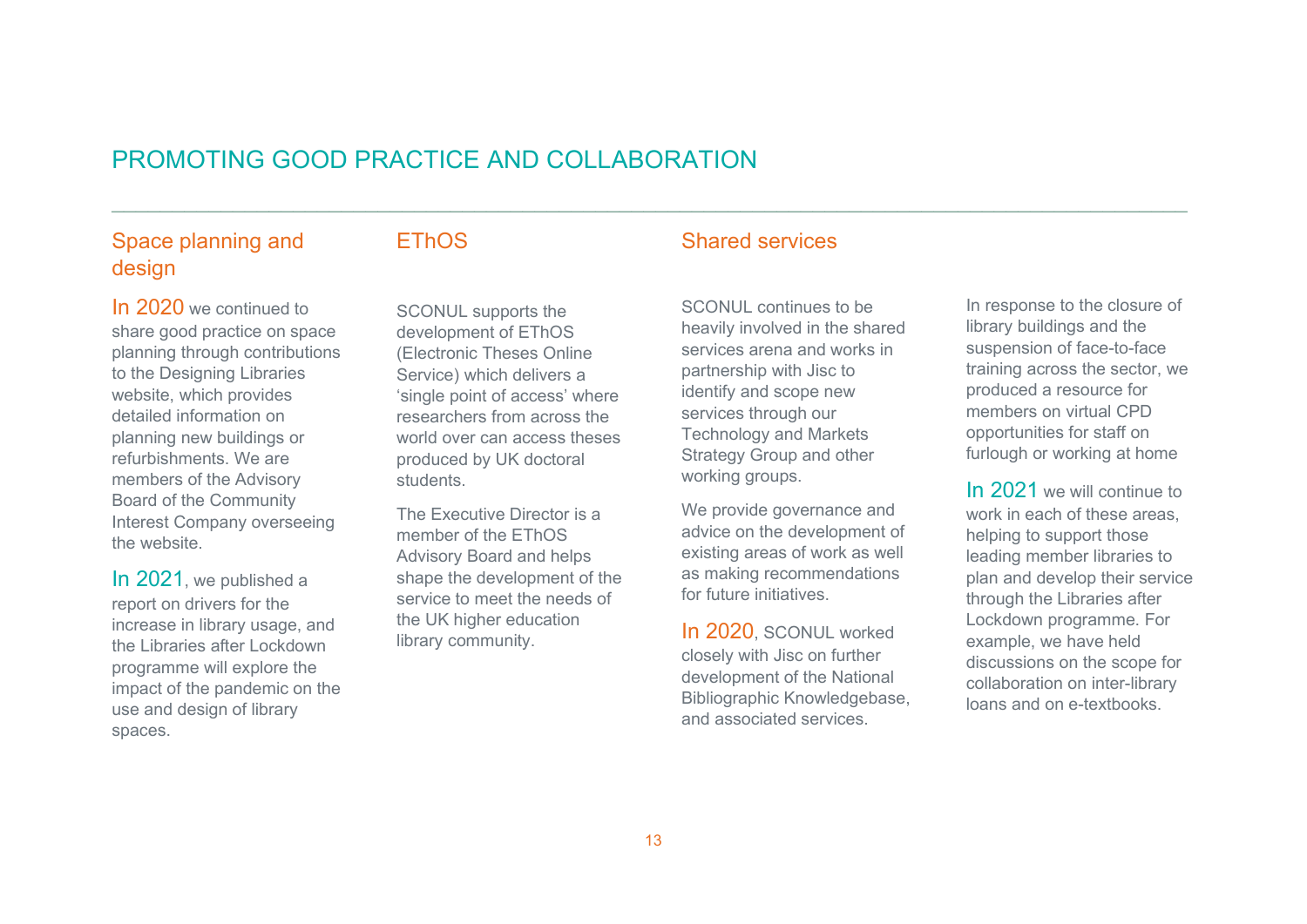# SCONUL's partner organisations

Our partner organisations during 2020 included:

- ABDU (the French Association of Academic Libraries and Documentation)
- AdvanceHE
- Amosshe, the Student Services Organisation
- Association for Heads of University Administration (AHUA)
- Association for Research Managers and Administrators (ARMA)
- Arts Council England
- The British Library
- British Universities Finance Directors Group (BUFDG)
- Chartered Institute of Library and Information Professionals (CILIP)
- Copyright Negotiating and Advisory Committee (CNAC)
- Consortium of National and University Libraries (CONUL), Ireland
- Copyright for Knowledge
- **COUNTER**
- Designing Libraries
- Digital Preservation Coalition (DPC)
- Ebooks SOS Campaign
- EThOS, the e-theses online service
- Higher Education Statistics Agency (HESA)
- **•** International Federation of Library Associations (ILFA)
- Information School, The University of Sheffield
- $\bullet$  Jisc

 $\mathcal{L}_\text{max}$  , and the contribution of the contribution of the contribution of the contribution of the contribution of the contribution of the contribution of the contribution of the contribution of the contribution of t

- **•** Jisc Collections
- Knowledge Quarter
- The Libraries and Archives Copyright Alliance (LACA)
- **•** Libraries Connected
- **•** London Universities Purchasing Consortium (LUPC)
- The M25 Consortium of Academic Libraries
- The Mercian Collaboration
- The National Council of Voluntary Organisations (NCVO)
- **•** The Northern **Collaboration**
- North West Academic Libraries (NoWAL)
- Research Libraries UK (RLUK)
- SCHOMS
- Scottish Confederation of University and Research Libraries (SCURL)
- Southern Universities Purchasing Consortium (SUPC)
- Universities and Colleges Information Systems Association (UCISA)
- UK Research and Innovation (UKRI)
- UK-SCL Steering Group
- Universities UK (UUK)
- Wales HE Libraries Forum (WHELF)
- The Wellcome Trust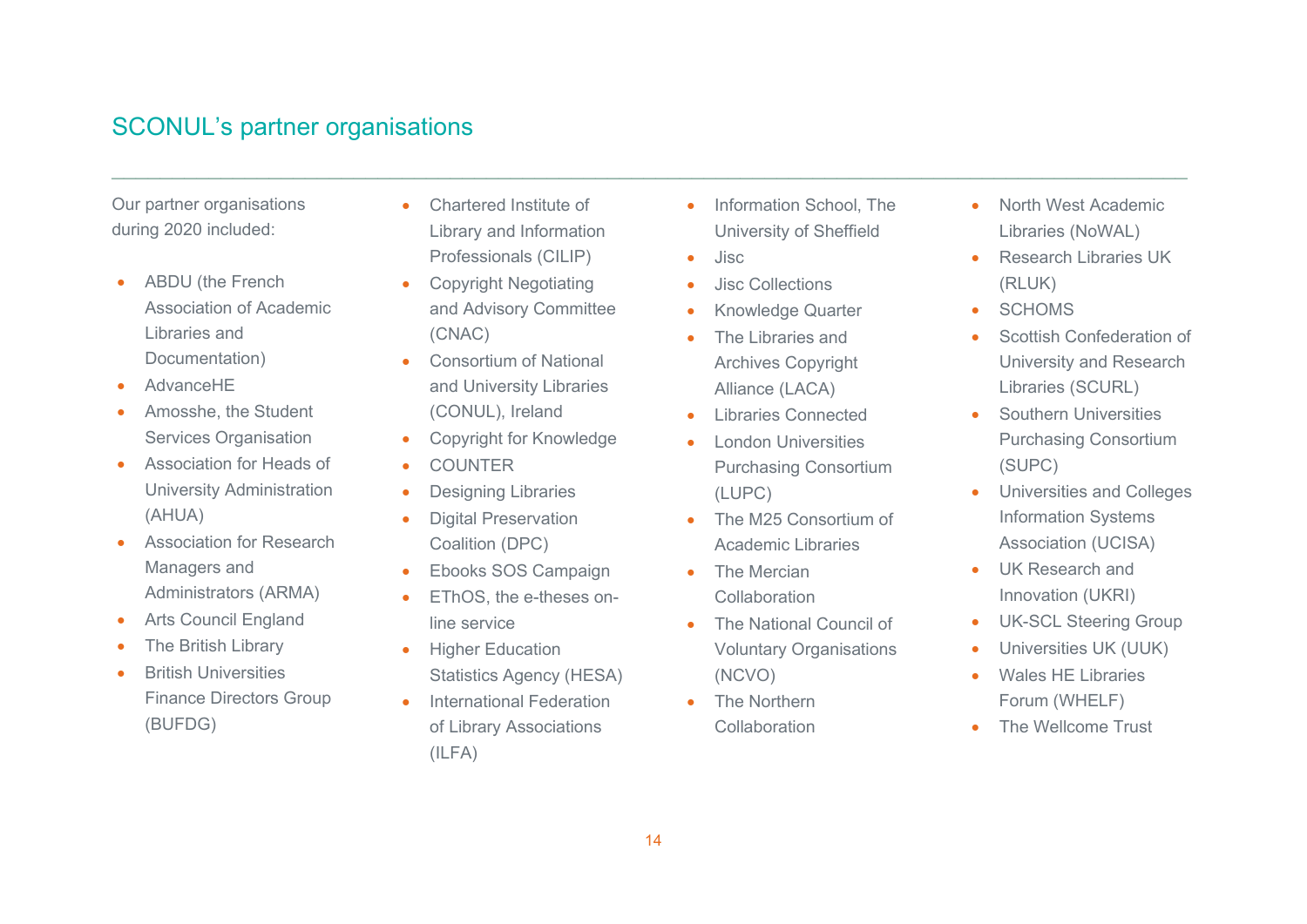# MEMBER SERVICES

# The SCONUL statistics

Producing statistics on library activities is a core SCONUL service, allowing members to benchmark their service against that of their peers, and providing a detailed picture of library activity across the UK and Ireland. The statistics are a unique resource and have an important role in ensuring efficiency in the sector. The reporting tool, available to members via the SCONUL website, allows members to run tailored reports and produce graphs comparing their own institution's performance to individual or groups of peer institutions.

\_\_\_\_\_\_\_\_\_\_\_\_\_\_\_\_\_\_\_\_\_\_\_\_\_\_\_\_\_\_\_\_\_\_\_\_\_\_\_\_\_

In 2020, despite the pandemic 157 institutions contributed to the statistics (compared to 158 in 2019) with 122 submitting the strategic planning subset of data released early in time for the budget planning round.

The SCONUL statistics also have a strategic function for the sector in that, in aggregate, they present a picture of collective activity and spend. As in previous years, in 2020 the statistics were used by Jisc to inform its negotiations with journal and e-book publishers and for advocacy purposes with journalists and stakeholders. Over the next two years SCONUL will be reviewing the statistics it collects both to ensure fitness for purpose for benchmarking and to assess their role in supporting our collective strategic objectives.

# The SCONUL Access Scheme

It has not been possible to keep the Access Scheme open during the pandemic. The requirements for social distancing, restrictions of movement and regulations requiring the closure of buildings meant that member libraries were unable to welcome external visitors. The scheme was formally suspended on 16 March 2020 and remains closed at present. At the time of closing the scheme had 168 members.

\_\_\_\_\_\_\_\_\_\_\_\_\_\_\_\_\_\_\_\_\_\_\_\_\_\_\_\_\_\_\_\_

We are very aware that the scheme is an important enabler for students and researchers at UK universities, allowing them to pursue their studies and research objectives. In essence it allows users of one member institution to use the libraries of another. It has been missed by users and institutions and we have been monitoring the position regularly during the course of the pandemic including consulting members as to their current position. We anticipate reopening the scheme in Autumn 2021 following our most recent consultation with members but will always give primacy to the safety of staff and scheme users.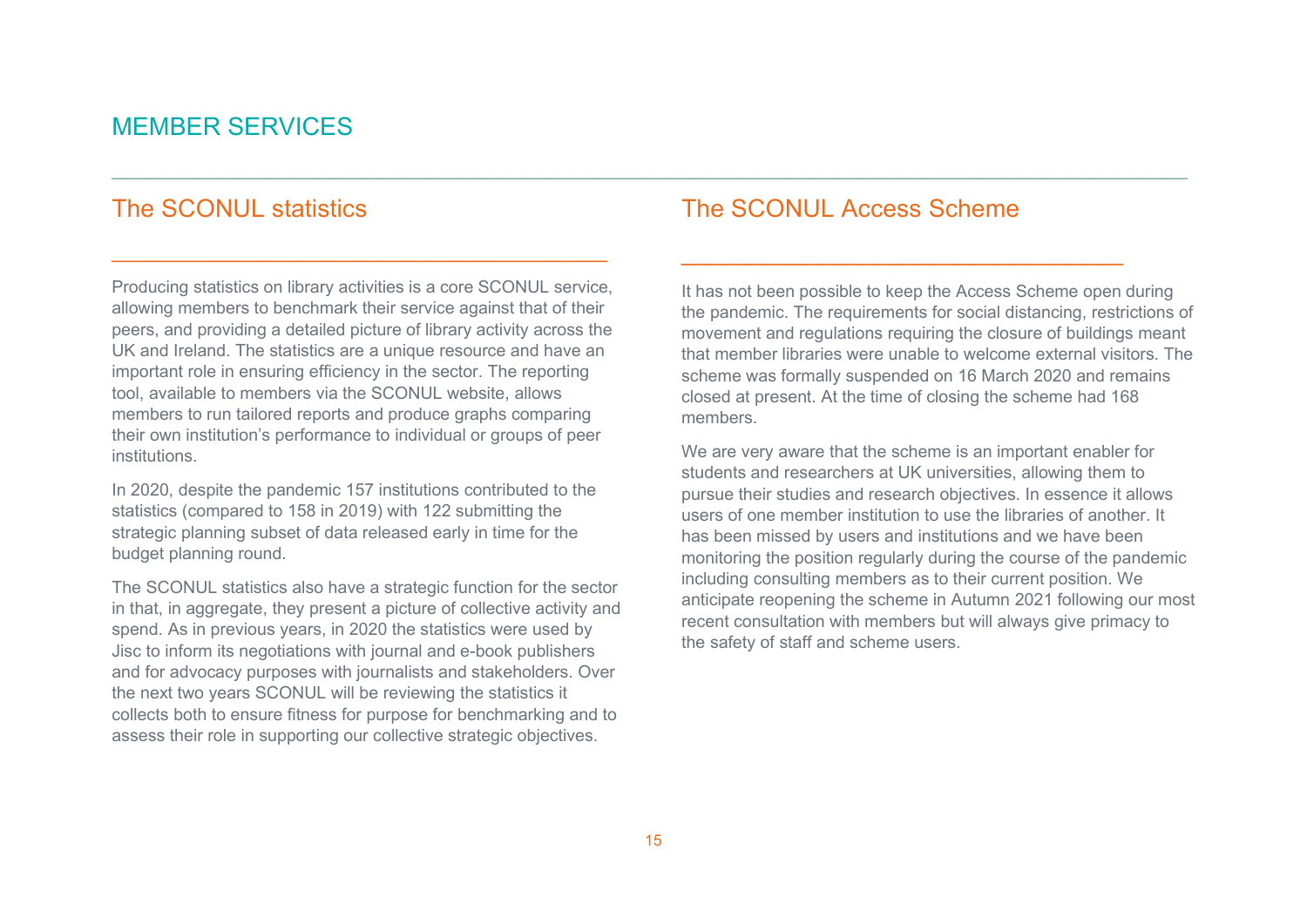# MEMBER SERVICES

## **Unsub**

During 2020 SCONUL held detailed conversations with members, with the organisation Our Research, and with Jisc, exploring the possibility of a national agreement for access to the Unsub service, and in Spring 2021 agreed a deal.

\_\_\_\_\_\_\_\_\_\_\_\_\_\_\_\_\_\_\_\_\_\_\_\_\_\_\_\_\_\_\_\_\_\_\_\_\_

The agreement will help individual SCONUL members in the UK to use Unsub, a data analysis and dashboard tool that enables libraries and consortia to independently assess the value of the journal subscriptions they hold with publishers. It will also allow universities to assess and share various scenarios of selecting journal titles. Modelling different scenarios gives university libraries greater insight into the value of their subscription packages, with the opportunity to share their outcomes with the Jisc consortium to enable greater oversight in support of national negotiation activities.

The agreement includes a reduced rate for Unsub membership for SCONUL members. It provides institutions with access to data from all publishers supported by Unsub through their institutional analytics tools, as well as a consortia dashboard tool developed with Jisc.

# Information sharing

One of the most important roles that SCONUL fulfils for members is to facilitate information sharing between members. This includes developing practice within institutions, new service models, international developments in librarianship and a wide range of other fields. We do this in a variety of ways, including through our monthly newsletter regular briefings. We use our mailing lists and the SCONUL website to distribute information about sector developments to members. SCONUL also provides members with "news flash" updates which provide rapid summaries of important policy developments to members which are highly valued.

\_\_\_\_\_\_\_\_\_\_\_\_\_\_\_\_\_\_\_\_\_\_\_\_\_\_\_\_\_\_\_\_\_\_\_\_\_\_\_\_\_\_

During 2020 SCONUL produced regular briefings for members on key issues for academic libraries, including regular updates on governments' policies on Covid-19 as well as on other policy developments such as open access, journal negotiations and the legislative and regulatory frameworks for HE in the UK.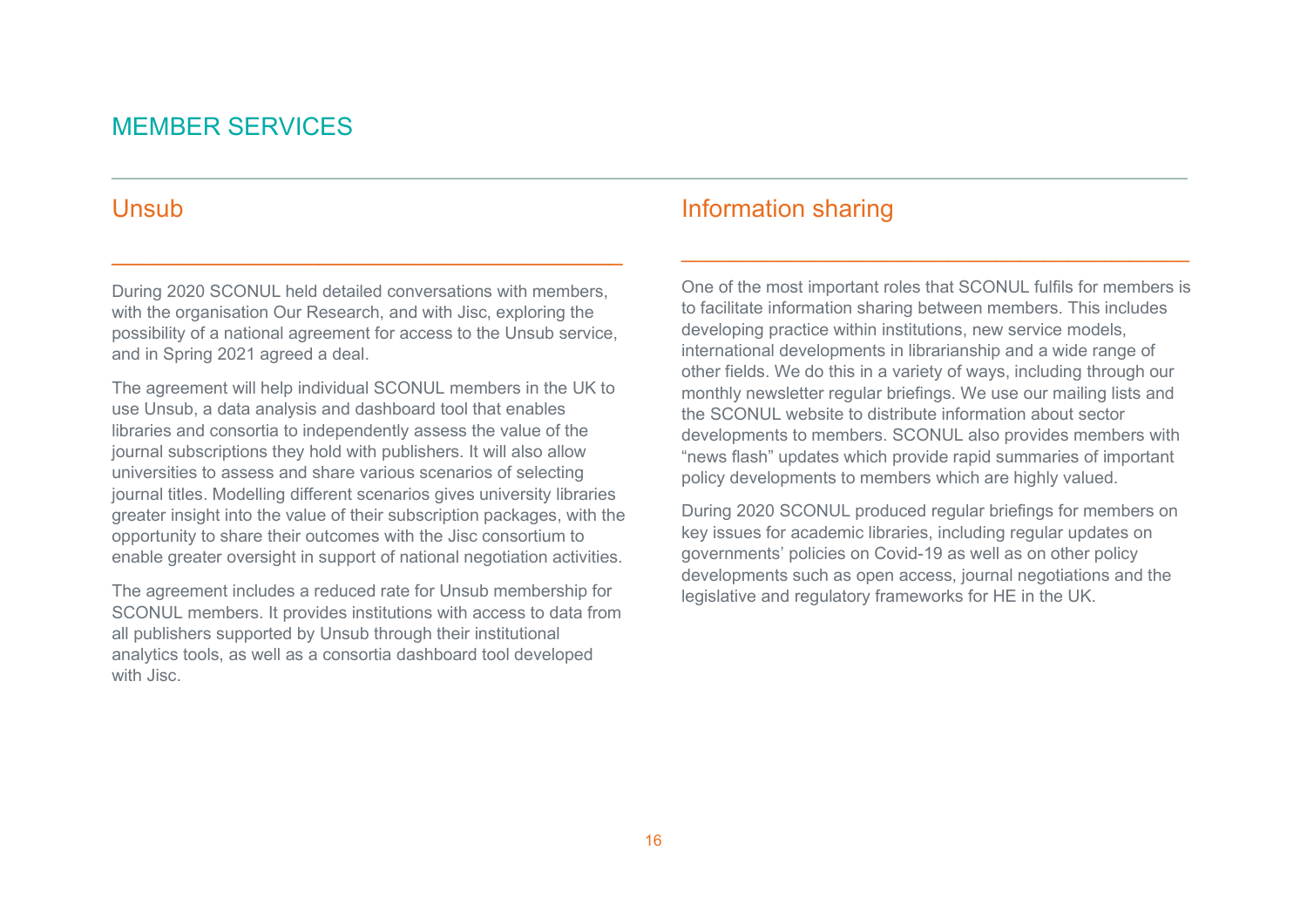## Deputies and Directors groups

In 2020 SCONUL continued to offer deputies and new directors' groups to members. These groups provide an opportunity for participants to come together to share experiences and learn from each other in an informal way. SCONUL organises the membership of the group and facilitates the first meeting. Beyond this, the groups are self-organising.

\_\_\_\_\_\_\_\_\_\_\_\_\_\_\_\_\_\_\_\_\_\_\_\_\_\_\_\_\_\_\_\_\_\_\_\_\_\_\_\_\_\_

We support groups for deputies and new directors, but also have groups for interim directors; for those managing a portfolio of services, and for those running converged services. We now support 19 groups in total and regularly survey members for those with an interest in taking part.

## **The Virtual Enquiry Service**

SCONUL had a long-standing arrangement for SCONUL members to join the QuestionPoint service, based on a framework negotiated with the then owner, OCLC. In 2019, the service was sold to another company and despite an extended conversation, it has not been possible to reach a suitable agreement with the new owners. Unfortunately, we have now had to withdraw this service.

 $\overline{\phantom{a}}$  , where  $\overline{\phantom{a}}$  , where  $\overline{\phantom{a}}$  ,  $\overline{\phantom{a}}$  ,  $\overline{\phantom{a}}$  ,  $\overline{\phantom{a}}$  ,  $\overline{\phantom{a}}$  ,  $\overline{\phantom{a}}$  ,  $\overline{\phantom{a}}$  ,  $\overline{\phantom{a}}$  ,  $\overline{\phantom{a}}$  ,  $\overline{\phantom{a}}$  ,  $\overline{\phantom{a}}$  ,  $\overline{\phantom{a}}$  ,  $\overline{\phantom{a}}$  ,

# Supporting member consortia

For the last eight years SCONUL has been providing support for other library consortia whose members are also members of SCONUL. This support is provided at cost, and allows our partners to concentrate on projects, research and services for their members while SCONUL takes on some of their administrative burden.

\_\_\_\_\_\_\_\_\_\_\_\_\_\_\_\_\_\_\_\_\_\_\_\_\_\_\_\_\_\_\_\_\_\_\_\_\_\_\_\_\_\_

During 2020, we provided support to the Northern Collaboration, the Mercian Collaboration, North West Academic Libraries (NoWAL) and the Customer Services Group UK. These are formally subgroups of SCONUL, albeit with the autonomy to pursue their own objectives under SCONUL's charitable objects. We remain open to providing support to other similar organisations.

These organisations all support the overarching aims of SCONUL:

The aims of Customer Services Group UK (CSGUK) are to discuss and share knowledge of new developments in customer service generally, and within libraries more specifically; to share knowledge and techniques used around measures already implemented in HE libraries; and to discuss and develop methods for improving customer service, especially where there is potential for active collaborative working.

The Northern Collaboration and NoWAL have now merged to form Academic Libraries North and their objective is, through collaborative activities and mutual support, to provide opportunities for our members in the exchange of knowledge and experience.

The Mercian Collaboration provides a space to work together to explore training and development and to seek efficiencies on behalf of member institutions and the wider community.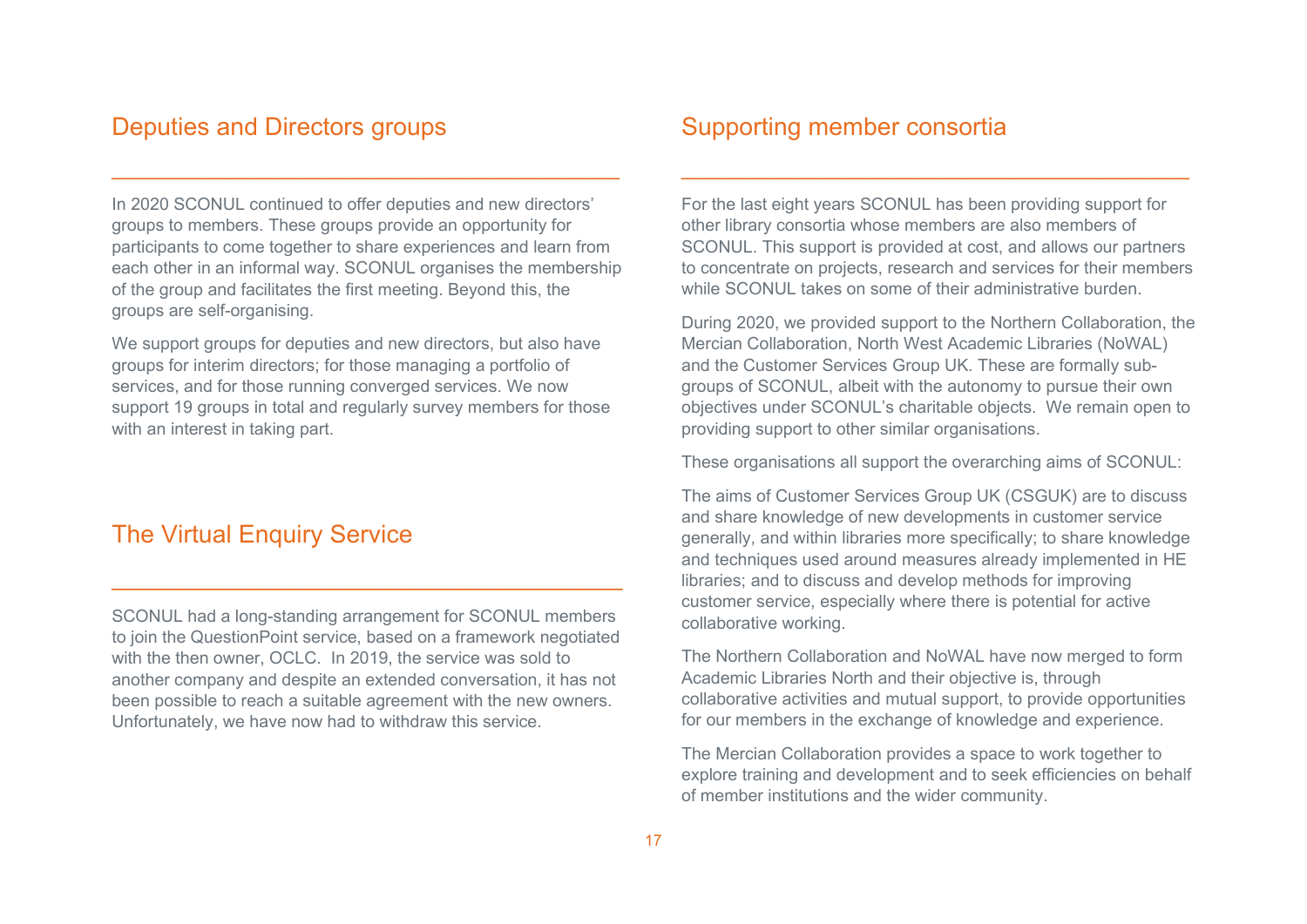# MEMBER SERVICES

# SCONUL Mentoring

The SCONUL Mentoring scheme is designed to support academic library leaders in their professional and personal growth by facilitating mentoring relationships with more experienced colleagues. It is aimed at emerging or newly-appointed leaders (senior library staff in deputy director or second tier equivalent positions at member institutions) or those recently appointed to their first director level post although it is also open to more experienced leaders, as leadership learning and development are lifelong processes.

\_\_\_\_\_\_\_\_\_\_\_\_\_\_\_\_\_\_\_\_\_\_\_\_\_\_\_\_\_\_\_\_\_\_\_\_\_\_\_\_\_\_

In its third year of operation in 2020 it had 26 active mentors and had provided support to 29 additional mentees.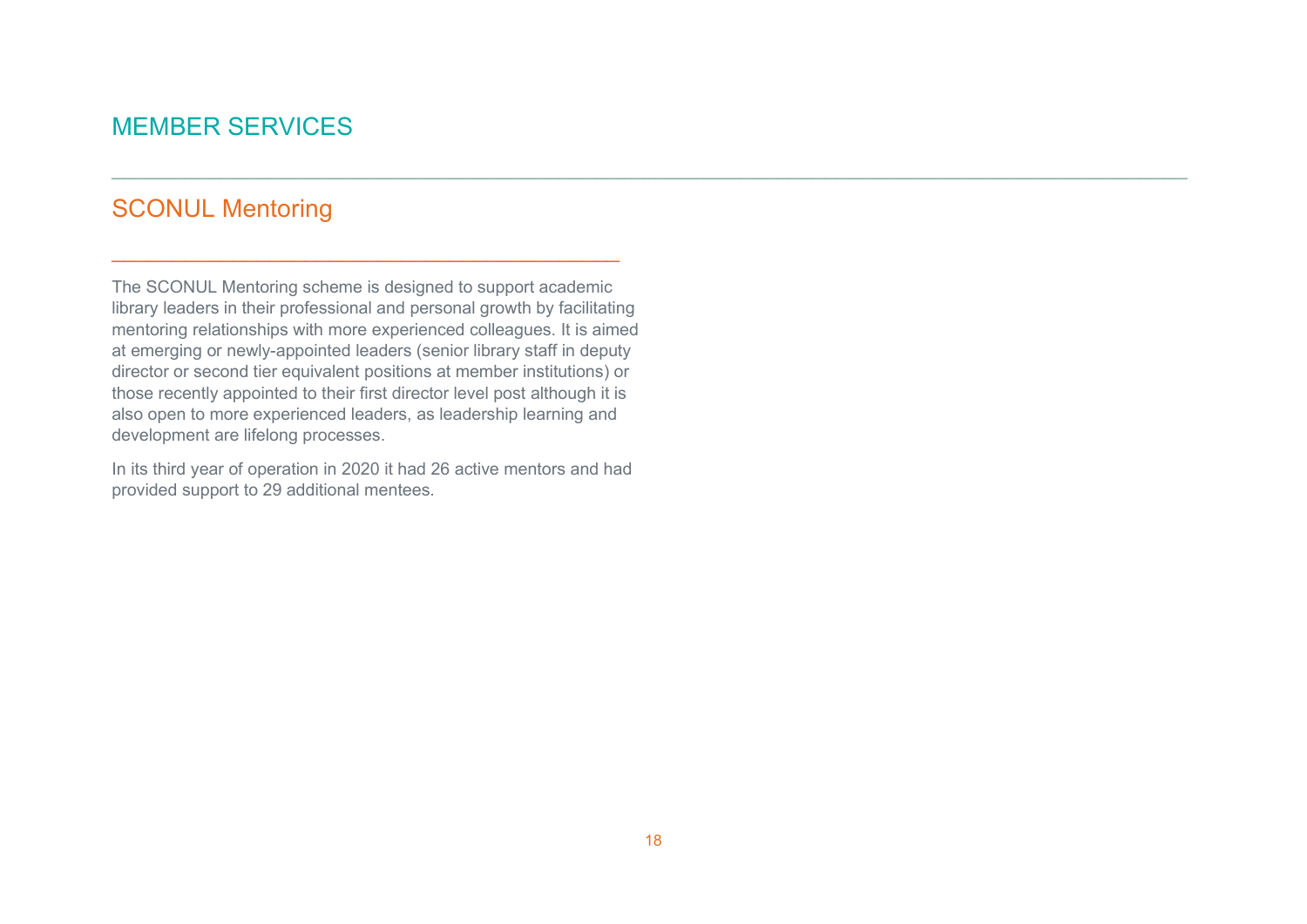# STRUCTURE, GOVERNANCE AND MANAGEMENT

#### Governance

SCONUL is a company limited by guarantee which has been given a licence to omit the word 'limited' by the Secretary of State for Business, Innovation and Skills.

SCONUL is governed by its Articles of Association which are available on the SCONUL website:

https://www.sconul.ac.uk/sites /default/files/documents/Articl esofAssociation.pdf

These governing documents were incorporated on 13 July 1979 and last amended by Special Resolution on 3 July 2015.

## SCONUL's members

SCONUL's members are the universities and national libraries of the United Kingdom and Ireland, together with most other UK institutions of higher education and institutions with collections of national significance. Members are listed on page 4 and 5 of this report.

## One member one vote

Senior leaders of SCONUL member libraries have an important role to play in SCONUL, influencing our priorities and objectives. Their contributions to the Board, to SCONUL's Strategy Groups and in representing the community on a wide range of working groups are critical to SCONUL's success. They are also critical in helping to develop SCONUL's strategy to meet its core charitable objectives (see page 6).

Each institution is allowed a single vote at the SCONUL Annual General Meeting and in elections for the Board. This is an important element of the governance of the organisation.

## Our trustees

Sixteen members (see page 3) constitute the Company's Board and are the Charity's trustees, each of whom, in formal terms, is a Director of the Company. Twelve of the sixteen of the Board are elected and four were co-opted from partner organisations.

New trustees are given briefings on the charity's work and their obligations under Charity and Company law. Training in good practice and the responsibilities of trustees is provided regularly.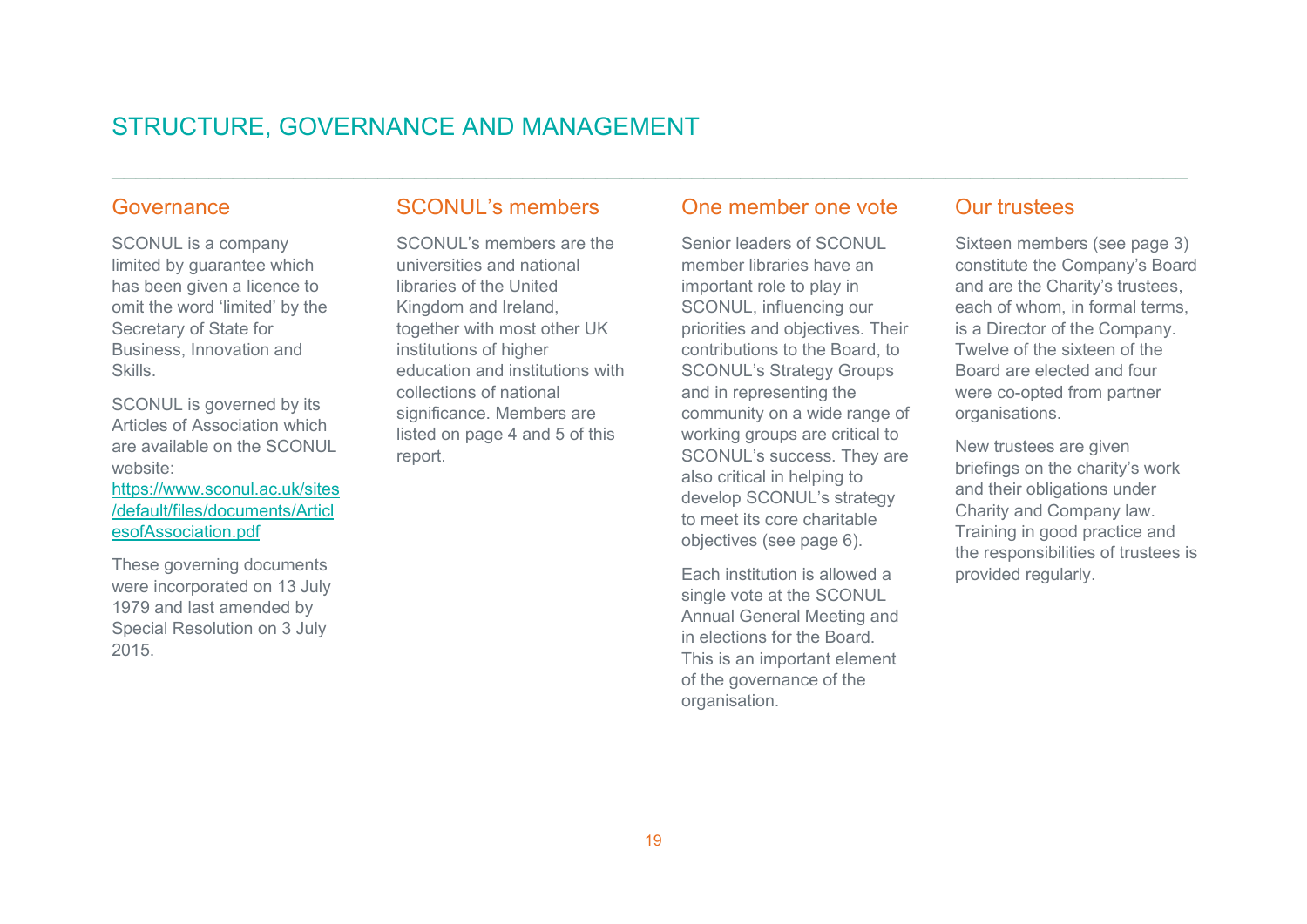# STRUCTURE, GOVERNANCE AND MANAGEMENT contd.

## Executive Board

The Executive Board meets four times a year (currently all meetings are virtual) and oversees all issues relating to the charity's finances and its work for members and the public, including taking decisions on behalf of members. Where major changes to the way that SCONUL works are proposed, these are presented to members to vote on at the AGM.

The SCONUL Board also:

- quides and supervises the office staff who are led by the Executive **Director**
- oversees the work of the SCONUL Strategy Groups and other working groups. This includes agreeing their terms of reference and considering significant

proposals for activities and spending

- approves the annual budget at each AGM, and proposes the subscriptions to be levied for the following year
- regularly reviews the organisation's risk register and takes measures to ameliorate those risks.

During 2020 the Board has been very engaged in supporting the community in responding to the current crisis. They have also taken part in the initial iteration of the Advance HE training on Leading on Racial Equality.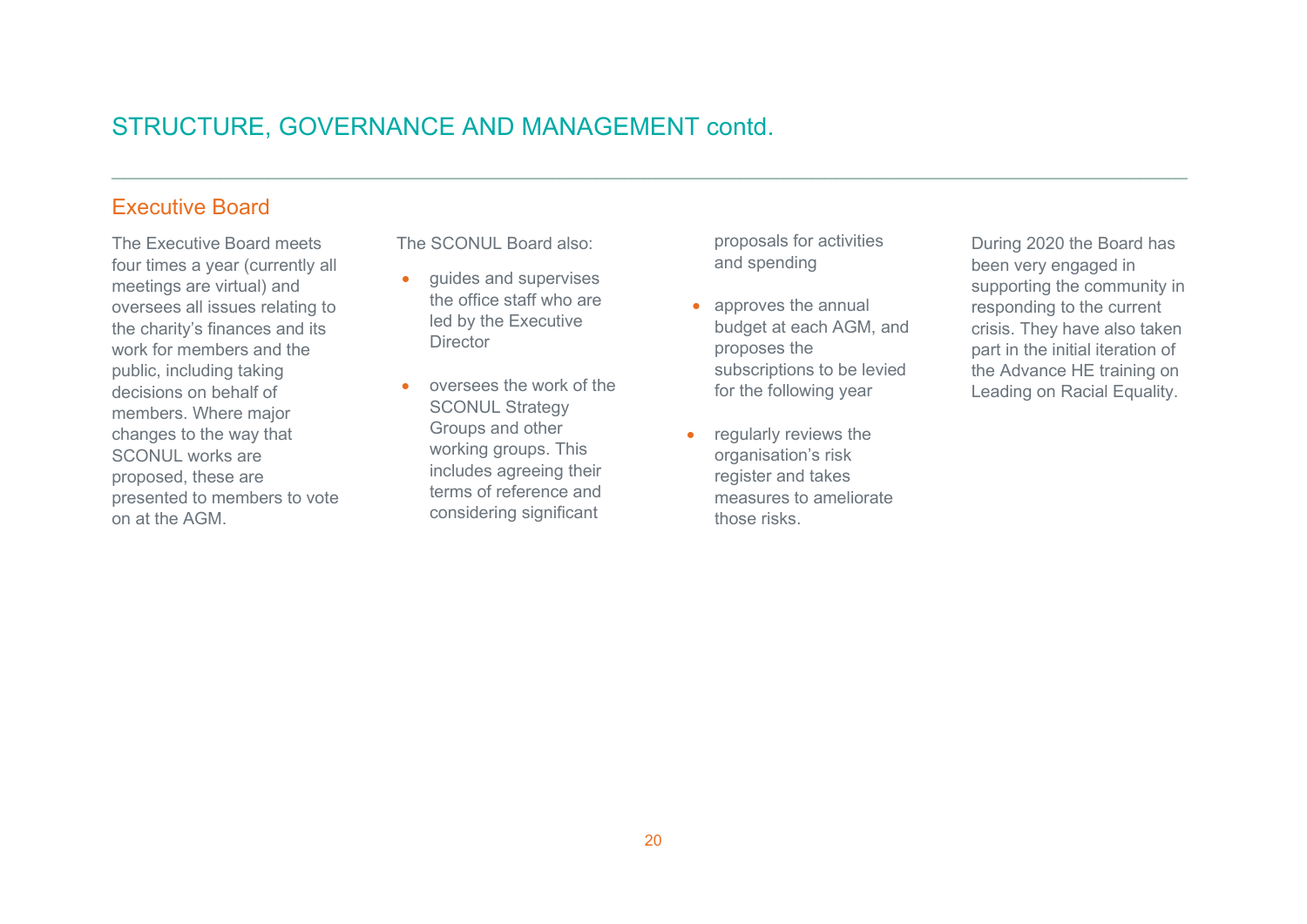# FINANCIAL REVIEW

### Introduction

The results for the year to 31 December 2020 are set out in the Statement of Financial Activities. The Charity's fund balances and the net assets that constitute them are set out in the Balance Sheet.

Overall total income was as anticipated. Subscription income for SCONUL (as opposed to our regional consortia) was broadly level following a decision by the Board to freeze subscription levels in 2020 given the impact of the pandemic. The remainder of subscription income relates to our management of reserved funds for our regional consortia.

A satisfactory balance between day-to-day and longer-term holdings of funds has been adopted, as follows:

- short-term funds kept in a deposit account at the bank, which automatically tops up the current account when its balance falls below £10,000
	- other funds, the working reserve, kept in the Charities Official Investment Fund. Balances are high at the start of the year when subscriptions are received and are reduced towards the end of the year to provide funds for expenses incurred.

#### Risk management

The Executive Board considers the major risks faced by SCONUL on a regular basis and they are of the opinion that systems are in place to manage them. A

"live" risk register is maintained by the SCONUL office, and is reviewed regularly by the Executive Board.

This covers both financial and non-financial risks; identifies both the likelihood and severity of any risk and identifies activities required to mitigate the risks identified.

We continue to monitor the risk from an historic pensions case which had been ruled on by the Pensions Ombudsman in SCONUL's favour in 2018 but which was subsequently referred to the High Court for Review. The court referred it back to the Pensions Ombudsman. Should the Pensions Ombudsman overturn its previous decision, SCONUL may be liable for additional pension costs which would be met from SCONUL's reserves

# Pay and remuneration policy

Staff pay scales are set by the Executive Board on the basis of advice from SCONUL's HR consultant and with reference to pay rates for equivalent posts in the charitable and public sectors.

#### Reserves policy

2020 saw SCONUL's reserves increase slightly to £243,942 from £232,194 at the end of 2019. We hold an additional £81,813 in designated funds (£84,529 at the end of 2019). SCONUL reviewed its reserve policy in March 2020 and agreed the following policy: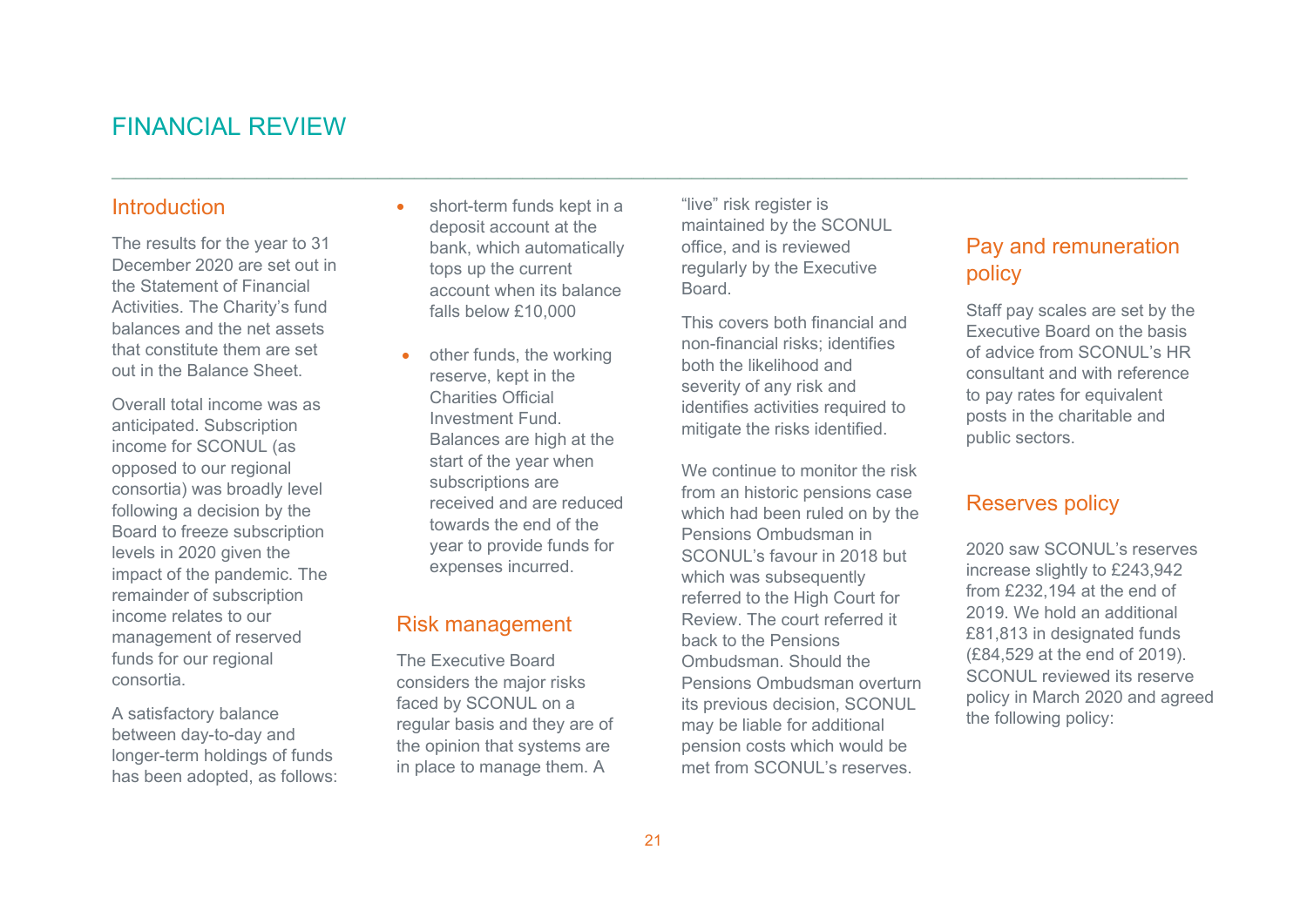# FINANCIAL REVIEW

*to hold reserves sufficient to cover three months' core running costs or the cost of legal liabilities, whichever is higher, plus funds to cover a 10% loss of subscription income, plus the cost of our largest single spending commitment*.

This would require reserves of £227k in 2021, approximately £17k below current reserves.

The COVID-19 pandemic is having a profound impact on higher education globally including in the UK. The trustees have considered the impact of this issue on the charity's current and future financial position. The trustees consider that the charity has sufficient unrestricted reserves as detailed above and cash flow to continue as a going

concern for a period of at least 12 months from the date on which these financial statements are approved. For this reason, the accounts have been prepared on the going concern basis.

The designated funds support the activities of SCONUL's subgroups: the Northern Collaboration and NoWAL (now merged to form Academic Libraries North); the Mercian Collaboration; and the Customer Services Group UK as discussed above.

Interest income on reserves is still very low at an average of around 0.2% and is likely to remain low in 2021 as a result of the financial impact of the pandemic.

# Relationships with other bodies

 $\mathcal{L}_\mathcal{L} = \{ \mathcal{L}_\mathcal{L} = \{ \mathcal{L}_\mathcal{L} = \{ \mathcal{L}_\mathcal{L} = \{ \mathcal{L}_\mathcal{L} = \{ \mathcal{L}_\mathcal{L} = \{ \mathcal{L}_\mathcal{L} = \{ \mathcal{L}_\mathcal{L} = \{ \mathcal{L}_\mathcal{L} = \{ \mathcal{L}_\mathcal{L} = \{ \mathcal{L}_\mathcal{L} = \{ \mathcal{L}_\mathcal{L} = \{ \mathcal{L}_\mathcal{L} = \{ \mathcal{L}_\mathcal{L} = \{ \mathcal{L}_\mathcal{$ 

SCONUL provides support to four library consortia whose members are also members of SCONUL and which are formally constituted as subgroups. The groups have autonomy within our shared core charitable objectives (see page 6). Three consortia have a member of staff, employed by SCONUL, devoted to their work. The cost of other staff time on consortia work is covered by transfers from the consortia's reserved funds.

SCONUL has no formal relationship with other charities with the important exception that its member institutions are nearly all charities themselves.

SCONUL is a member of a number of key sector bodies, including LIBER and IFLA, as part of its role ensuring that the voice of its members is heard at the European and international level.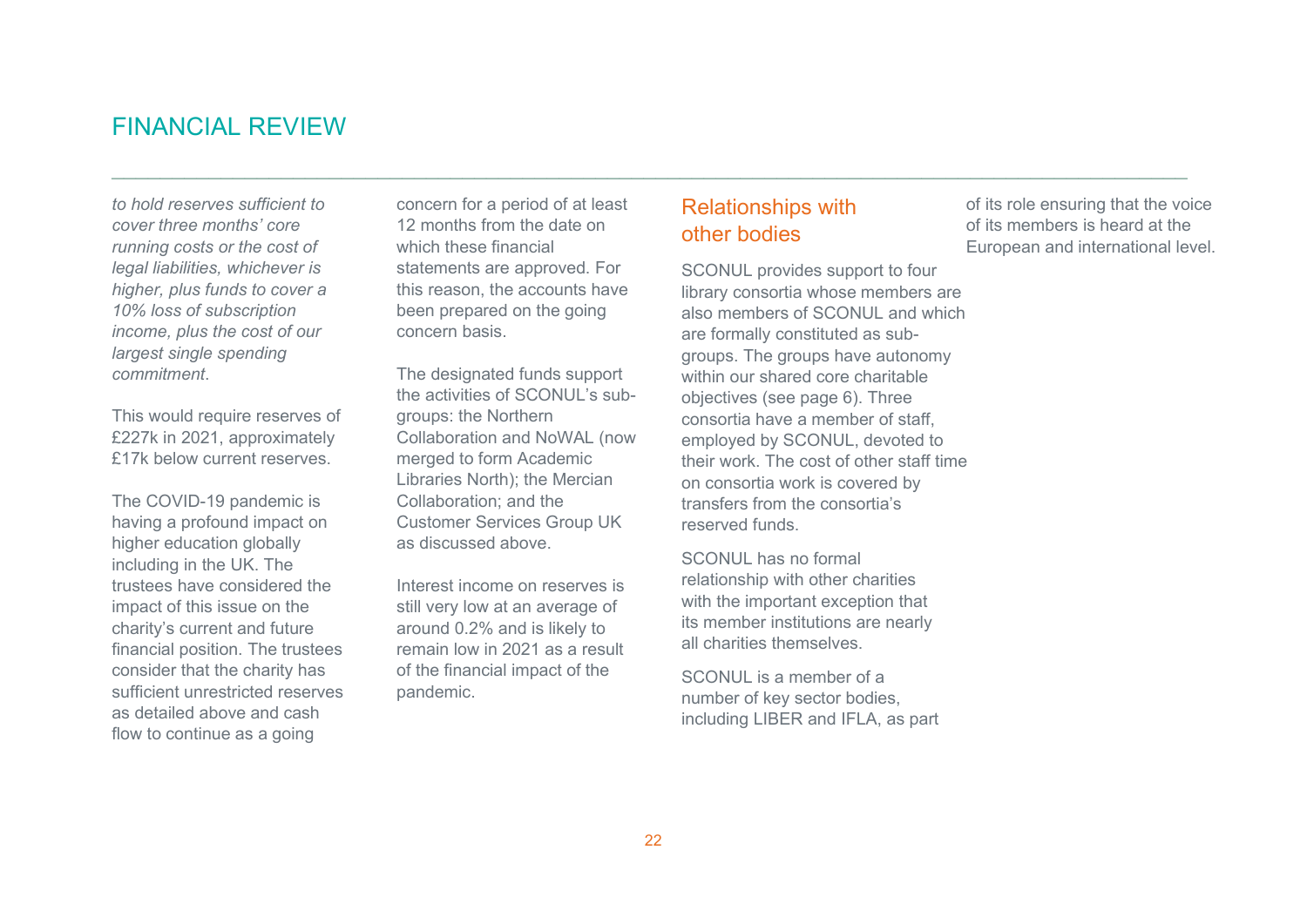# RESPONSIBILITIES OF TRUSTEES

The trustees (who are also directors of the charity for the purposes of company law) are responsible for preparing the trustees' report and the financial statements in accordance with applicable law and United Kingdom Accounting Standards, including Financial Reporting Standard 102: The Financial Reporting Standard applicable in the UK and Republic of Ireland (United Kingdom Generally Accepted Accounting Practice).

Company law requires the trustees to prepare financial statements for each financial year, which give a true and fair view of the state of affairs of the charity and of the income and expenditure of the charity for that period. In preparing those financial statements the trustees are required to:

- Select suitable accounting policies and then apply them consistently;
- Observe the methods and principles in the applicable Charities SORP;
- Make judgements and accounting estimates that are reasonable and prudent;
- State whether applicable accounting standards and statements of recommended practice have been followed, subject to any material departures disclosed and explained in the financial statements; and
- Prepare the financial statements on the going concern basis unless it is inappropriate to presume

that the charity will continue in operation.

The trustees are responsible for keeping proper accounting records which disclose with reasonable accuracy at any time the financial position of the charity and which enable them to ensure that the financial statements comply with the Companies Act 2006. The trustees are also responsible for safeguarding the assets of the charity and hence for taking reasonable steps for the prevention and detection of fraud and other irregularities.

In so far as the trustees are aware:

 there is no relevant audit information of which the charitable company's auditors are unaware; and

 the trustees have taken all steps that they ought to have taken to make themselves aware of any relevant audit information and to establish that the auditors are aware of that information.

The trustees are responsible for the maintenance and integrity of the corporate and financial information included on the charitable company's website. Legislation in the United Kingdom governing the preparation and dissemination of financial statements may differ from legislation in other jurisdictions.

Members of the charity guarantee to contribute an amount not exceeding £1 to the assets of the charity in the event of winding up. The total number of such guarantees at 31 December 2020 was 16.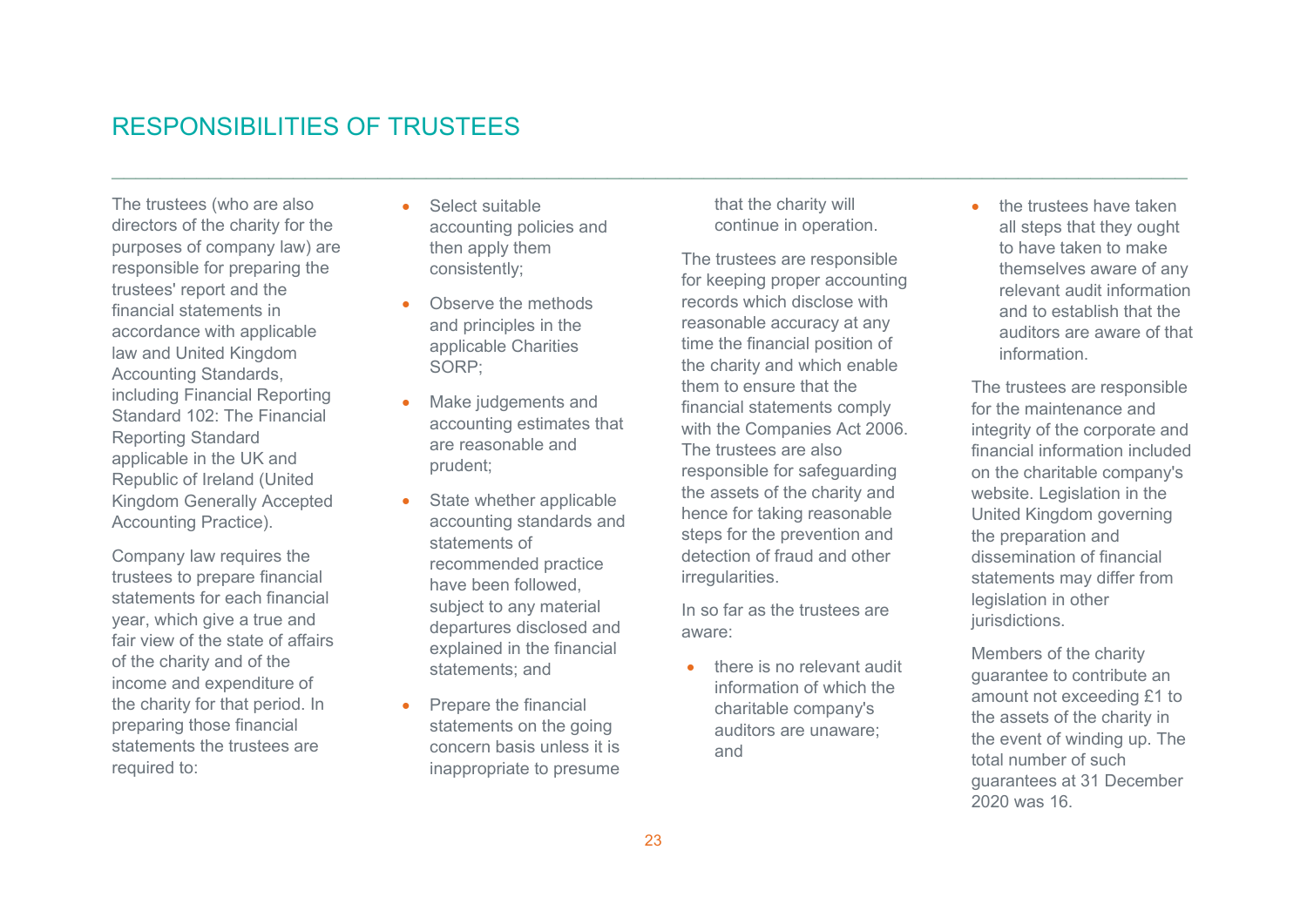The trustees are members of the charity but this entitles them only to voting rights. The trustees have no beneficial interest in the charity.

## **Auditors**

Godfrey Wilson Ltd were reappointed as the charitable company's auditors during the year and have expressed their willingness to act in that capacity.

Approved by the trustees on 15 September 2021 and signed on their behalf by

# [Susan Ashworth](https://eu1.documents.adobe.com/verifier?tx=CBJCHBCAABAAVYw4-nFc3kd7yhnZD4tWhrGjd0OGu6ja)

Susan Ashworth **SCONUL Chair**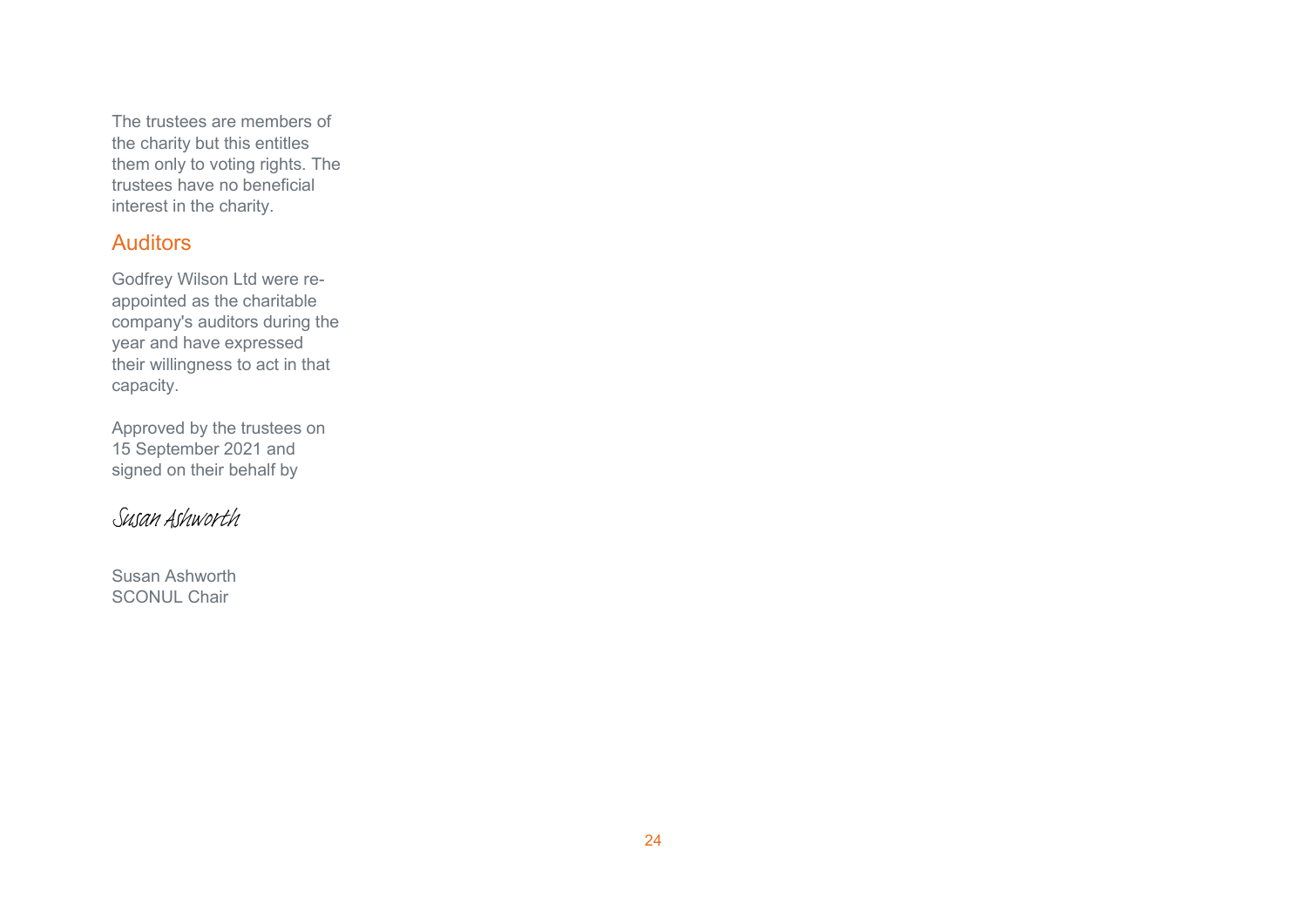# INDEPENDENT AUDITORS' REPORT

## **Opinion**

We have audited the financial statements of The Society of College, National and University Libraries (the 'charity') for the year ended 31 December 2020 which comprise the statement of financial activities, balance sheet, statement of cash flows and the related notes to the financial statements, including a summary of significant accounting policies. The financial reporting framework that has been applied in their preparation is applicable law and United Kingdom Accounting Standards, including Financial Reporting Standard 102: The Financial Reporting Standard applicable in the UK and Republic of Ireland (United Kingdom Generally Accepted Accounting Practice).

In our opinion, the financial statements:

- give a true and fair view of the state of the charity's affairs as at 31 December 2020 and of its incoming resources and application of resources, including its income and expenditure, for the year then ended;
- have been properly prepared in accordance with United Kingdom Generally Accepted Accounting Practice; and
- have been prepared in accordance with the requirements of the Companies Act 2006. .

# Basis for opinion

 $\mathcal{L}_\mathcal{L} = \{ \mathcal{L}_\mathcal{L} = \{ \mathcal{L}_\mathcal{L} = \{ \mathcal{L}_\mathcal{L} = \{ \mathcal{L}_\mathcal{L} = \{ \mathcal{L}_\mathcal{L} = \{ \mathcal{L}_\mathcal{L} = \{ \mathcal{L}_\mathcal{L} = \{ \mathcal{L}_\mathcal{L} = \{ \mathcal{L}_\mathcal{L} = \{ \mathcal{L}_\mathcal{L} = \{ \mathcal{L}_\mathcal{L} = \{ \mathcal{L}_\mathcal{L} = \{ \mathcal{L}_\mathcal{L} = \{ \mathcal{L}_\mathcal{$ 

We conducted our audit in accordance with International Standards on Auditing (UK) (ISAs (UK)) and applicable law. Our responsibilities under those standards are further described in the Auditor's responsibilities for the audit of the financial statements section of our report. We are independent of the charity in accordance with the ethical requirements that are relevant to our audit of the financial statements in the UK, including the FRC's Ethical Standard, and we have fulfilled our other ethical responsibilities in accordance with these requirements. We believe that the audit evidence we have obtained is sufficient and appropriate to provide a basis for our opinion.

## Conclusions relating to going concern

In auditing the financial statements, we have concluded that the trustees' use of the going concern basis of accounting in the preparation of the financial statements is appropriate.

Based on the work we have performed, we have not identified any material uncertainties relating to events or conditions that, individually or collectively, may cast significant doubt on the charity's ability to continue as a going concern for a period of at least twelve months from when the financial statements are authorised for issue.

Our responsibilities and the responsibilities of the trustees with respect to going concern are described in the relevant sections of this report.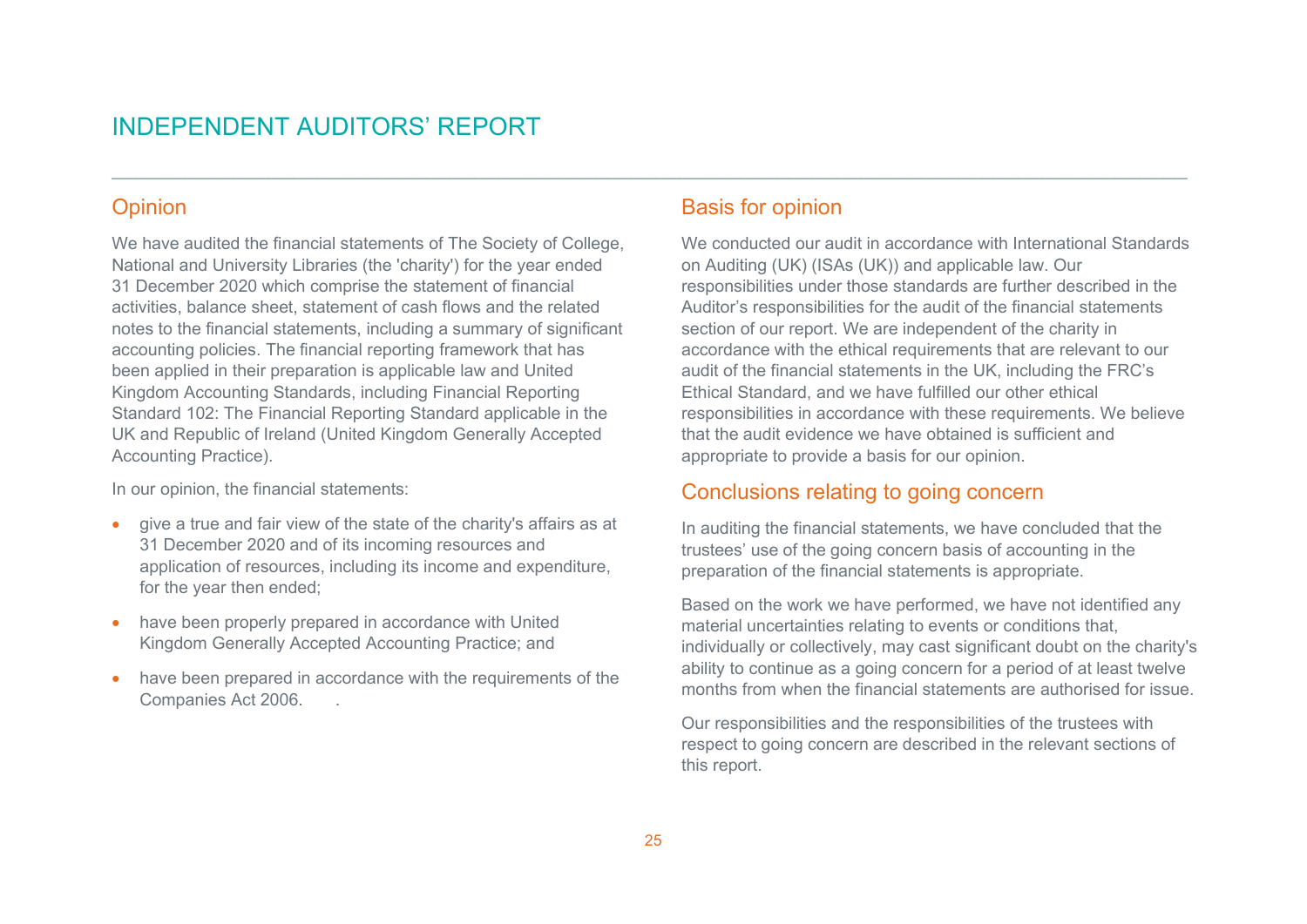## Other information

The trustees are responsible for the other information. The other information comprises the information included in the annual report other than the financial statements and our auditor's report thereon. Our opinion on the financial statements does not cover the other information and, except to the extent otherwise explicitly stated in our report, we do not express any form of assurance conclusion thereon.

In connection with our audit of the financial statements, our responsibility is to read the other information and, in doing so, consider whether the other information is materially inconsistent with the financial statements or our knowledge obtained in the audit or otherwise appears to be materially misstated. If we identify such material inconsistencies or apparent material misstatements, we are required to determine whether there is a material misstatement in the financial statements or a material misstatement of the other information. If, based on the work we have performed, we conclude that there is a material misstatement of this other information, we are required to report that fact.

We have nothing to report in this regard.

# Opinion on other matters prescribed by the Companies Act 2006

In our opinion, based on the work undertaken in the course of the audit:

- the information given in the trustees' report for the financial year for which the financial statements are prepared is consistent with the financial statements; and
- the trustees' report have been prepared in accordance with applicable legal requirements.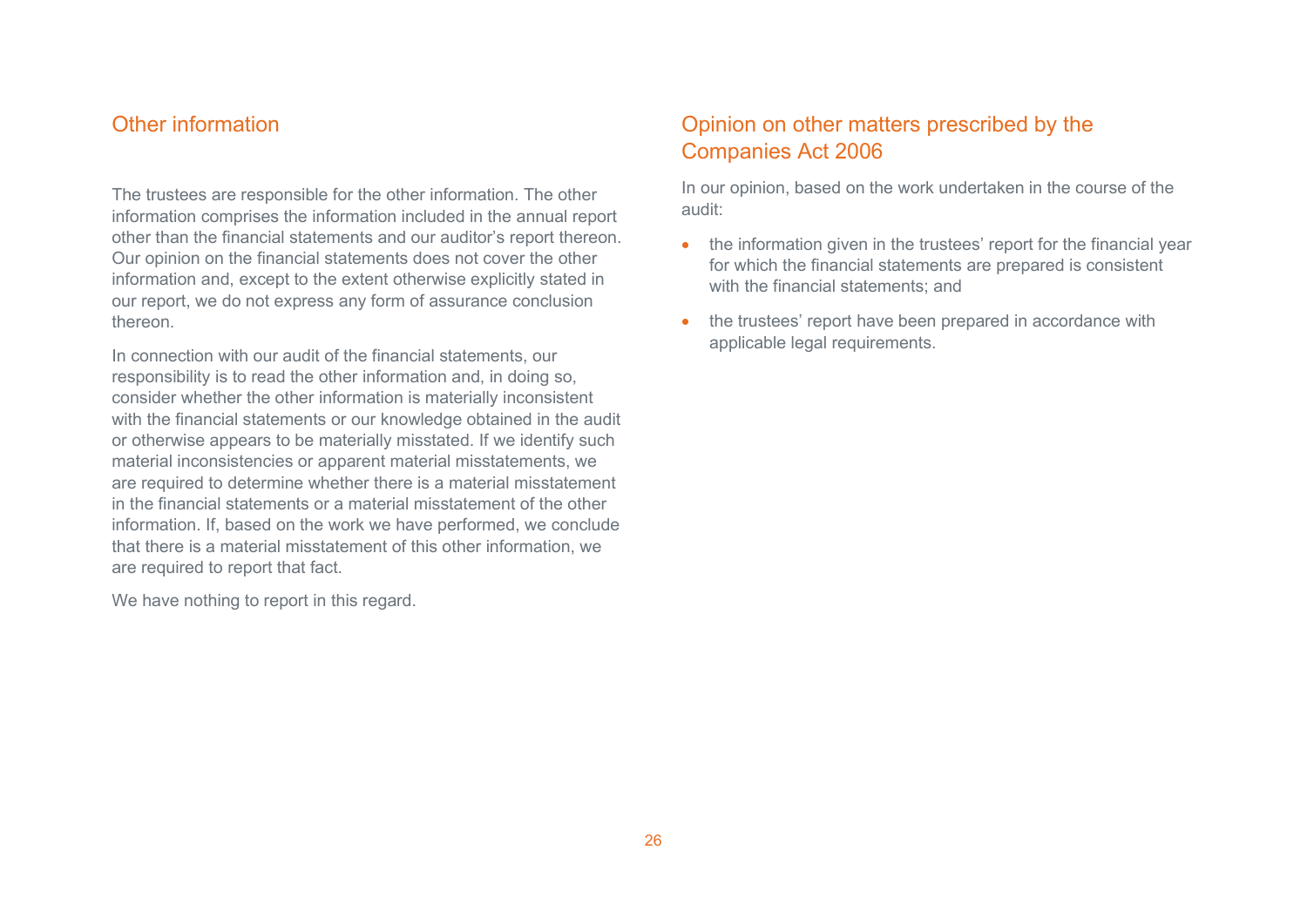# Matters on which we are required to report by exception

In the light of the knowledge and understanding of the charity and its environment obtained in the course of the audit, we have not identified material misstatements in the trustees' report. We have nothing to report in respect of the following matters in relation to which the Companies Act 2006 requires us to report to you if, in our opinion:

- adequate accounting records have not been kept or returns adequate for our audit have not been received from branches not visited by us;
- the financial statements are not in agreement with the accounting records and returns;
- certain disclosures of trustees' remuneration specified by law are not made; or
- we have not obtained all the information and explanations necessary for the purposes of our audit.

## Responsibilities of the trustees

As explained more fully in the trustees' responsibilities statement set out in the trustees' report, the trustees are responsible for the preparation of the financial statements and for being satisfied that they give a true and fair view, and for such internal control as they determine is necessary to enable the preparation of financial statements that are free from material misstatement, whether due to fraud or error.

In preparing the financial statements, the trustees are responsible for assessing the charity's ability to continue as a going concern, disclosing, as applicable, matters related to going concern and using the going concern basis of accounting unless the trustees either intend to liquidate the charity or to cease operations, or have no realistic alternative but to do so.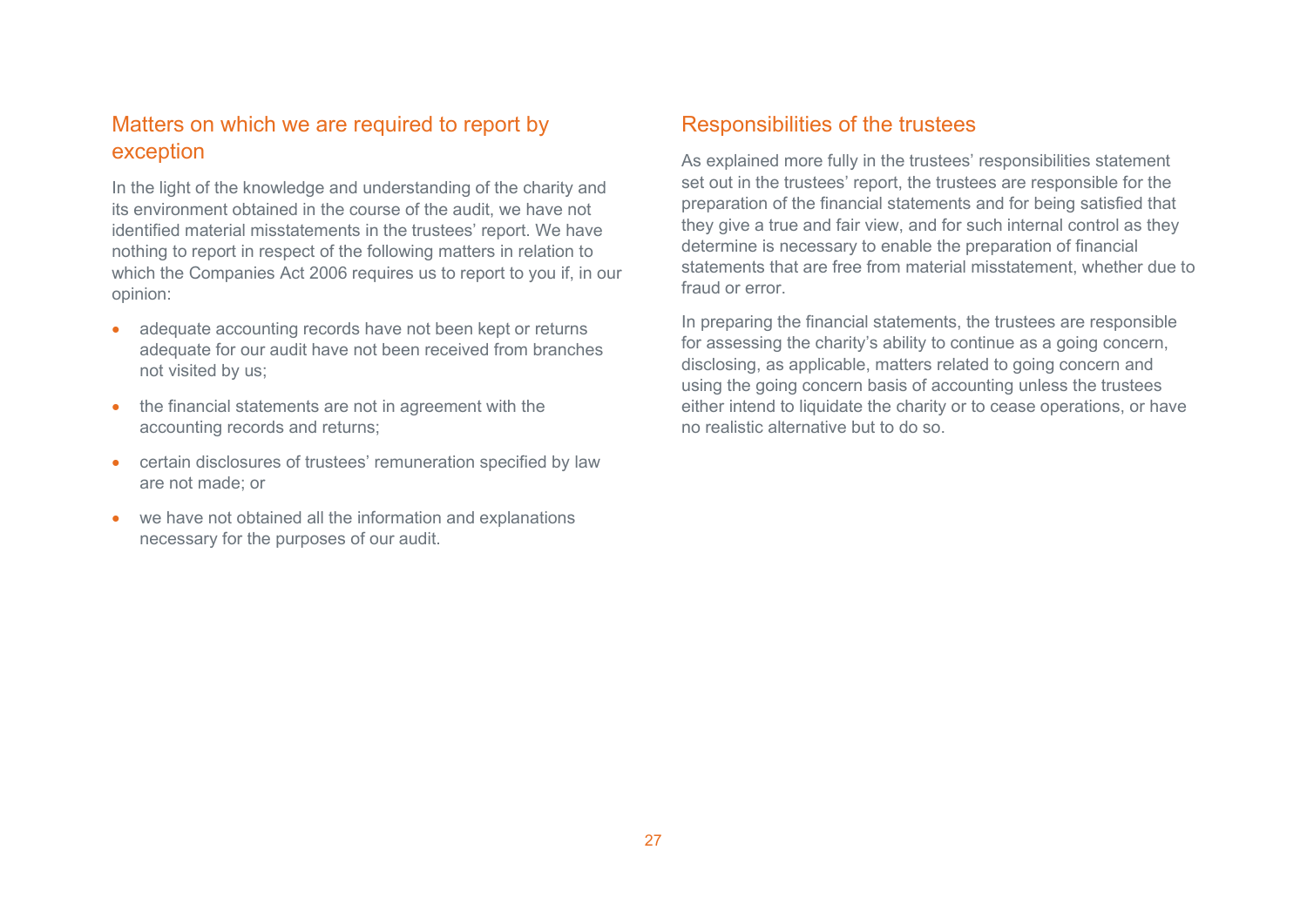## Our responsibilities for the audit of the financial statements

Our objectives are to obtain reasonable assurance about whether the financial statements as a whole are free from material misstatement, whether due to fraud or error, and to issue an auditor's report that includes our opinion. Reasonable assurance is a high level of assurance, but is not a guarantee that an audit conducted in accordance with ISAs (UK) will always detect a material misstatement when it exists. Misstatements can arise from fraud or error and are considered material if, individually or in the aggregate, they could reasonably be expected to influence the economic decisions of users taken on the basis of these financial statements.

Irregularities, including fraud, are instances of non-compliance with laws and regulations. We design procedures in line with our responsibilities, outlined above, to detect material misstatements in respect of irregularities, including fraud. The procedures we carried out and the extent to which they are capable of detecting irregularities, including fraud, are detailed below:

- (1) We obtained an understanding of the legal and regulatory framework that the charity operates in, and assessed the risk of non-compliance with applicable laws and regulations. Throughout the audit, we remained alert to possible indications of non-compliance.
- (2) We reviewed the charity's policies and procedures in relation to:
	- Identifying, evaluating and complying with laws and regulations, and whether they were aware of any instances of non-compliance;
- Detecting and responding to the risk of fraud, and whether they were aware of any actual, suspected or alleged fraud; and
- Designing and implementing internal controls to mitigate the risk of non-compliance with laws and regulations, including fraud.
- (3) We inspected the minutes of trustee meetings.
- (4) We enquired about any non-routine communication with regulators and reviewed any reports made to them.
- (5) We reviewed the financial statement disclosures and assessed their compliance with applicable laws and regulations.
- (6) We performed analytical procedures to identify any unusual or unexpected transactions or balances that may indicate a risk of material fraud or error.
- (7) We assessed the risk of fraud through management override of controls and carried out procedures to address this risk. Our procedures included:
	- Testing the appropriateness of journal entries;
	- Assessing judgements and accounting estimates for potential bias;
	- Reviewing related party transactions; and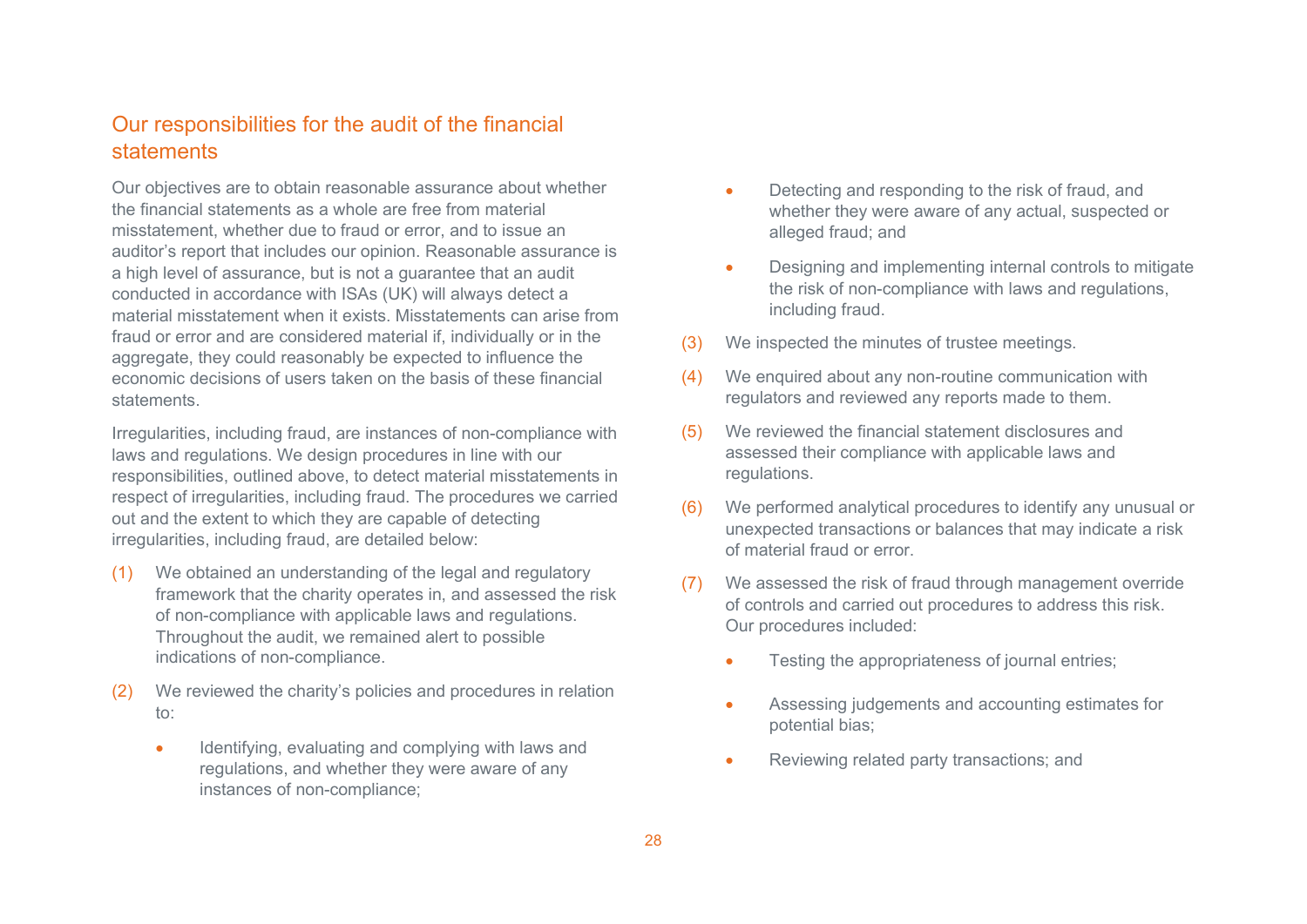• Testing transactions that are unusual or outside the normal course of business.

Because of the inherent limitations of an audit, there is a risk that we will not detect all irregularities, including those leading to a material misstatement in the financial statements or noncompliance with regulation. Irregularities that arise due to fraud can be even harder to detect than those that arise from error as they may involve deliberate concealment or collusion.

A further description of our responsibilities for the audit of the financial statements is located on the Financial Reporting Council's website at: www.frc.org.uk/auditorsresponsibilities. This description forms part of our auditor's report.

## Use of our report

This report is made solely to the charity's members, as a body, in accordance with Chapter 3 of Part 16 of the Companies Act 2006. Our audit work has been undertaken so that we might state to the charity's members those matters we are required to state to them in an auditor's report and for no other purpose. To the fullest extent permitted by law, we do not accept or assume responsibility to anyone other than the charity's members as a body, for our audit work, for this report, or for the opinions we have formed.

Date: 16 September 2021

[Alison Godfrey](https://eu1.documents.adobe.com/verifier?tx=CBJCHBCAABAAVYw4-nFc3kd7yhnZD4tWhrGjd0OGu6ja)

**Alison Godfrey FCA (Senior Statutory Auditor)**

For and on behalf of:

#### **GODFREY WILSON LIMITED**

Chartered accountants and statutory auditors 5th Floor Mariner House 62 Prince Street Bristol BS1 4QD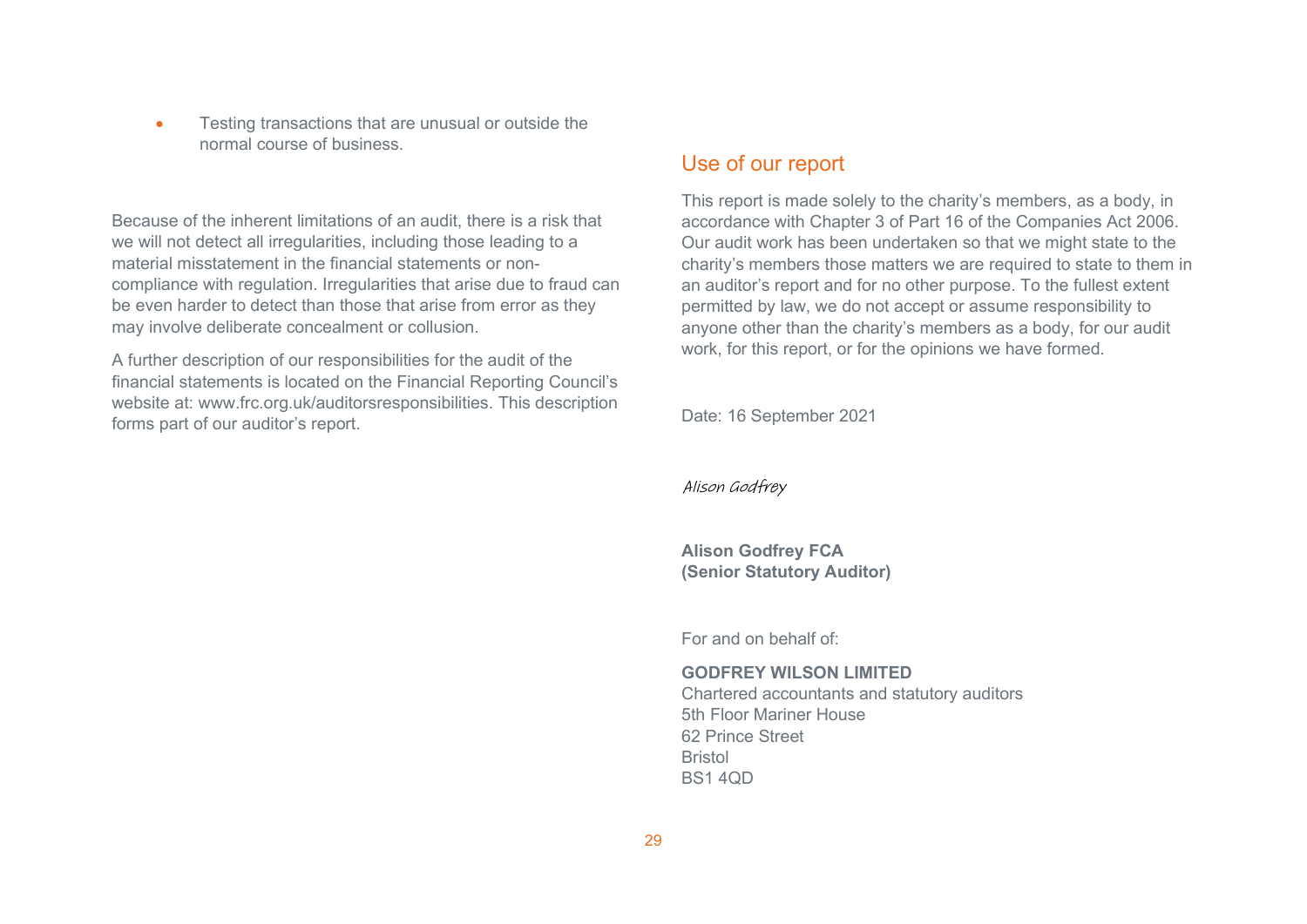# STATEMENT OF FINANCIAL ACTIVITIES (INCORPORATING AN INCOME AND EXPENDITURE ACCOUNT)

|                           | <b>Note</b>    | 2020<br><b>Total</b><br>£ | 2019<br>Total<br>£ |
|---------------------------|----------------|---------------------------|--------------------|
| Income from:              |                |                           |                    |
| Donations - subscriptions | $\overline{2}$ | 484,590                   | 466,243            |
| Other trading activities  |                | 1,350                     | 46,580             |
| Investments               |                | 876                       | 2,654              |
| Charitable activities:    |                |                           |                    |
| Membership services       |                | 1,430                     | 1,980              |
| Events programme          |                | $\equiv$                  | 73,173             |
| <b>Total income</b>       |                | 488,246                   | 590,630            |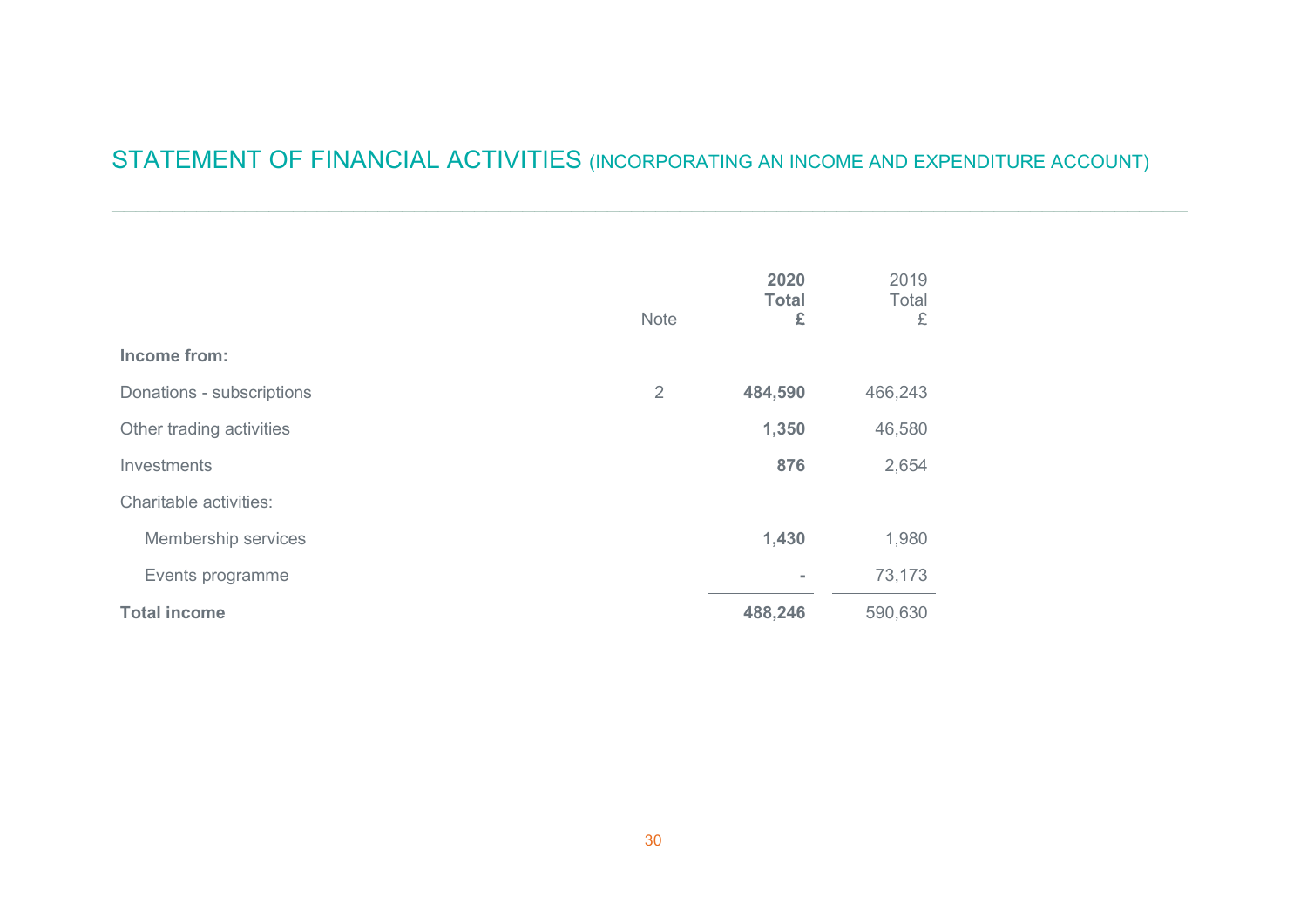|                                                      | <b>Note</b> | 2020<br><b>Total</b><br>£ | 2019<br>Total<br>£ |
|------------------------------------------------------|-------------|---------------------------|--------------------|
| <b>Expenditure on:</b>                               |             |                           |                    |
| Charitable activities:                               |             |                           |                    |
| Membership services                                  |             | 93,095                    | 164,481            |
| Events programme                                     |             | 91,987                    | 212,223            |
| Partnership working, advocacy and lobbying           |             | 111,248                   | 130,379            |
| Communications with members                          |             | 102,616                   | 75,960             |
| Regional collaborations                              |             | 80,268                    | 100,039            |
| <b>Total expenditure</b>                             | 3           | 479,214                   | 683,082            |
| Net income / (expenditure) and net movement in funds | 4           | 9,032                     | (92, 452)          |
| <b>Reconciliation of funds</b>                       |             |                           |                    |
| Total funds brought forward                          |             | 316,723                   | 409,175            |
| <b>Total funds carried forward</b>                   |             | 325,755                   | 316,723            |

All of the above results are derived from continuing activities. There were no other recognised gains or losses other than those stated above. All income and expenditure is unrestricted. Movements in funds are disclosed in note 12 to the accounts.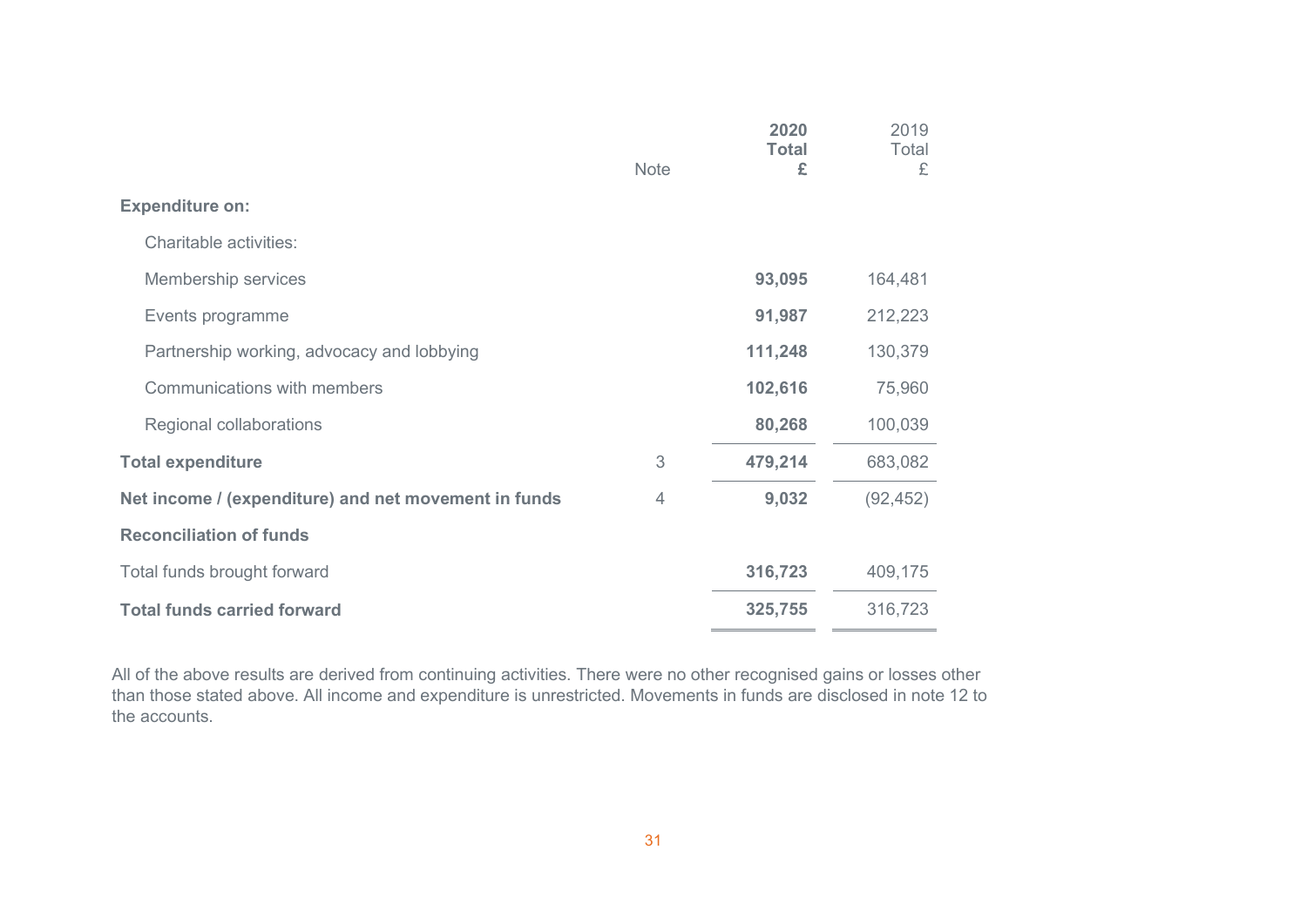# BALANCE SHEET

|                                             | <b>Note</b> | £         | 2020<br>£ | 2019<br>£ |
|---------------------------------------------|-------------|-----------|-----------|-----------|
| <b>Fixed assets</b>                         |             |           |           |           |
| Tangible fixed assets                       | 7           |           | 679       | 5,687     |
| <b>Current assets</b>                       |             |           |           |           |
| <b>Debtors</b>                              | 8           | 4,318     |           | 11,439    |
| Investments                                 | $\mathsf 9$ | 373,059   |           | 332,183   |
| Cash at bank and in hand                    |             | 25,416    |           | 20,662    |
|                                             |             | 402,793   |           | 364,284   |
| <b>Creditors: amounts due within 1 year</b> | 10          | (77, 717) |           | (53, 248) |
| <b>Net current assets</b>                   |             |           | 325,076   | 311,036   |
| <b>Net assets</b>                           | 11          |           | 325,755   | 316,723   |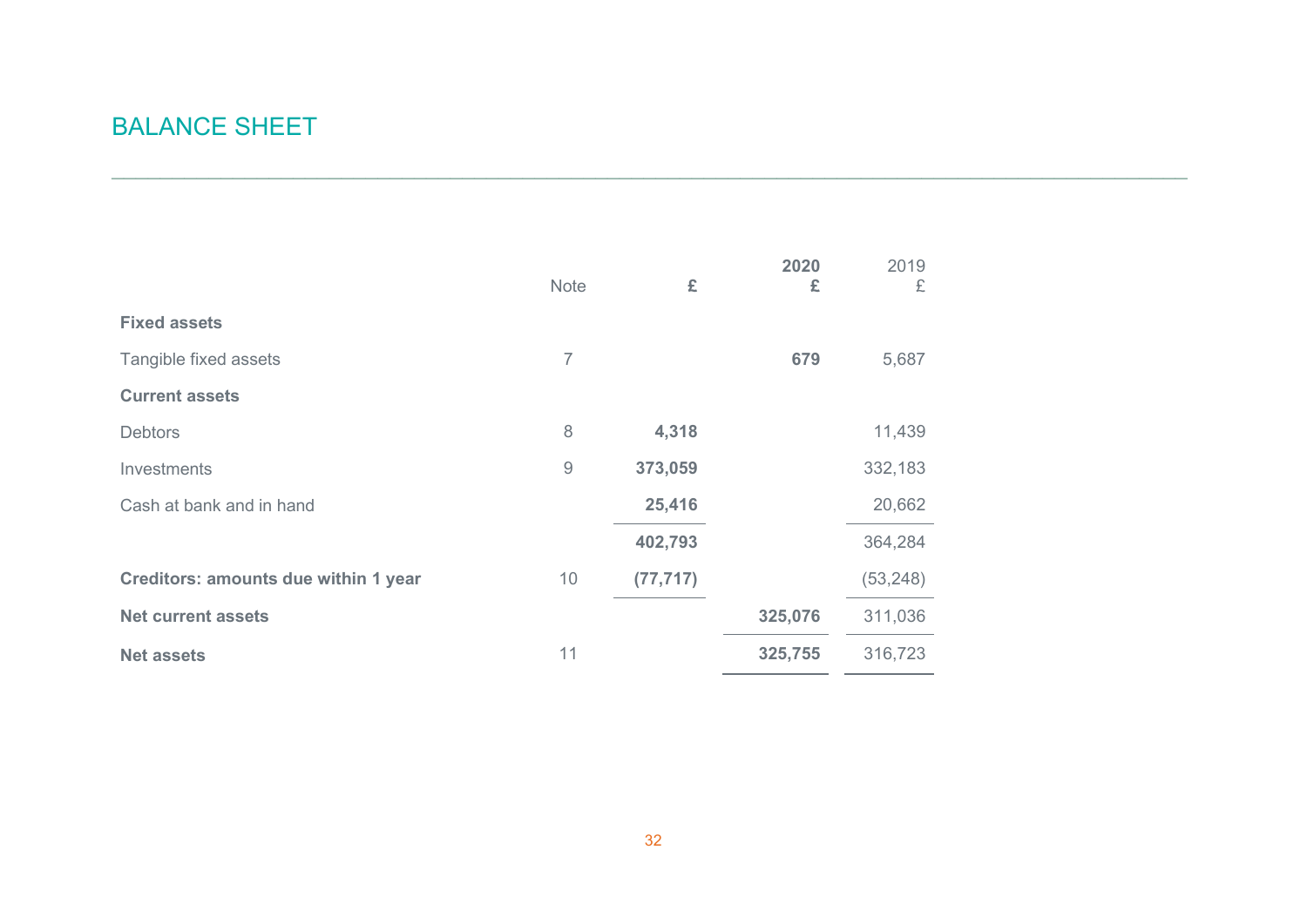|                     | <b>Note</b> | £ | 2020<br>£ | 2019<br>£ |
|---------------------|-------------|---|-----------|-----------|
| <b>Funds</b>        | 12          |   |           |           |
| Unrestricted funds: |             |   |           |           |
| Designated funds    |             |   | 81,813    | 84,529    |
| General funds       |             |   | 243,942   | 232,194   |
| <b>Total funds</b>  |             |   | 325,755   | 316,723   |

These accounts have been prepared in accordance with the special provisions applicable to companies subject to the small companies' regime.

Approved by the trustees on 15 September 2021 and signed on their behalf by

[Susan Ashworth](https://eu1.documents.adobe.com/verifier?tx=CBJCHBCAABAAVYw4-nFc3kd7yhnZD4tWhrGjd0OGu6ja) [James Anthony-Edwards](https://eu1.documents.adobe.com/verifier?tx=CBJCHBCAABAAVYw4-nFc3kd7yhnZD4tWhrGjd0OGu6ja)

S Ashworth - Chair **S** Ashworth - Chair **J** Anthony-Edwards - Treasurer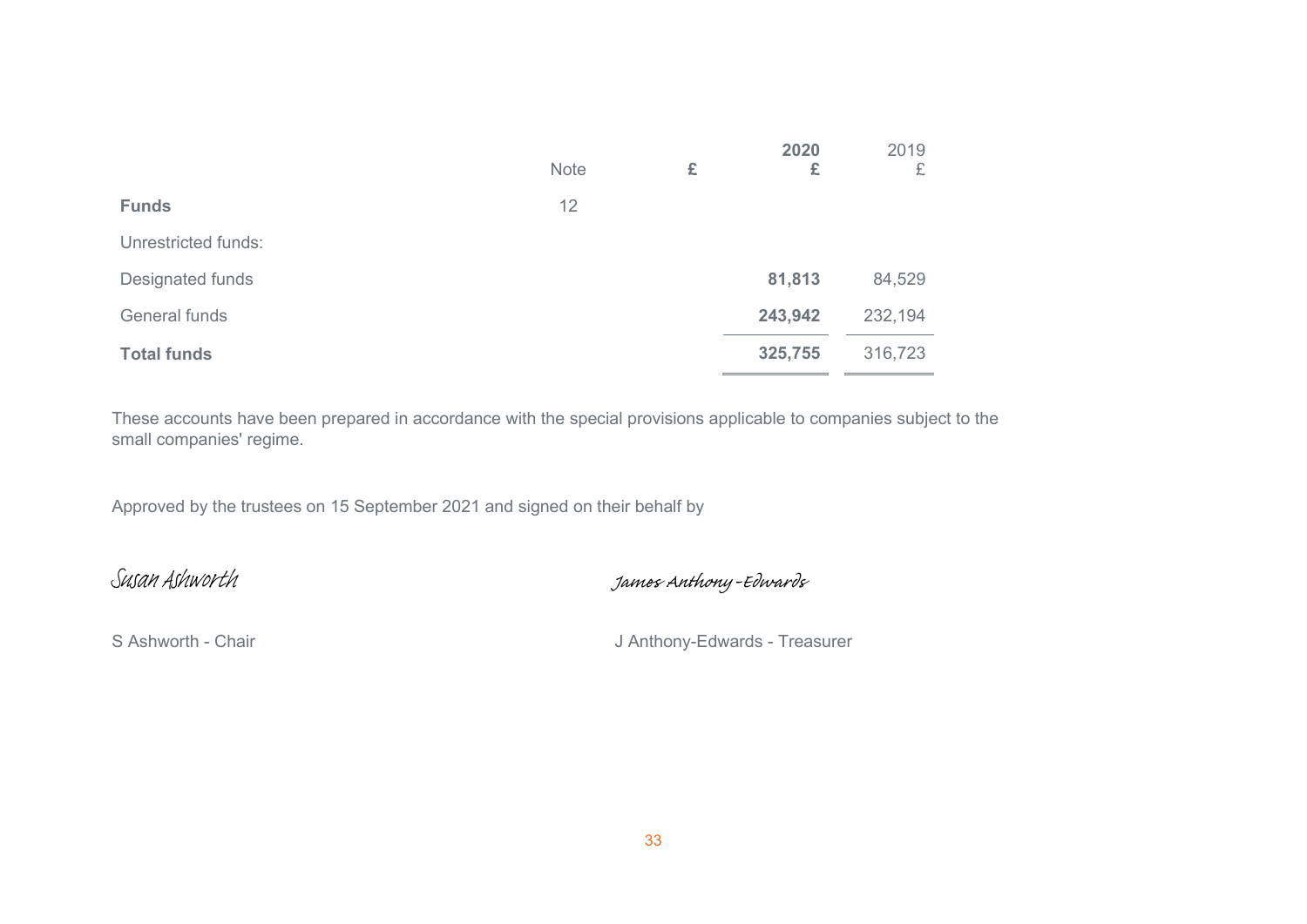# STATEMENT OF CASH FLOWS

|                                                | 2020<br>£ | 2019<br>£ |
|------------------------------------------------|-----------|-----------|
| <b>Cash flows from operating activities:</b>   |           |           |
| Net movement in funds                          | 9,032     | (92, 452) |
| Adjustments for:                               |           |           |
| Depreciation charges                           | 6,027     | 8,120     |
| Dividends, interest and rents from investments | (876)     | (2,654)   |
| Decrease / (increase) in debtors               | 7,121     | 1,965     |
| Increase / (decrease) in creditors             | 24,469    | 1,206     |
| Net cash provided by operating activities      | 45,773    | (83, 815) |
| <b>Cash flows from investing activities:</b>   |           |           |
| Purchase of fixed assets                       | (1,019)   |           |
| Dividends, interest and rents from investments | 876       | 2,654     |
| Net cash provided by investing activities      | (143)     | 2,654     |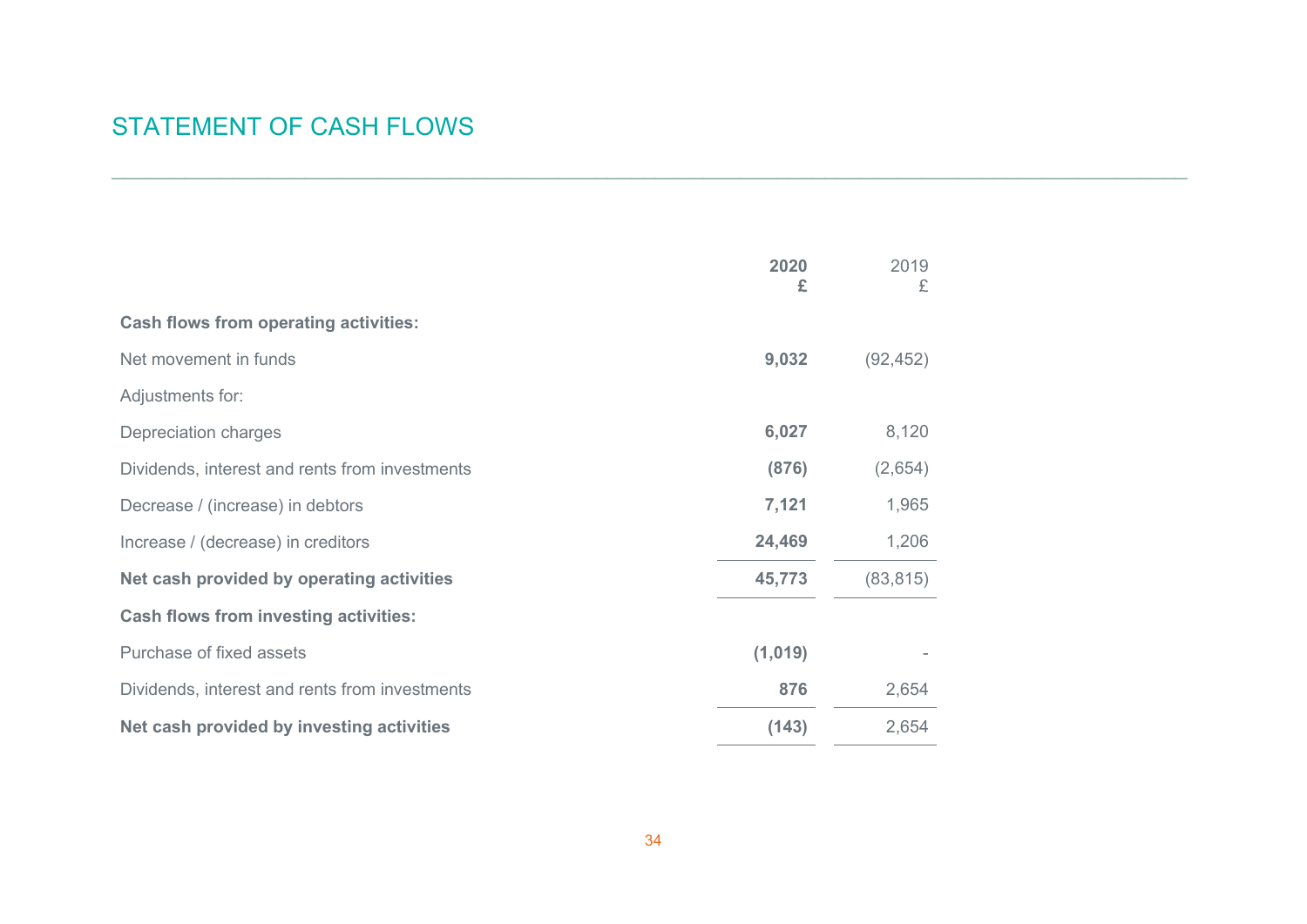|                                                                   | 2020<br>£ | 2019<br>£ |
|-------------------------------------------------------------------|-----------|-----------|
| Increase / (decrease) in cash and cash equivalents in the<br>year | 45,630    | (81, 161) |
| Cash and cash equivalents at the beginning of the year            | 352,845   | 434,006   |
| Cash and cash equivalents at the end of the year                  | 398,475   | 352,845   |
| Analysed as:                                                      |           |           |
| Cash at bank and in hand                                          | 25,416    | 20,662    |
| <b>Current asset investments</b>                                  | 373,059   | 332,183   |
|                                                                   | 398,475   | 352,845   |

#### **Analysis of changes in net debt**

The charity has not provided an analysis of changes in net debt as it does not have any long term financing arrangements.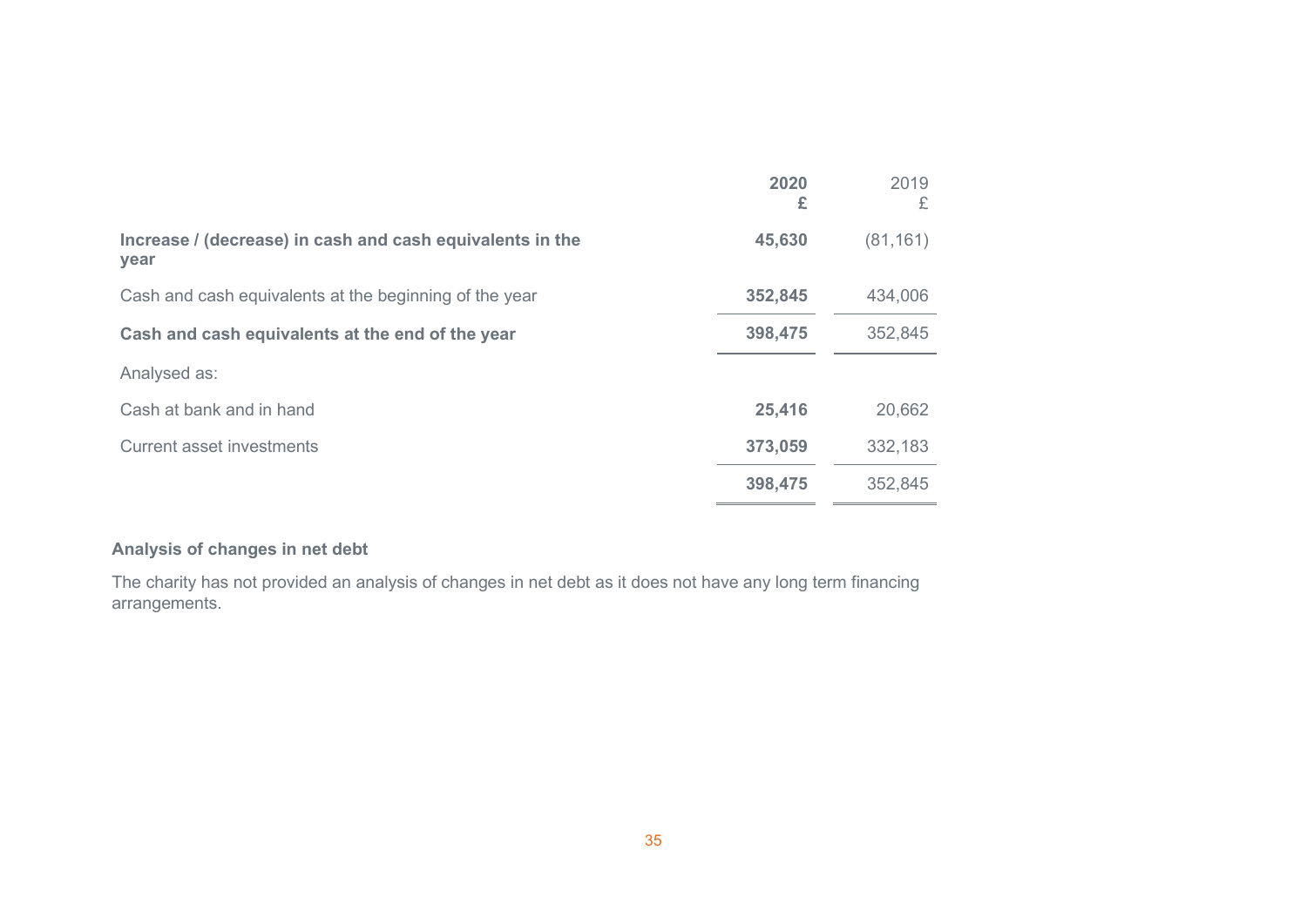# NOTES TO THE FINANCIAL STATEMENTS

## 1. Accounting policies

#### a) Basis of preparation

The financial statements have been prepared in accordance with Accounting and Reporting by Charities: Statement of Recommended Practice applicable to charities in preparing their accounts in accordance with the Financial Reporting Standard applicable in the UK and Republic of Ireland (FRS 102) (effective 1 January 2019) - (Charities SORP (FRS 102)), the Financial Reporting Standard applicable in the UK and Republic of Ireland (FRS 102) and the Companies Act 2006.

 $\mathcal{L}_\mathcal{L} = \{ \mathcal{L}_\mathcal{L} = \{ \mathcal{L}_\mathcal{L} = \{ \mathcal{L}_\mathcal{L} = \{ \mathcal{L}_\mathcal{L} = \{ \mathcal{L}_\mathcal{L} = \{ \mathcal{L}_\mathcal{L} = \{ \mathcal{L}_\mathcal{L} = \{ \mathcal{L}_\mathcal{L} = \{ \mathcal{L}_\mathcal{L} = \{ \mathcal{L}_\mathcal{L} = \{ \mathcal{L}_\mathcal{L} = \{ \mathcal{L}_\mathcal{L} = \{ \mathcal{L}_\mathcal{L} = \{ \mathcal{L}_\mathcal{$ 

The Society of College, National and University Libraries meets the definition of a public benefit entity under FRS 102. Assets and liabilities are initially recognised at historical cost or transaction value unless otherwise stated in the relevant accounting policy notes.

#### b) Going concern basis of accounting

The accounts have been prepared on the assumption that the charity is able to continue as a going concern, despite the impact of the ongoing Covid-19 pandemic on the charity's ability to hold in-person events and conferences. The charity has sufficient general reserves and cash to continue as a going concern for a period of at least 12 months from the date on which these financial statements are approved.

#### c) Income

Income is recognised when the charity has entitlement to the funds, any performance conditions attached to the items of income have been met, it is probable that the income will be received and the amount can be measured reliably.

Income from donations is received by way of membership subscriptions and is included in full in the statement of financial activities when receivable.

Credit is taken for subscriptions in the year for which they are payable. Where a member wishes to terminate their subscription then notice must be given before the summer conference in the year prior to the termination of membership.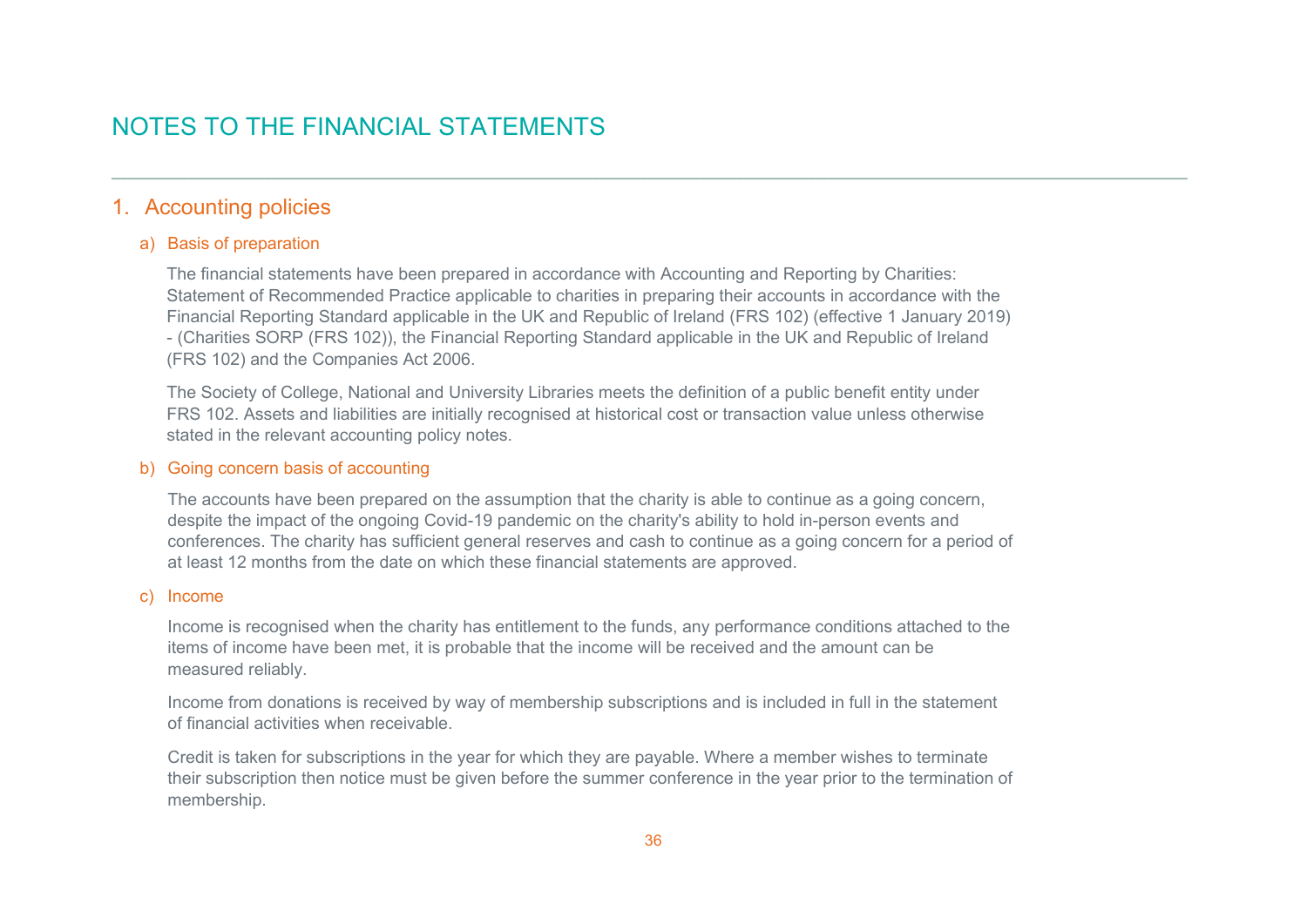Any income arising from conferences and meetings, sponsorship and sales of publications, working papers or newsletters is recognised once invoiced, unless it relates to a future event in which case it is deferred.

#### d) Interest receivable

Interest on funds held on deposit is included when receivable and the amount can be measured reliably by the charity: this is normally upon notification of the interest paid or payable by the bank.

#### e) Funds accounting

Unrestricted funds are available to spend on activities that further any of the purposes of the charity. Designated funds are unrestricted funds of the charity which the trustees have decided at their discretion to set aside to use for a specific purpose. These relate to ring-fenced funds for the regional consortia as described in note 12 to the accounts.

#### f) Expenditure and irrecoverable VAT

Expenditure is recognised once there is a legal or constructive obligation to make a payment to a third party, it is probable that settlement will be required and the amount of the obligation can be measured reliably.

Irrecoverable VAT is charged as a cost against the activity for which the expenditure was incurred.

#### g) Allocation of governance and support costs

Support costs are those functions that assist the work of the charity but do not directly undertake charitable activities. Governance costs are the costs associated with the governance arrangements of the charity, including the costs of complying with constitutional and statutory requirements and any costs associated with the strategic management of the charity's activities. These costs have been allocated between charitable activities on the following basis, which is an estimate of the resource usage of each activity:

|                                            | 2020  | 2019     |
|--------------------------------------------|-------|----------|
| Membership services                        | 23.0% | 31.6%    |
| Events programme                           | 25.0% | 31.6%    |
| Partnership working, advocacy and lobbying | 25.0% | 26.3%    |
| Communications with members                | 27.0% | $10.5\%$ |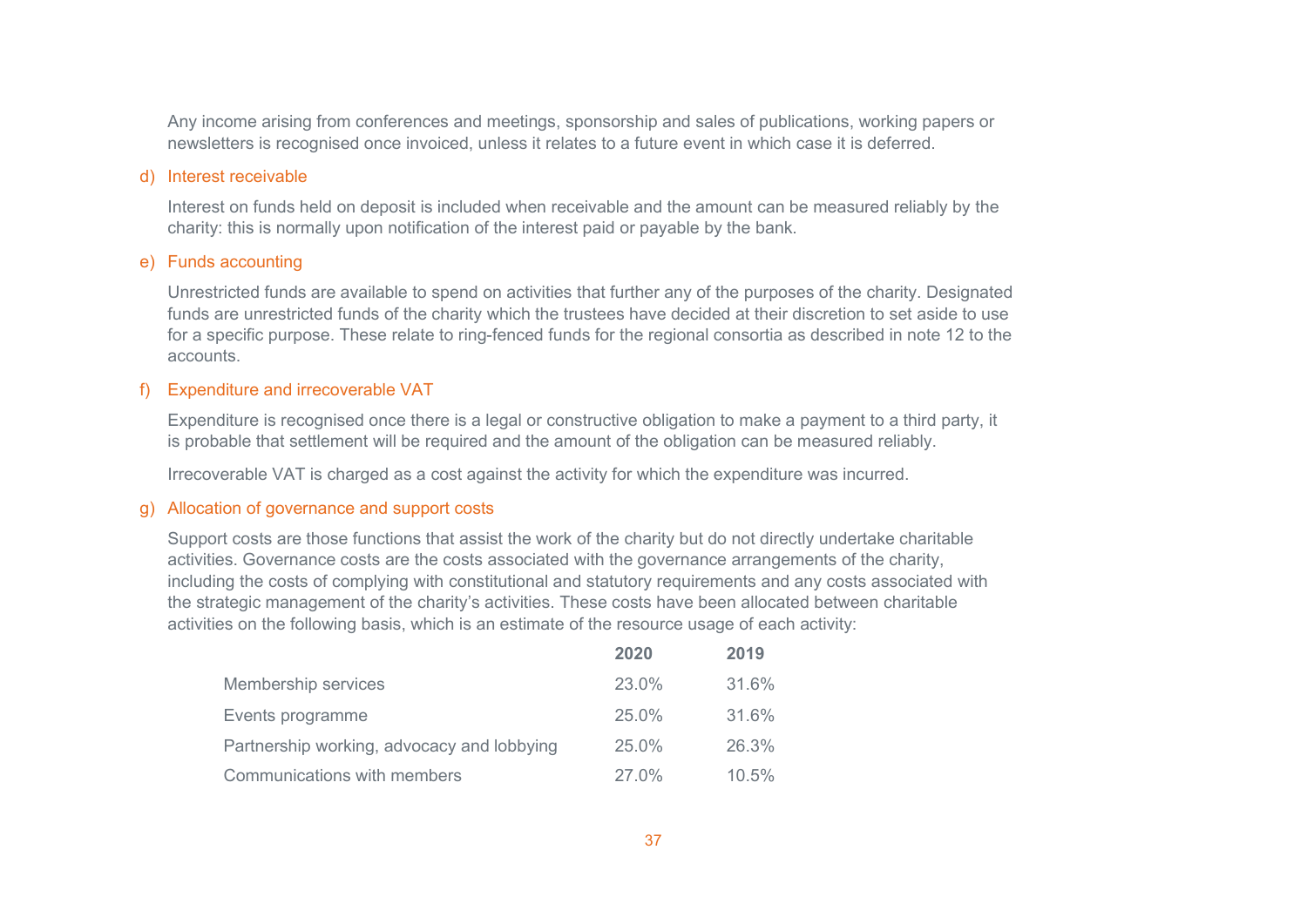#### h) Tangible fixed assets

Depreciation is provided at rates calculated to write down the cost of each asset to its estimated residual value over its expected useful life. The depreciation rates in use are as follows:

| Leasehold improvements           | 5 years straight line |
|----------------------------------|-----------------------|
| Furniture, fixtures and fittings | 3 years straight line |
| Computer equipment               | 3 years straight line |

Items of equipment are capitalised where the purchase price exceeds £1,000.

#### i) Debtors

Trade and other debtors are recognised at the settlement amount due after any trade discount offered. Prepayments are valued at the amount prepaid net of any trade discounts due.

#### j) Current asset investments

Current asset investments consist of cash held on deposit in interest bearing accounts. Such investments are measured at their fair value.

#### k) Cash at bank and in hand

Cash at bank and cash in hand includes cash and short term highly liquid investments with a short maturity of three months or less from the date of acquisition or opening of the deposit or similar account.

#### l) Creditors

Creditors and provisions are recognised where the charity has a present obligation resulting from a past event that will probably result in the transfer of funds to a third party and the amount due to settle the obligation can be measured or estimated reliably. Creditors and provisions are normally recognised at their settlement amount after allowing for any trade discounts due.

#### m) Pension costs

The charitable company contributes to two multi-employer defined benefit pension schemes (the Universities Superannuation Scheme and the Superannuation Arrangements of the University of London). The assets of the schemes are held separately from those of the charitable company in independently administered funds. The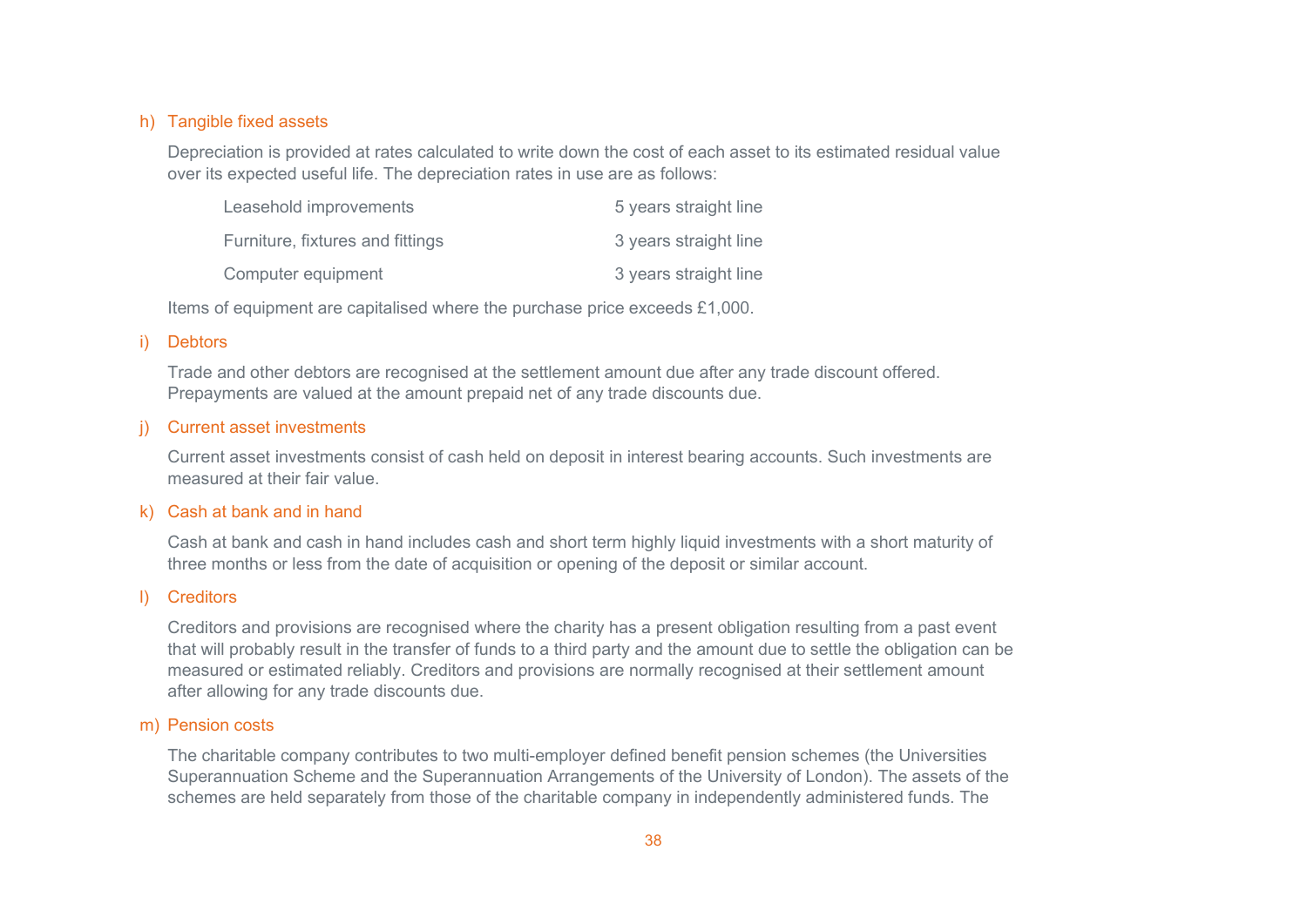charitable company is not contractually liable for any share of the schemes' deficits, therefore the schemes are accounted for as defined contribution schemes. The pension cost charge represents contributions payable under the schemes by the charitable company to the funds. The charitable company has no liability under the schemes other than for the payment of those contributions. The contributions made for the accounting period are treated as an expense and were £43,070 in 2020 (2019: £47,416).

#### n) Operating lease commitments

Rentals payable under operating leases, where substantially all the risks and rewards of ownership remain with the lessor, are charged to the statement of financial activities on a straight line basis over the minimum lease term.

#### o) Regional consortia

These financial statements include the results of the regional SCONUL sub-groups, accounted for as branches of the charity. Funds held on behalf of regional consortia are held as designated funds.

#### p) Accounting estimates and key judgements

In the application of the charity's accounting policies, the trustees are required to make judgements, estimates and assumptions about the carrying values of assets and liabilities that are not readily apparent from other sources. The estimates and underlying assumptions are based on historical experience and other factors that are considered to be relevant. Actual results may differ from these estimates.

The estimates and underlying assumptions are reviewed on an ongoing basis. Revisions to accounting estimates are recognised in the period in which the estimate is revised if the revision affects only that period, or in the period of the revision and future periods if the revision affects both current and future periods. There are no key sources of estimation or uncertainty that have a significant effect on the amounts recognised in the financial statements.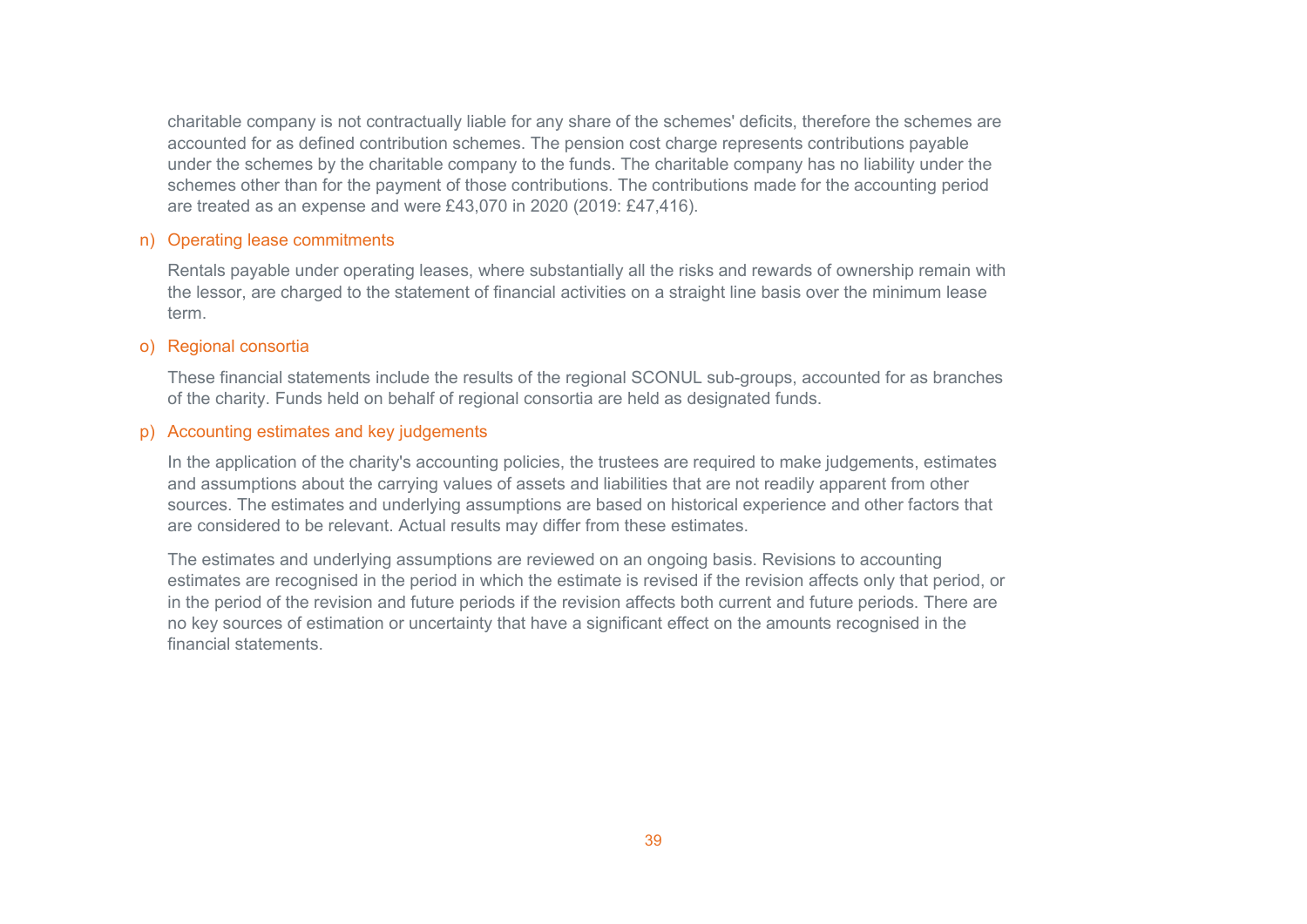# 2. Income from donations

|                                    | 2020<br>£ | 2019    |
|------------------------------------|-----------|---------|
| Membership subscriptions           | 475,597   | 466,243 |
| <b>Transfer from CSGUK</b>         | 8,993     |         |
| <b>Total income from donations</b> | 484,590   | 466,243 |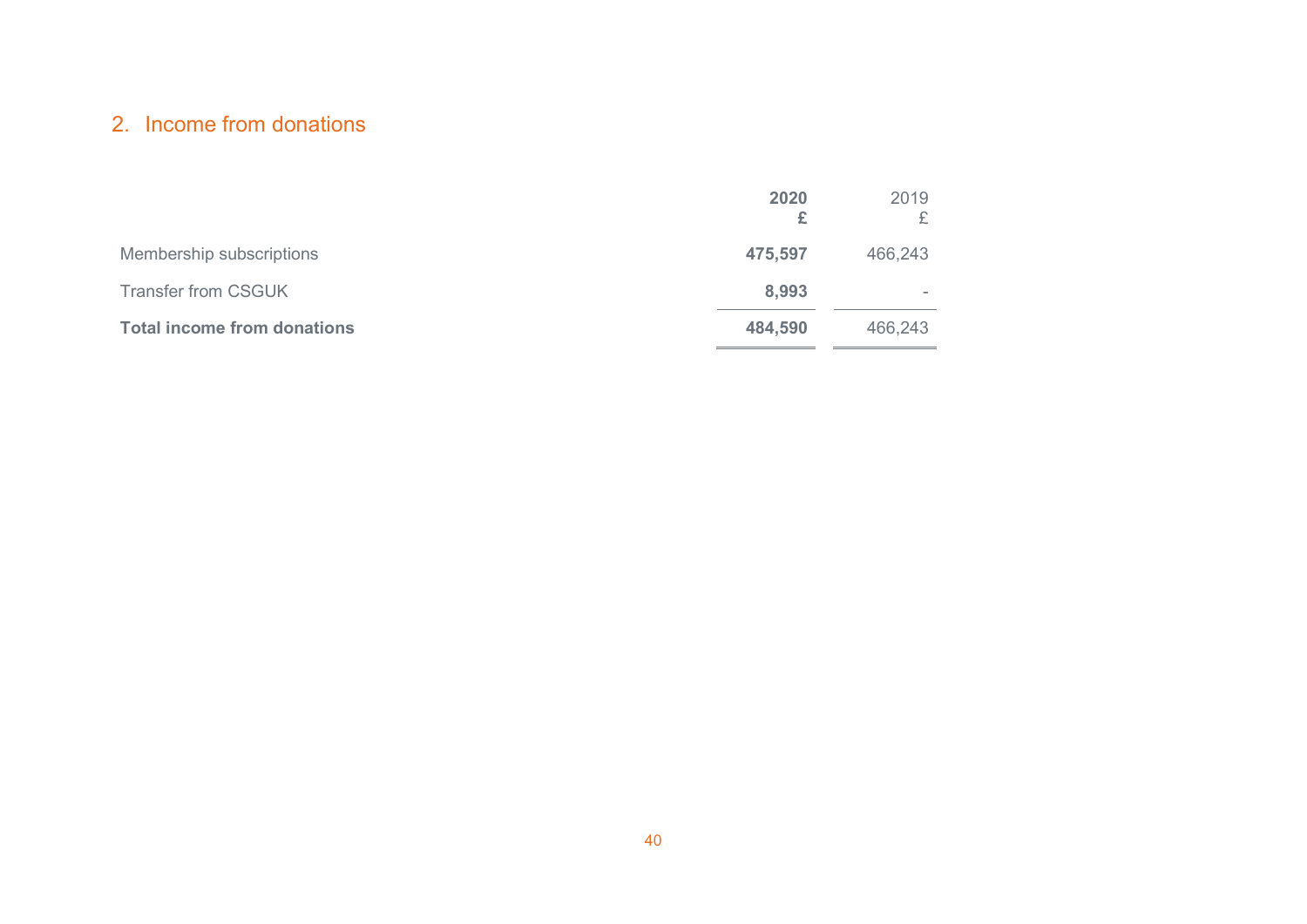# 3. Expenditure

|                                               | Membership | Event     | Partnership<br>working,<br>advocacy | Communications<br>and best<br>practice sharing | Regional                 | Governance<br>and support |                   |
|-----------------------------------------------|------------|-----------|-------------------------------------|------------------------------------------------|--------------------------|---------------------------|-------------------|
|                                               | services   | programme | and lobbying                        | with members                                   | collaborations           | costs                     | <b>Total 2020</b> |
|                                               | £          | £         | £                                   | £                                              | £                        | £                         | £                 |
| <b>Direct costs</b>                           | 18,819     | 1,434     | 25,264                              | 2,954                                          | 13,420                   |                           | 61,891            |
| IT and website hosting                        | 4,012      | 377       | 377                                 | 377                                            | 3,048                    | 10,153                    | 18,344            |
| Staff costs (note 5)                          | 29,507     | 45,875    | 41,306                              | 51,440                                         | 63,800                   | 71,997                    | 303,925           |
| Recruitment and training                      |            | $\sim$    |                                     | $\overline{\phantom{a}}$                       | $\overline{\phantom{a}}$ | 1,571                     | 1,571             |
| Premises costs                                |            |           |                                     |                                                |                          | 44,365                    | 44,365            |
| Insurance                                     |            |           |                                     |                                                |                          | 1,825                     | 1,825             |
| Fees and subscriptions                        |            |           |                                     |                                                |                          | 4,475                     | 4,475             |
| Office costs                                  |            |           |                                     |                                                |                          | 15,432                    | 15,432            |
| Legal and professional                        |            |           |                                     | $\overline{\phantom{a}}$                       | i.                       | 13,131                    | 13,131            |
| <b>Executive board costs</b>                  |            |           |                                     |                                                |                          | 1,024                     | 1,024             |
| Audit and accountancy                         |            |           |                                     |                                                |                          | 7,200                     | 7,200             |
| <b>Bank charges</b>                           |            |           |                                     |                                                |                          | 4                         | 4                 |
| Depreciation                                  |            |           |                                     |                                                |                          | 6,027                     | 6,027             |
| Sub-total                                     | 52,338     | 47,686    | 66,947                              | 54,771                                         | 80,268                   | 177,204                   | 479,214           |
| Allocation of governance<br>and support costs | 40,757     | 44,301    | 44,301                              | 47,845                                         |                          | (177, 204)                |                   |
| <b>Total expenditure</b>                      | 93,095     | 91,987    | 111,248                             | 102,616                                        | 80,268                   |                           | 479,214           |

Total governance costs were £8,224 (2019: £17,266).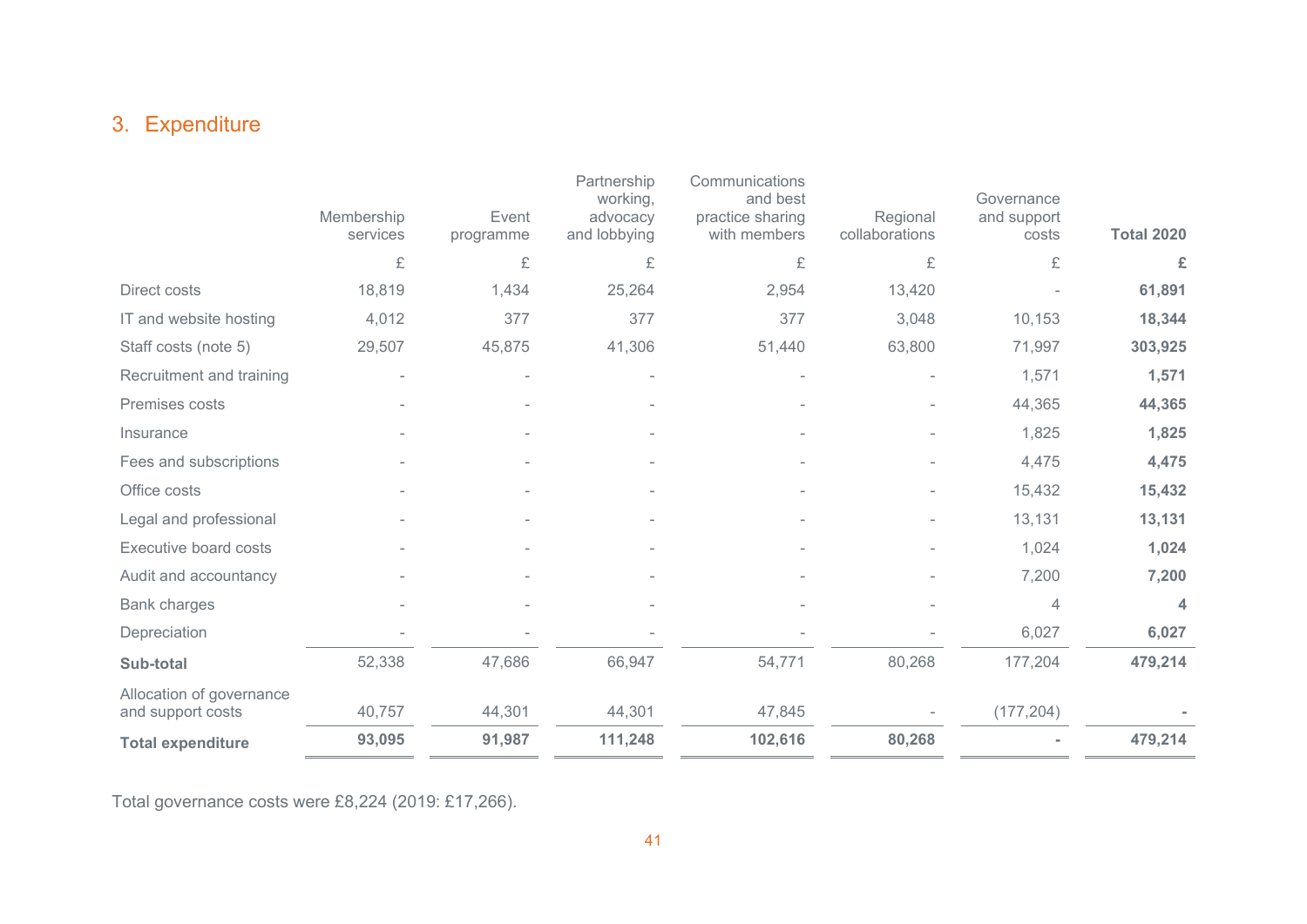# Expenditure (prior year comparative)

|                                               | Membership | Event     | Partnership<br>working,<br>advocacy and | Communications<br>and best<br>practice sharing | Regional       | Governance<br>and support |                   |
|-----------------------------------------------|------------|-----------|-----------------------------------------|------------------------------------------------|----------------|---------------------------|-------------------|
|                                               | services   | programme | lobbying                                | with members                                   | collaborations | costs                     | <b>Total 2019</b> |
|                                               | £          | £         | £                                       | £                                              | £              | £                         | £                 |
| Direct costs                                  | 20,967     | 54,743    | 15,719                                  | 4,631                                          | 43,431         |                           | 139,491           |
| IT and website hosting                        | 4,871      | 364       | 364                                     | 364                                            | 3,565          | 16,699                    | 26,227            |
| Staff costs (note 5)                          | 50,807     | 69,280    | 41,100                                  | 41,686                                         | 53,043         | 67,455                    | 323,371           |
| Recruitment and training                      |            |           |                                         |                                                |                | 14,918                    | 14,918            |
| Premises costs                                |            |           |                                         |                                                |                | 44,459                    | 44,459            |
| Insurance                                     |            |           |                                         |                                                |                | 1,782                     | 1,782             |
| Fees and subscriptions                        |            |           |                                         |                                                |                | 4,193                     | 4,193             |
| Office costs                                  |            |           |                                         |                                                |                | 17,025                    | 17,025            |
| Legal and professional                        |            |           |                                         |                                                |                | 86,199                    | 86,199            |
| <b>Executive board costs</b>                  |            |           |                                         |                                                |                | 10,186                    | 10,186            |
| Audit and accountancy                         |            |           |                                         |                                                |                | 7,080                     | 7,080             |
| <b>Bank charges</b>                           |            |           |                                         |                                                |                | 31                        | 31                |
| Depreciation                                  |            |           |                                         |                                                |                | 8,120                     | 8,120             |
| Sub-total                                     | 76,645     | 124,387   | 57,183                                  | 46,681                                         | 100,039        | 278,147                   | 683,082           |
| Allocation of governance<br>and support costs | 87,836     | 87,836    | 73,196                                  | 29,279                                         |                | (278, 147)                |                   |
| <b>Total expenditure</b>                      | 164,481    | 212,223   | 130,379                                 | 75,960                                         | 100,039        |                           | 683,082           |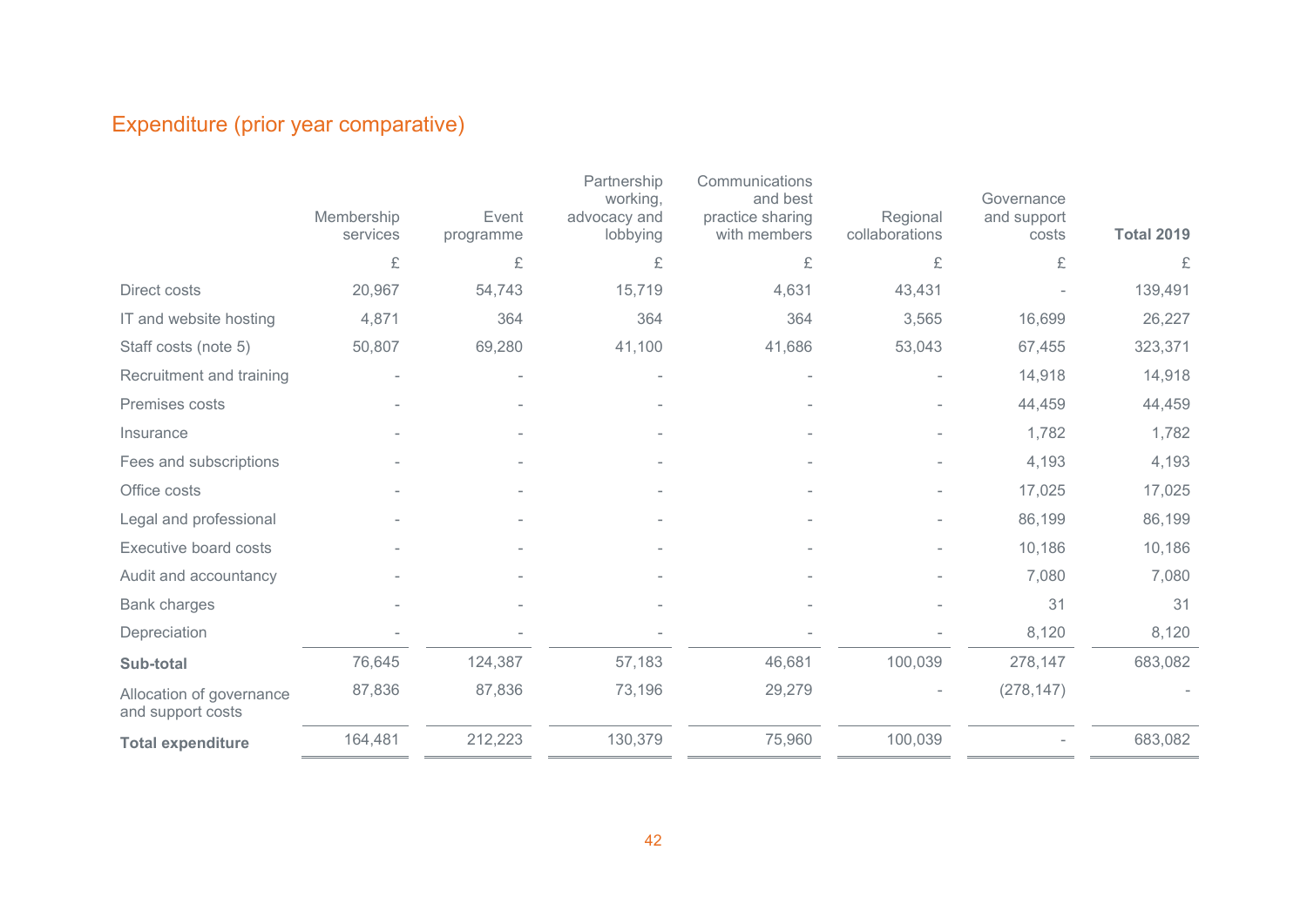# 4. Net movement in funds

This is stated after charging:

|                                                          | 2020<br>£  | 2019<br>£  |
|----------------------------------------------------------|------------|------------|
| Depreciation                                             | 6,027      | 8,120      |
| Trustees' remuneration                                   | <b>Nil</b> | <b>Nil</b> |
| Trustees' reimbursed expenses                            | 294        | 7,028      |
| Auditors' remuneration:                                  |            |            |
| Statutory audit and accounts preparation (including VAT) | 7,200      | 7,080      |

Trustees' reimbursed expenses relate to payments to 2 trustees (2019: 10) for travel and subsistence expenses for attending strategy group and board meetings.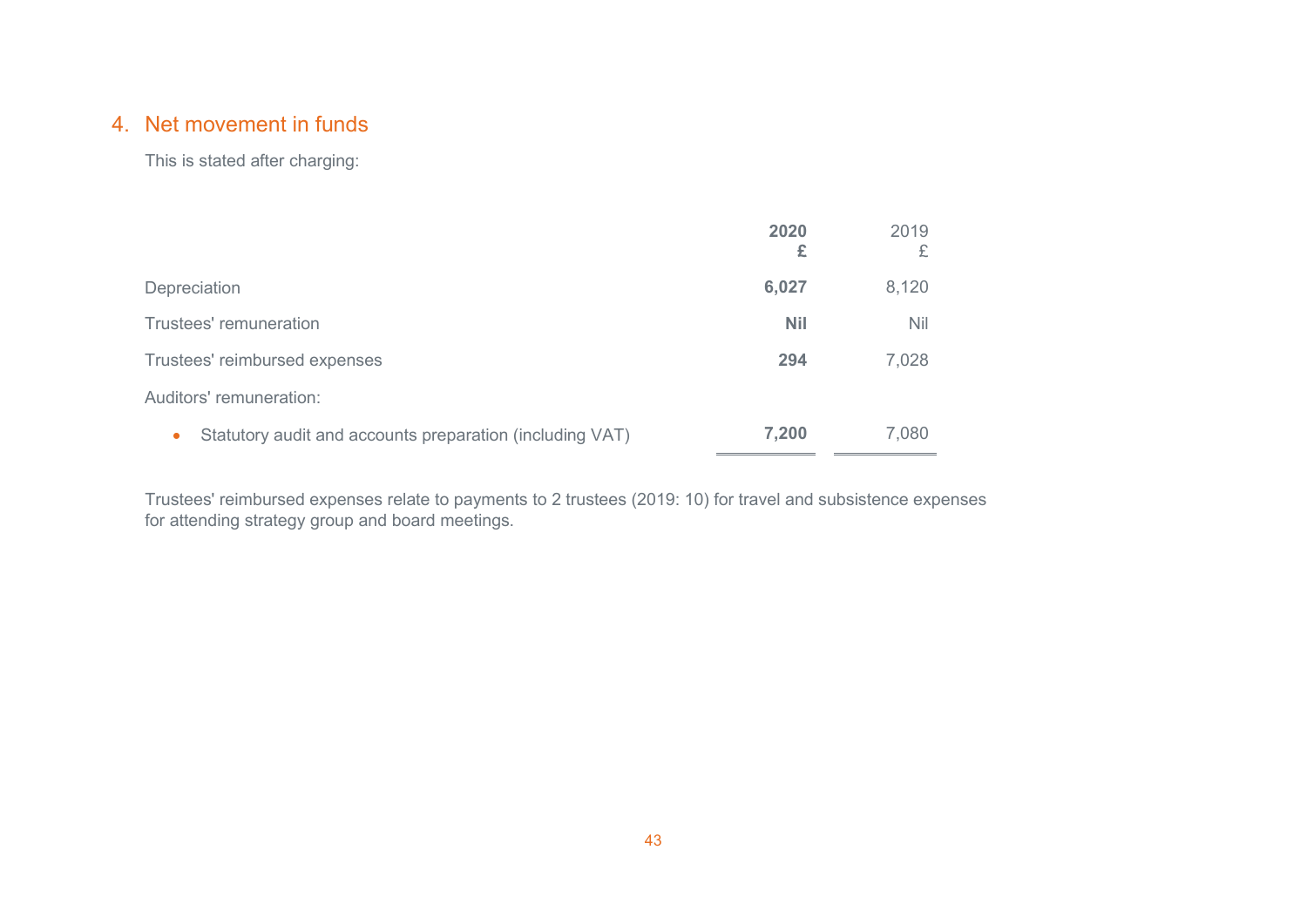## 5. Staff costs and numbers

Staff costs were as follows:

|                       | 2020<br>£ | 2019<br>£ |
|-----------------------|-----------|-----------|
| Salaries and wages    | 237,504   | 249,250   |
| Social security costs | 23,351    | 26,705    |
| Pension costs         | 43,070    | 47,416    |
|                       | 303,925   | 323,371   |

The key management personnel of the charity comprise the trustees and the Executive Director. The total employee benefits of the key management personnel of the charity were £117,200 (2019: £113,714).

One employee earned between £80,000 and £90,000 in the year (2019: one), excluding employer's pension contributions and NICs.

The average head count during the reporting period was 7.3 (2019: 8). The average number of full time equivalent employees during the year was as follows:

|                                                    | 2020<br>No. | 2019<br>No. |
|----------------------------------------------------|-------------|-------------|
| Average number of employees (full-time equivalent) | 5.9         | 5.7         |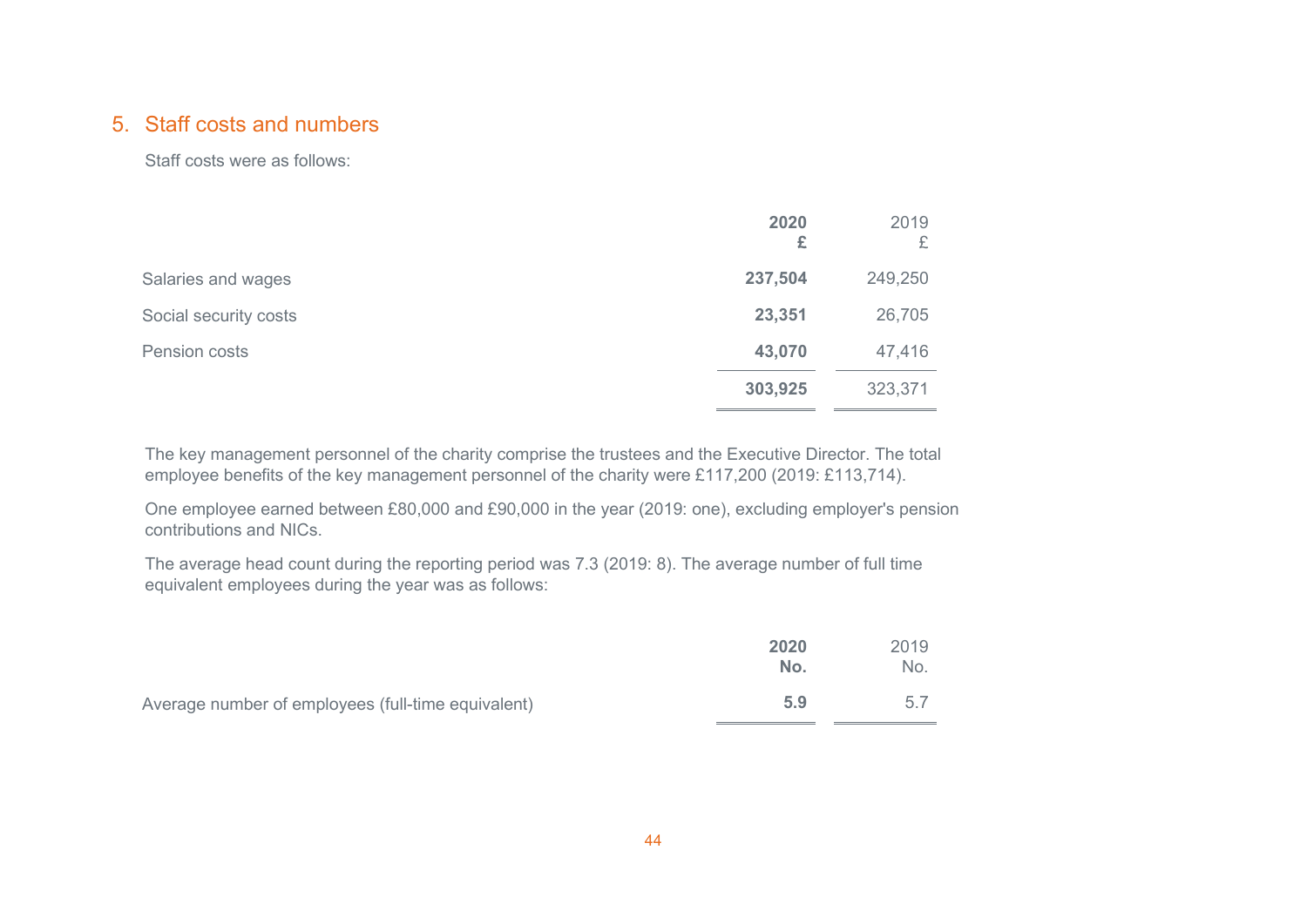# 6. Taxation

The charity is exempt from corporation tax as all its income is charitable and is applied for charitable purposes.

# 7. Tangible fixed assets

|                       | Leasehold<br>improvements<br>£ | Furniture,<br>fixtures and<br>fittings<br>£ | Computer<br>equipment<br>£ | <b>Total</b><br>£ |
|-----------------------|--------------------------------|---------------------------------------------|----------------------------|-------------------|
| <b>Cost</b>           |                                |                                             |                            |                   |
| At 1 January 2020     | 102,302                        | 40,345                                      | 22,165                     | 164,812           |
| Additions in year     | ٠                              |                                             | 1,019                      | 1,019             |
| At 31 December 2020   | 102,302                        | 40,345                                      | 23,184                     | 165,831           |
| <b>Depreciation</b>   |                                |                                             |                            |                   |
| At 1 January 2020     | 102,302                        | 40,345                                      | 16,478                     | 159,125           |
| Charge for the year   |                                |                                             | 6,027                      | 6,027             |
| At 31 December 2020   | 102,302                        | 40,345                                      | 22,505                     | 165,152           |
| <b>Net book value</b> |                                |                                             |                            |                   |
| At 31 December 2020   | $\sim$                         |                                             | 679                        | 679               |
| At 31 December 2019   |                                |                                             | 5,687                      | 5,687             |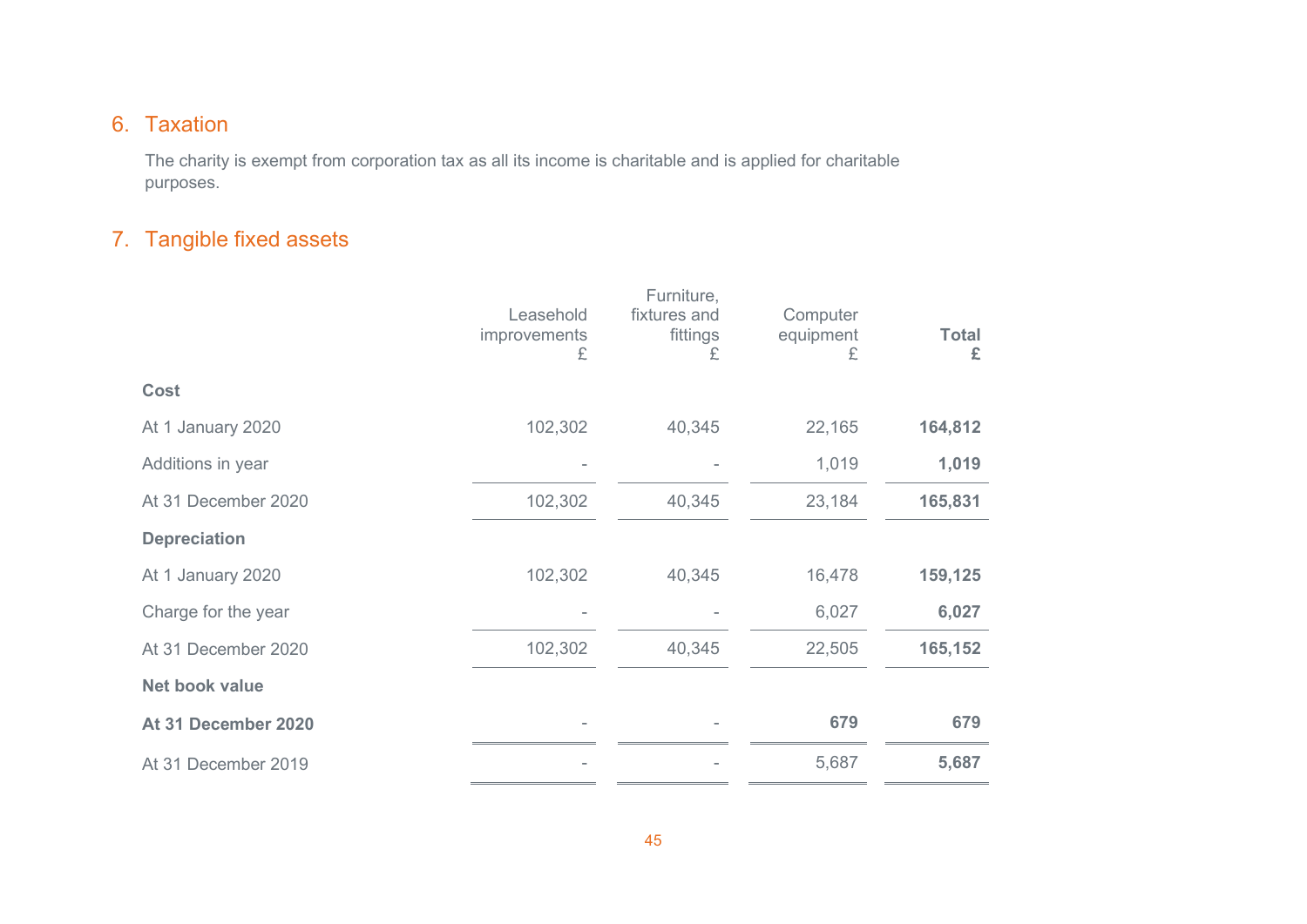# 8. Debtors

|                                          |                                                 | 2020<br>£      | 2019<br>£ |
|------------------------------------------|-------------------------------------------------|----------------|-----------|
| <b>Trade debtors</b>                     |                                                 | 140            | 5,614     |
| Prepayments                              |                                                 | 4,178          | 5,825     |
|                                          |                                                 | 4,318          | 11,439    |
| 9. Current asset investments             |                                                 |                |           |
|                                          |                                                 | 2020<br>£      | 2019<br>£ |
| The Charities Official Investment Fund   |                                                 | 373,059        | 332,183   |
| 10. Creditors: amounts due within 1 year |                                                 |                |           |
|                                          |                                                 | 2020<br>£      | 2019<br>£ |
| <b>Trade creditors</b>                   |                                                 | 54,326         | 38,587    |
| <b>Accruals</b>                          |                                                 | 22,103         | 12,734    |
|                                          | Funds held on behalf of Copyright for Knowledge | 1,288          | 1,288     |
| Other creditors                          |                                                 | $\blacksquare$ | 639       |
|                                          |                                                 | 77,717         | 53,248    |
|                                          |                                                 |                |           |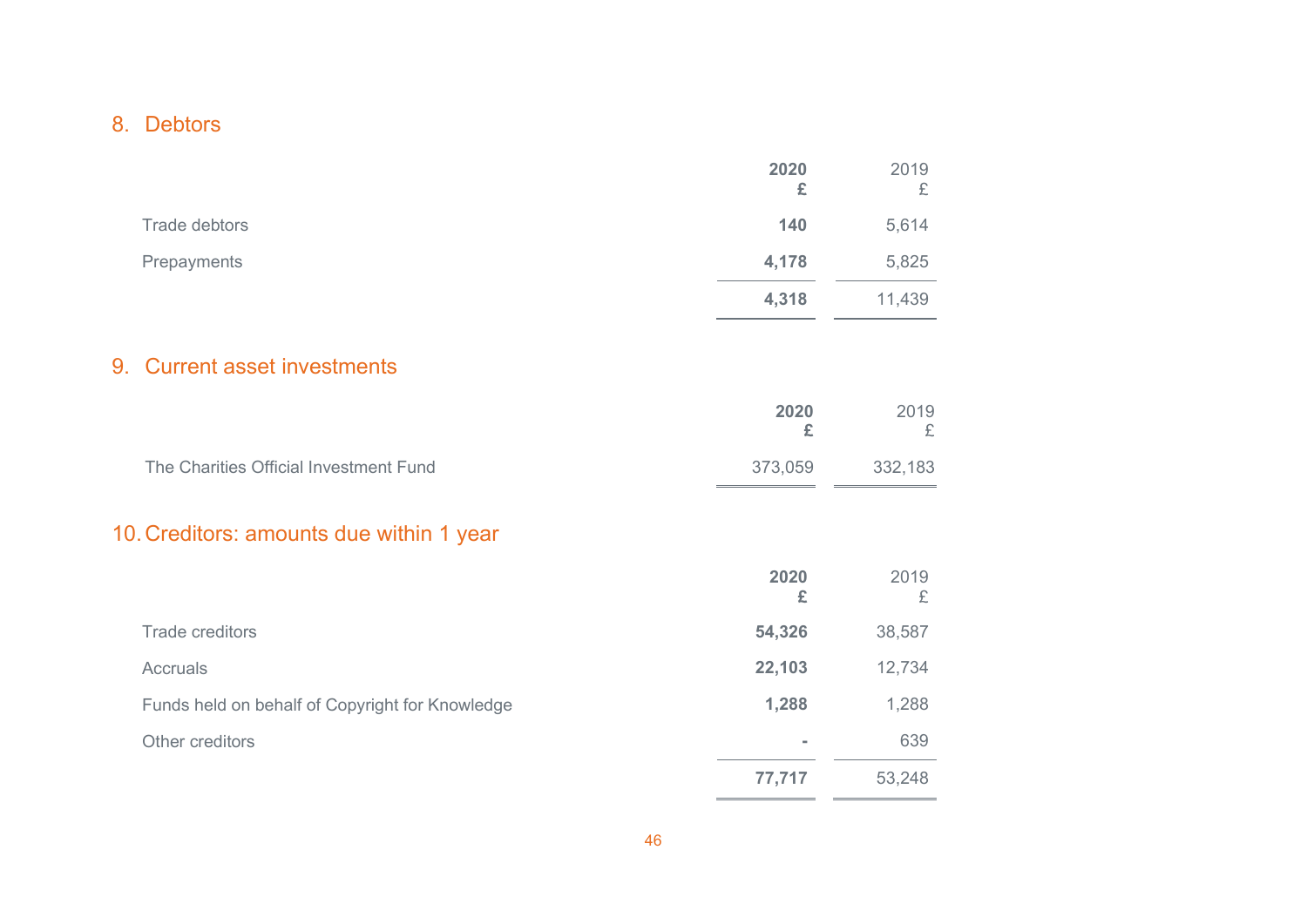# 11.Analysis of net assets between funds

|                                | Designated<br>funds<br>£ | General<br>funds<br>£ | <b>Total</b><br>funds<br>£ |
|--------------------------------|--------------------------|-----------------------|----------------------------|
| Tangible fixed assets          |                          | 679                   | 679                        |
| <b>Current assets</b>          | 81,813                   | 320,980               | 402,793                    |
| <b>Current liabilities</b>     |                          | (77, 717)             | (77, 717)                  |
| Net assets at 31 December 2020 | 81,813                   | 243,942               | 325,755                    |
|                                |                          |                       |                            |
|                                | Designated<br>funds      | General<br>funds      | <b>Total</b><br>funds      |
| Prior year comparative         | £                        | £                     | £                          |
| Tangible fixed assets          |                          | 5,687                 | 5,687                      |
| <b>Current assets</b>          | 84,529                   | 279,755               | 364,284                    |
| <b>Current liabilities</b>     |                          | (53, 248)             | (53, 248)                  |
| Net assets at 31 December 2019 | 84,529                   | 232,194               | 316,723                    |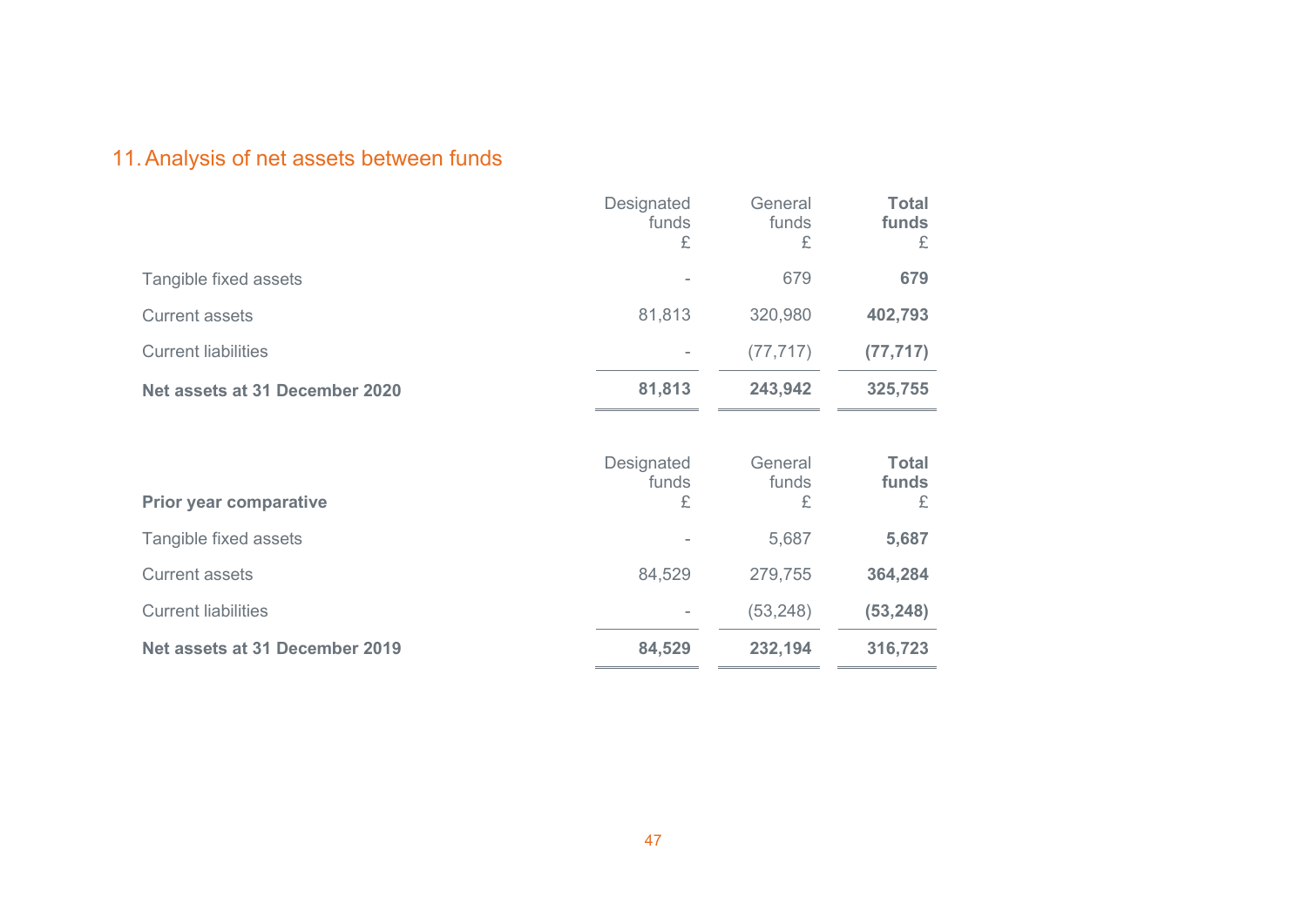# 12.Movements in funds

|                               | At 1<br>January<br>2020<br>£ | Income<br>£ | <b>Expenditure</b><br>£ | At 31<br><b>December</b><br>2020<br>£ |
|-------------------------------|------------------------------|-------------|-------------------------|---------------------------------------|
| <b>Unrestricted funds</b>     |                              |             |                         |                                       |
| Designated funds:             |                              |             |                         |                                       |
| Northern Collaboration        | 20,165                       | 20,049      | (33, 494)               | 6,720                                 |
| <b>Mercian Collaboration</b>  | 20,004                       | 18,821      | (16, 596)               | 22,229                                |
| <b>NoWAL</b>                  | 39,432                       | 38,270      | (37,072)                | 40,630                                |
| <b>CSGUK Collaboration</b>    | 4,928                        | 9,093       | (1,787)                 | 12,234                                |
| <b>Total designated funds</b> | 84,529                       | 86,233      | (88,949)                | 81,813                                |
| <b>General funds</b>          | 232,194                      | 402,013     | (390, 265)              | 243,942                               |
| <b>Total funds</b>            | 316,723                      | 488,246     | (479, 214)              | 325,755                               |

#### **Purposes of designated funds**

The designated funds have been set up for the purpose of ringfencing funds held by each of the regional consortia.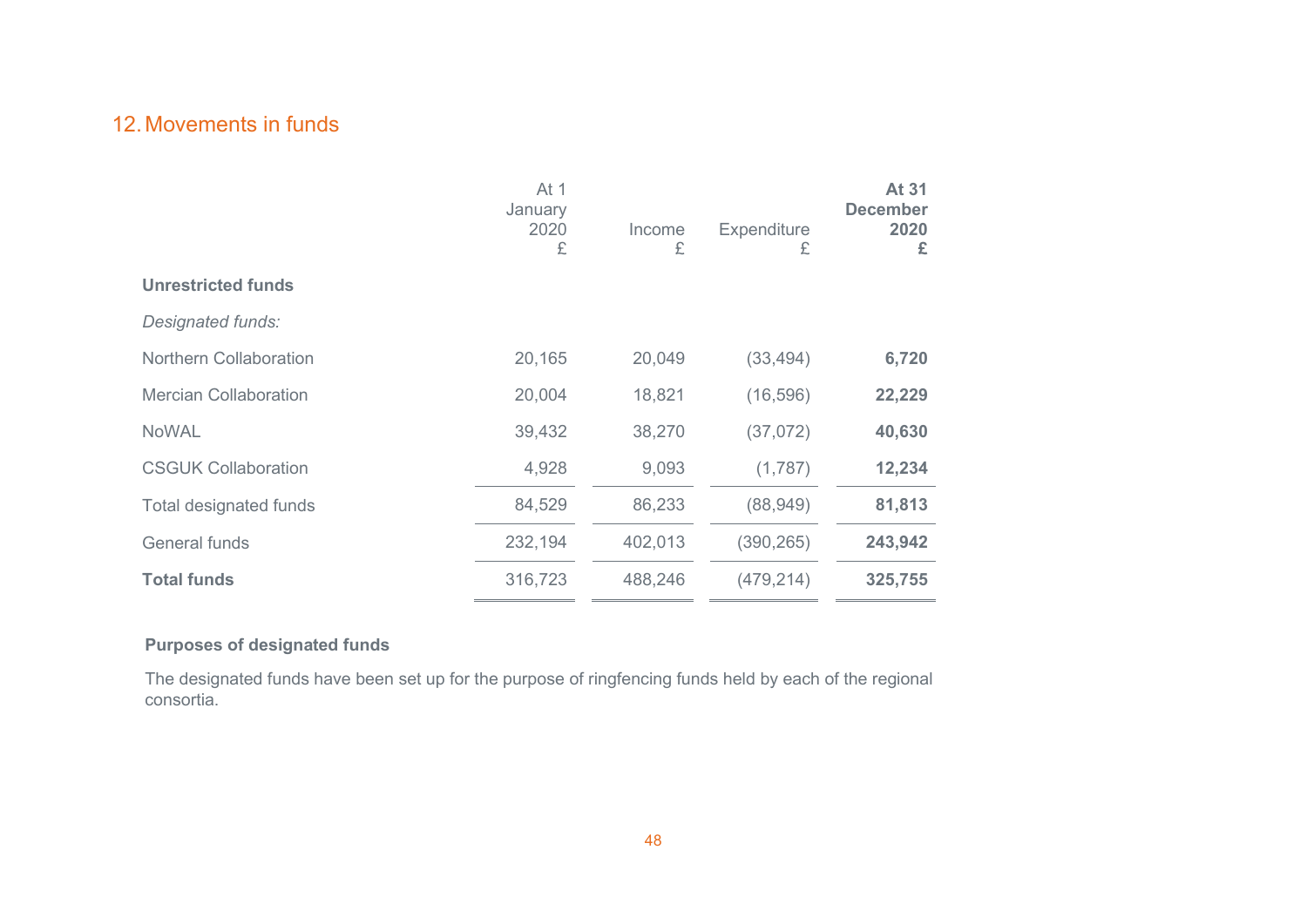# Prior year comparative

|                               | At 1<br>January<br>2019<br>£ | Income<br>£ | <b>Expenditure</b><br>£ | <b>At 31</b><br><b>December</b><br>2019<br>£ |
|-------------------------------|------------------------------|-------------|-------------------------|----------------------------------------------|
| <b>Unrestricted funds</b>     |                              |             |                         |                                              |
| Designated funds:             |                              |             |                         |                                              |
| <b>Northern Collaboration</b> | 22,391                       | 30,878      | (33, 104)               | 20,165                                       |
| <b>Mercian Collaboration</b>  | 17,442                       | 22,651      | (20, 089)               | 20,004                                       |
| <b>NoWAL</b>                  | 38,494                       | 47,505      | (46, 567)               | 39,432                                       |
| <b>CSGUK Collaboration</b>    |                              | 9,050       | (4, 122)                | 4,928                                        |
| <b>Total designated funds</b> | 78,327                       | 110,084     | (103, 882)              | 84,529                                       |
| <b>General funds</b>          | 330,848                      | 480,546     | (579, 200)              | 232,194                                      |
| <b>Total funds</b>            | 409,175                      | 590,630     | (683,082)               | 316,723                                      |
|                               |                              |             |                         |                                              |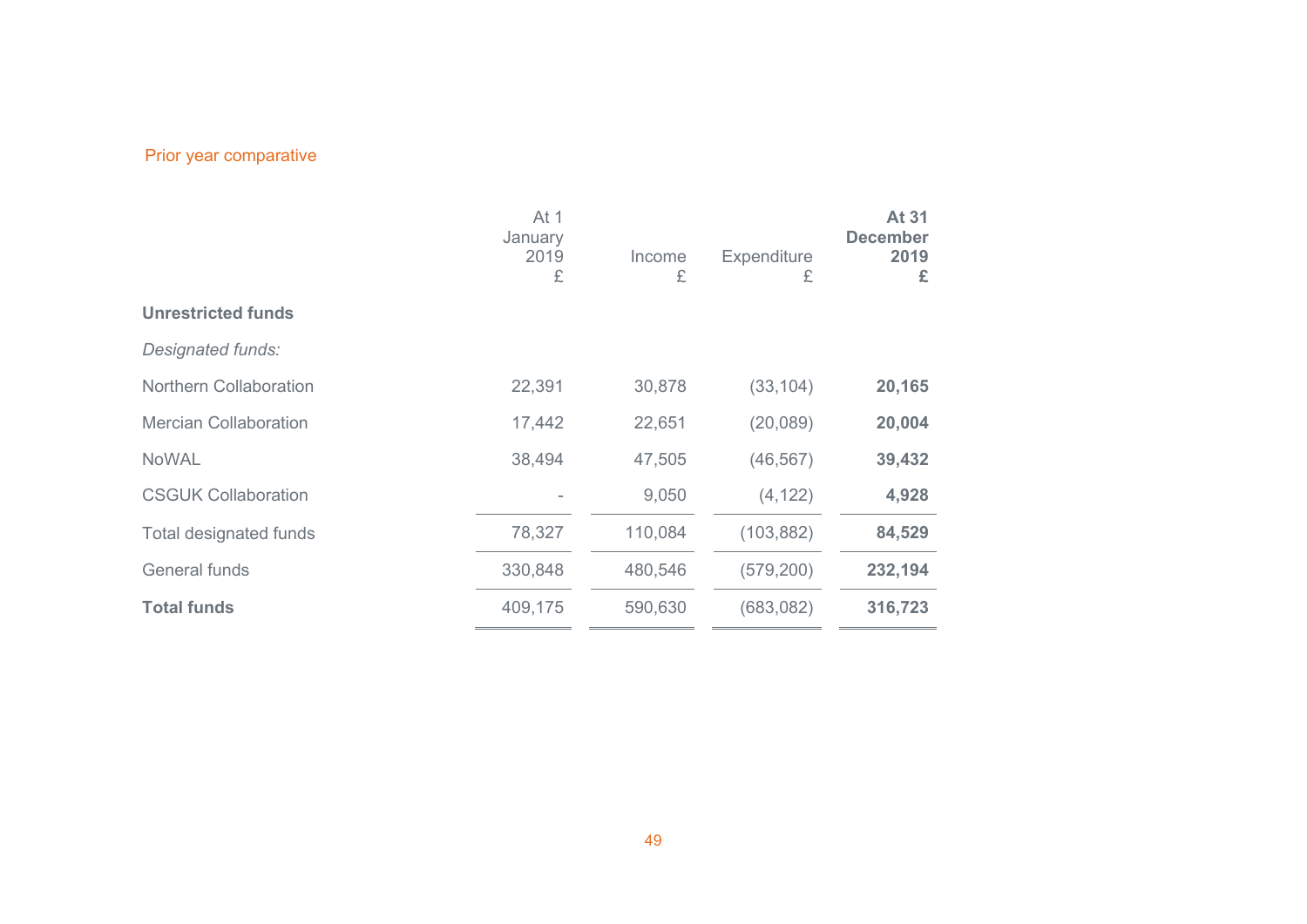# 13.Commitments under operating leases

At 31 December 2020, the charity had the following annual commitments under non-cancellable operating leases:

|                          | 2020                              |                   | 2019                       |            |
|--------------------------|-----------------------------------|-------------------|----------------------------|------------|
|                          | <b>Land and</b><br>buildings<br>£ | <b>Other</b><br>£ | Land and<br>buildings<br>£ | Other<br>£ |
| Payments due:            |                                   |                   |                            |            |
| Within one year          | 10,000                            | 5,278             | 10,000                     | 5,278      |
| Within two to five years | $\equiv$                          | 6,236             | ۰                          | 11,514     |
|                          | 10,000                            | 11,514            | 10,000                     | 16,792     |

# 14.Related party transactions

There were no related party transactions in the current or prior year.